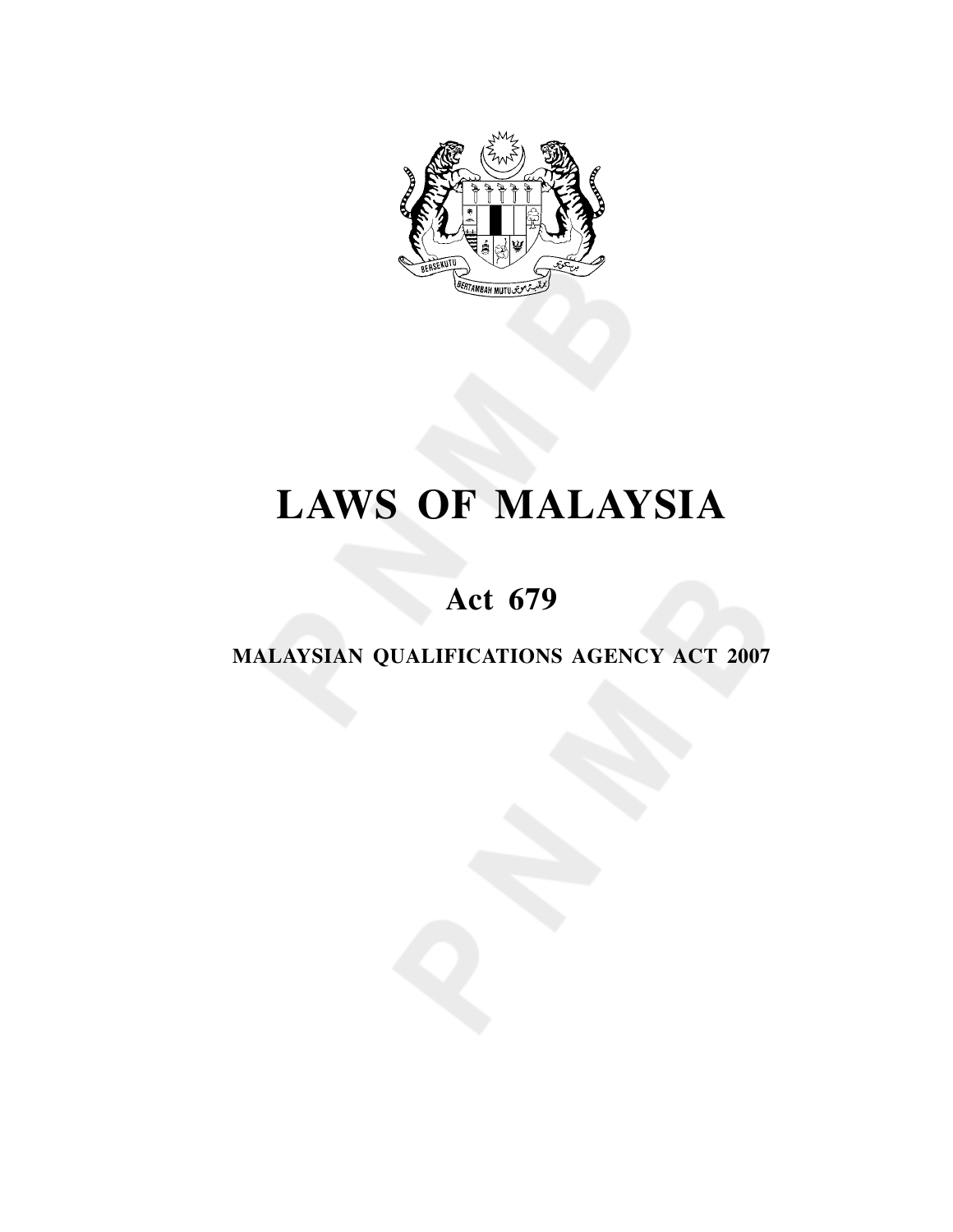| Date of Royal Assent       |                      | $\cdots$ | 29 August 2007 |
|----------------------------|----------------------|----------|----------------|
| Date of publication in the |                      |          |                |
| <i>Gazette</i>             | $\cdots$<br>$\cdots$ | $\cdots$ | 30 August 2007 |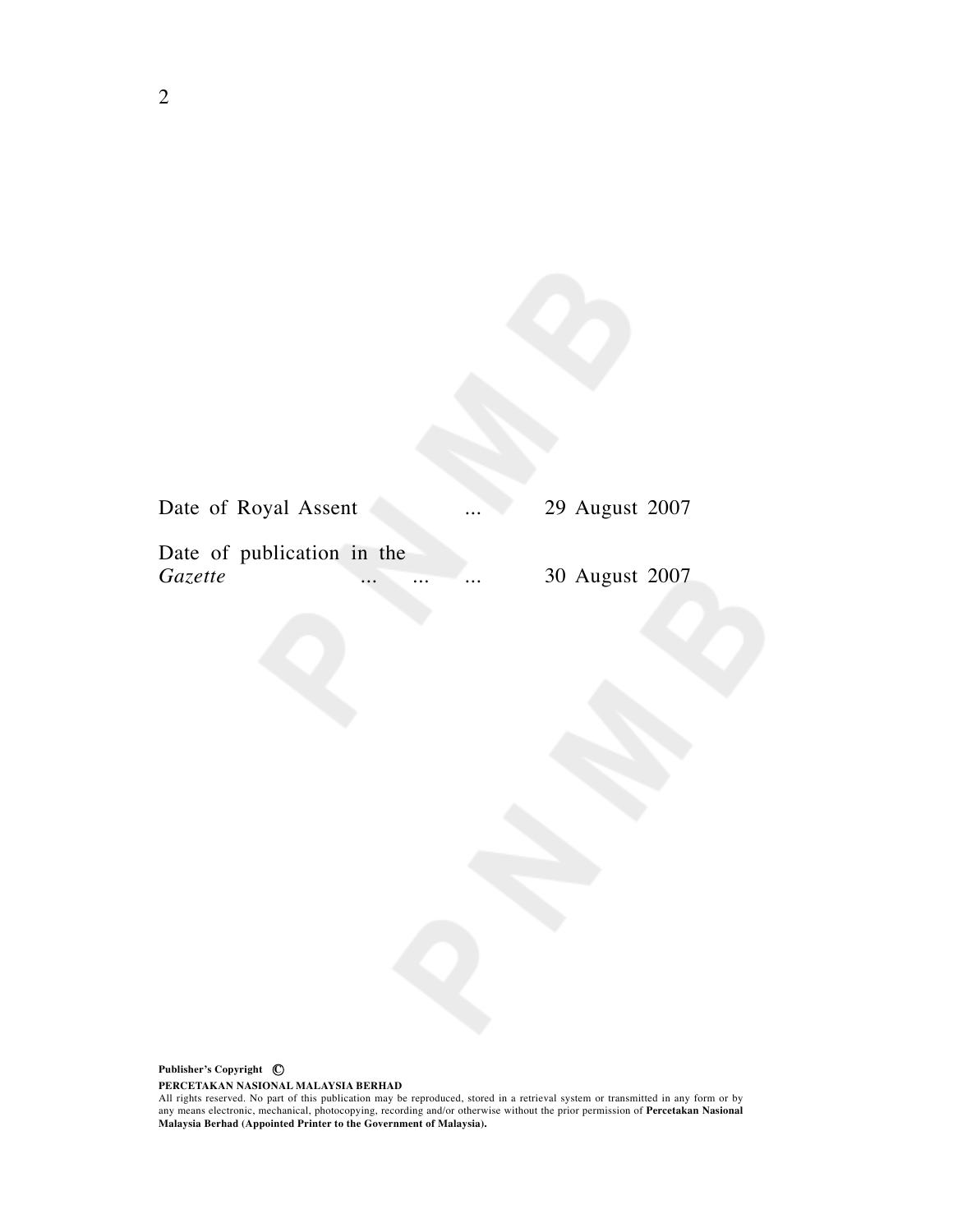## **LAWS OF MALAYSIA**

## **Act 679**

## **MALAYSIAN QUALIFICATIONS AGENCY ACT 2007**

ARRANGEMENT OF SECTIONS

#### PART I

#### PRELIMINARY

#### Section

- 1. Short title and commencement
- 2. Interpretation
- 3. Prevailing law

#### PART II

#### MALAYSIAN QUALIFICATIONS AGENCY

- 4. Establishment of the Agency
- 5. Common seal
- 6. Functions of the Agency
- 7. Powers of the Agency
- 8. Directions by Minister
- 9. Committees on accreditation
- 10. Returns, reports, accounts and information

## PART III

#### COUNCIL OF MALAYSIAN QUALIFICATIONS AGENCY

- 11. Council of Malaysian Qualifications Agency
- 12. Functions of the Council
- 13. Temporary exercise of functions of the Chairman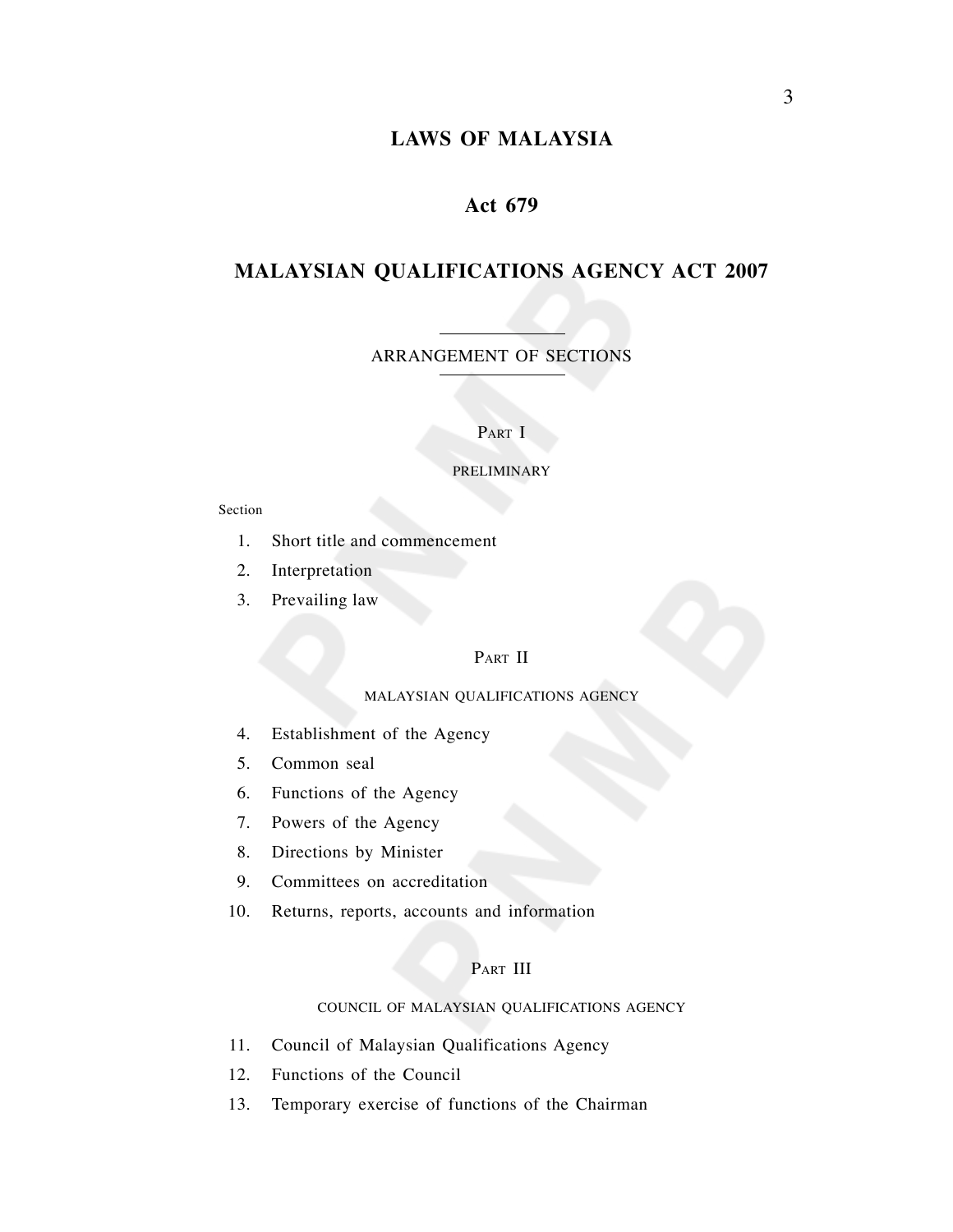Section

- 14. Tenure of office
- 15. Allowances
- 16. Revocation of appointment and resignation
- 17. Vacation of office
- 18. Filling of vacancies
- 19. Secretary
- 20. Committees

## PART IV

#### PROVISIONS RELATING TO OFFICERS AND EMPLOYEES

- 21. Appointment of Chief Executive Officer
- 22. Appointment of employees
- 23. Conditions of service
- 24. Loans, scholarships and advances
- 25. Payment of retirement benefit, *etc.*
- 26. Application of Statutory Bodies (Discipline and Surcharge) Act 2000
- 27. Agency may adopt regulations, *etc.*

#### PART V

#### FINANCIAL PROVISIONS

- 28. Malaysian Qualifications Agency Fund
- 29. Expenditure to be charged on Fund
- 30. Conservation of Fund
- 31. Expenditure and preparation of estimates
- 32. Power to borrow
- 33. Investment
- 34. Accounts and reports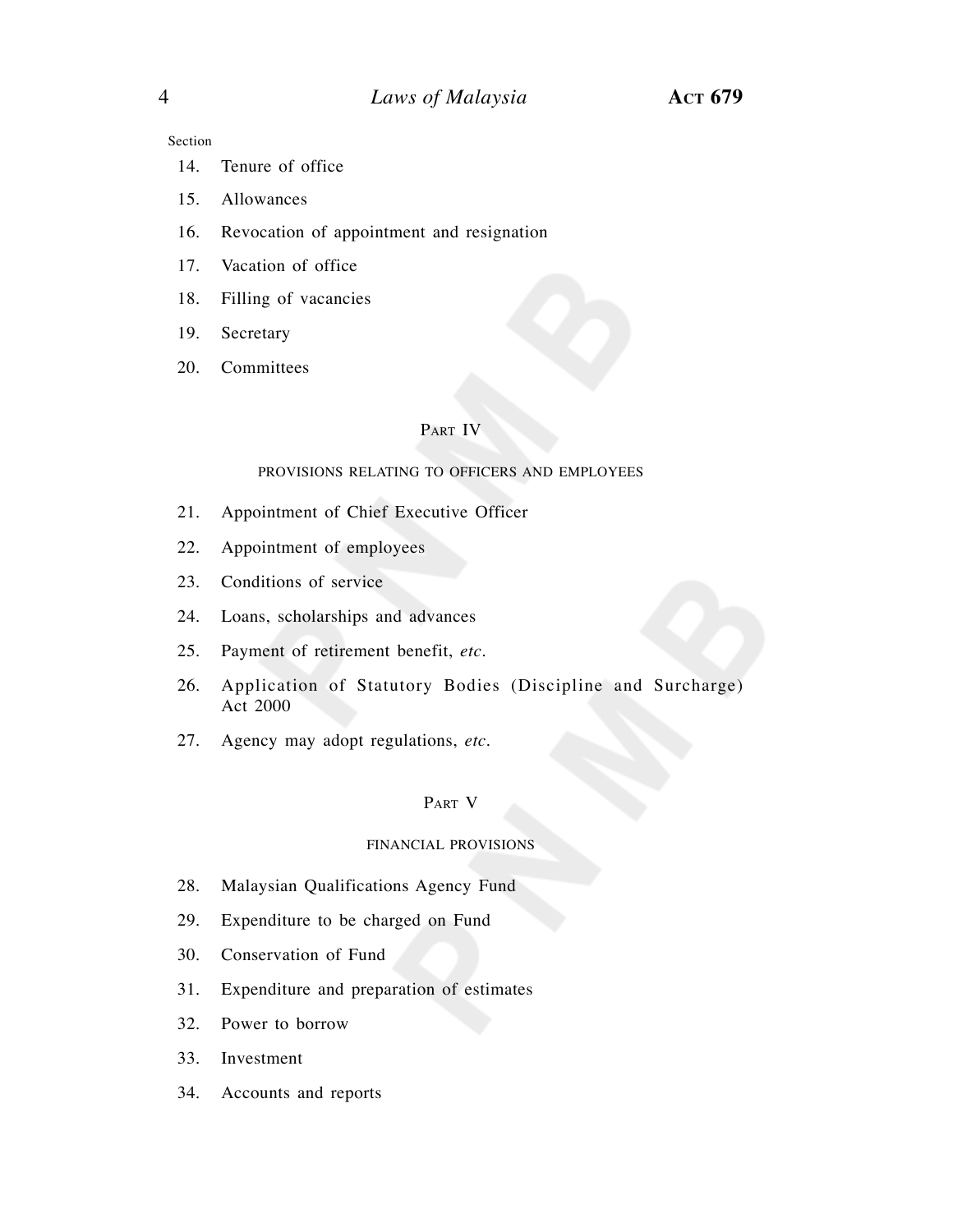## PART VI

#### MALAYSIAN QUALIFICATIONS FRAMEWORK

#### Section

- 35. The Framework
- 36. Objectives of the Framework
- 37. Compliance with the Framework

## PART VII

#### PROVISIONAL ACCREDITATION

- 38. Application for provisional accreditation
- 39. Power to grant or refuse application
- 40. Certificate of provisional accreditation
- 41. Power to impose conditions
- 42. Revocation of provisional accreditation
- 43. Provisional accreditation of professional programme or professional qualification
- 44. Provisional accreditation of skills training programme or skills training qualification

#### PART VIII

#### **ACCREDITATION**

#### Chapter 1

## *Programmes and qualifications under the Malaysian Qualifications Framework*

- 45. Application for accreditation
- 46. Power to grant or refuse accreditation
- 47. Certificate of accreditation
- 48. Power to impose conditions
- 49. Revocation of accreditation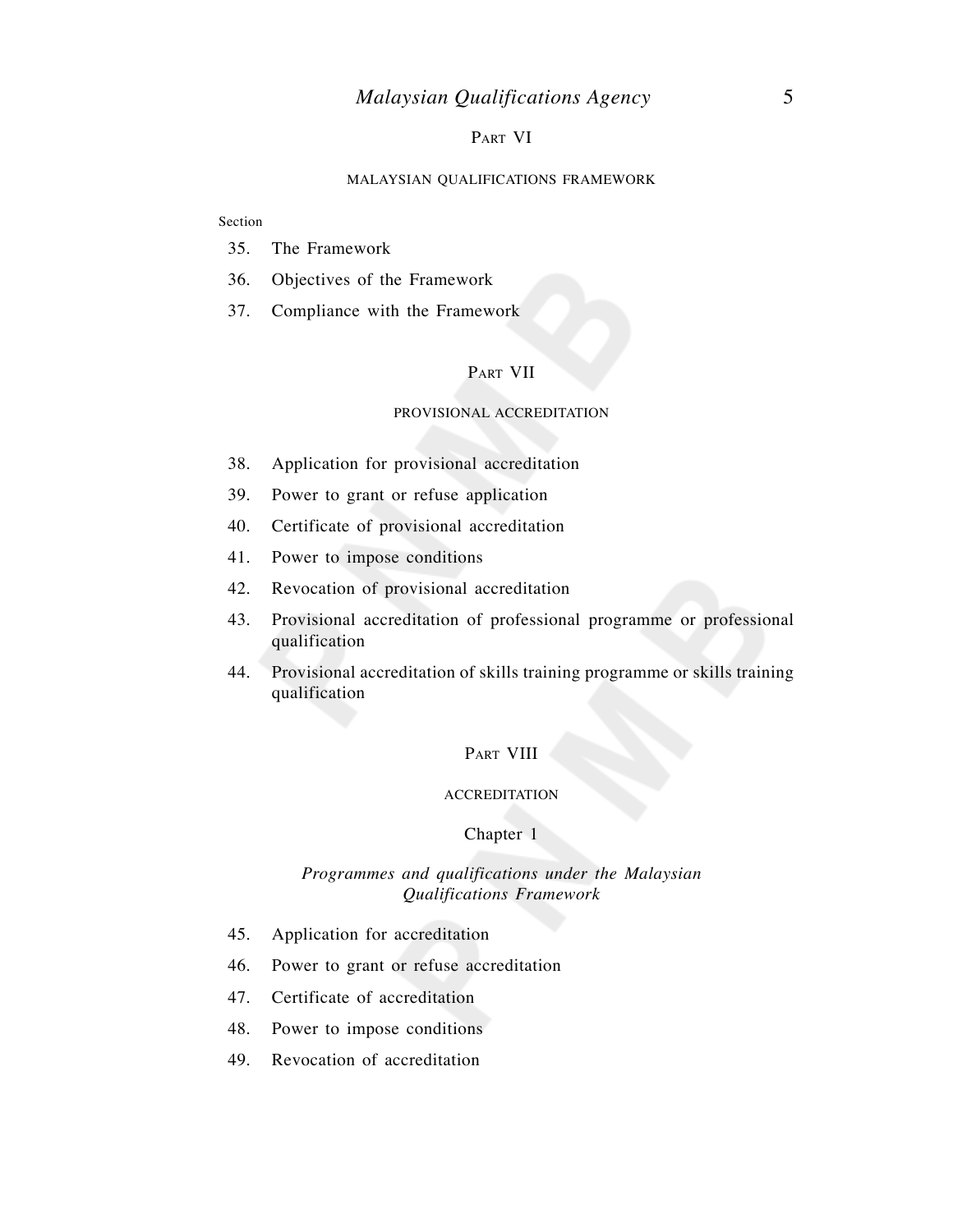#### Chapter 2

#### *Professional programmes and professional qualifications*

#### Section

- 50. Application for accreditation
- 51. Joint Technical Committee
- 52. Power to grant or refuse accreditation
- 53. Certificate of accreditation
- 54. Power to impose conditions
- 55. Revocation of accreditation

#### Chapter 3

#### *Foreign programmes and qualifications*

- 56. Application for accreditation
- 57. Power to grant or refuse accreditation
- 58. Certificate of accreditation
- 59. Power to impose conditions
- 60. Revocation of accreditation

#### Chapter 4

#### *Self-accrediting higher education providers*

- 61. Application for self-accreditation status on invitation
- 62. Registering programmes or qualifications
- 63. Certificate of self-accreditation and certificate of accreditation
- 64. Revocation of self-accreditation status or cancellation of registration

#### Chapter 5

#### *Skills training programmes and qualifications*

- 65. Application for accreditation
- 66. Power to grant or refuse accreditation
- 67. Certificate of accreditation
- 68. Power to impose conditions
- 69. Revocation of accreditation
- 70. Registering accredited skills training programmes and qualifications
- 71. Cancellation of registration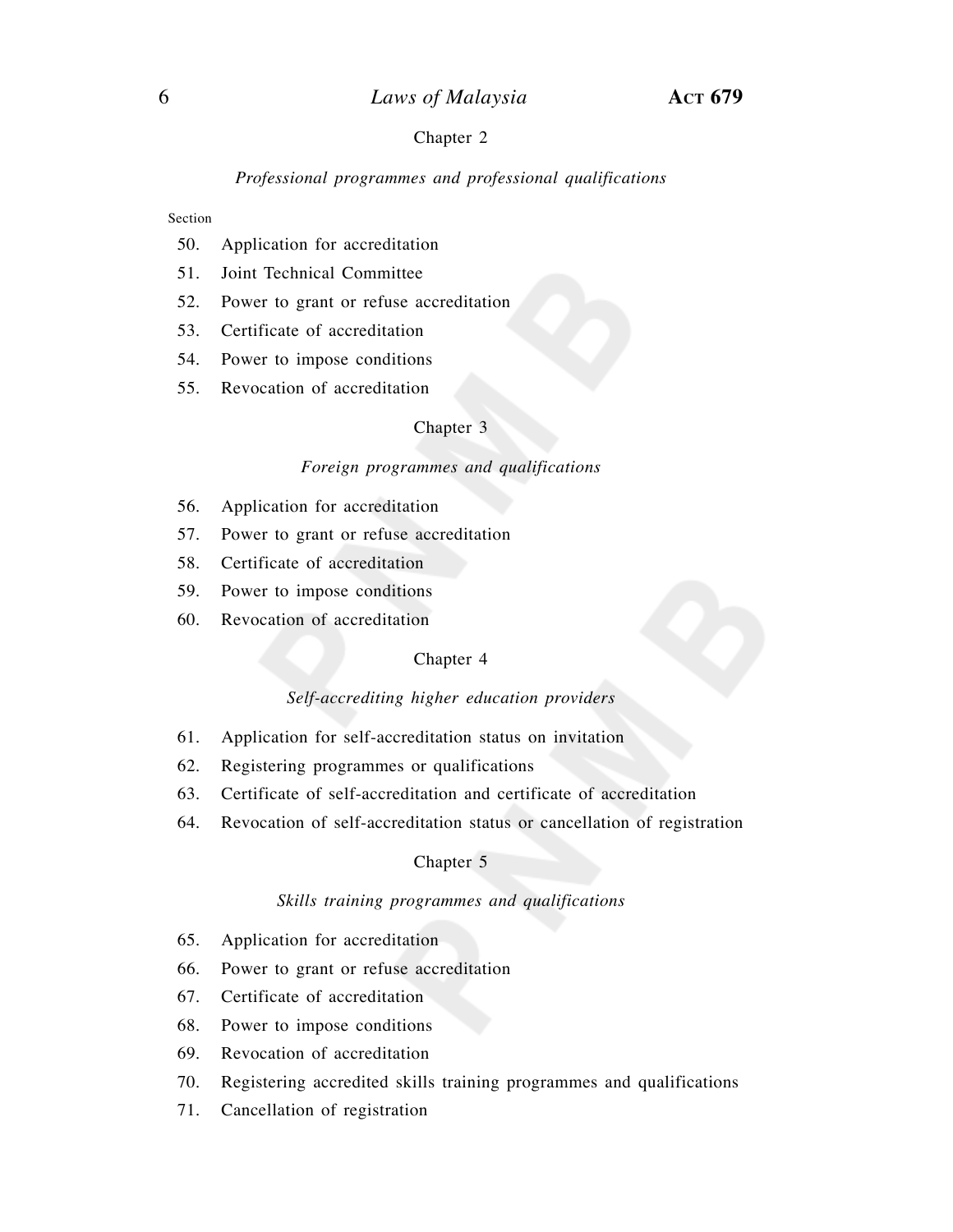## Chapter 6

#### *Programmes and qualifications of a branch campus*

#### Section

- 72. Registration of accredited programmes or qualifications of a branch campus
- 73. Cancellation of registration

#### Chapter 7

## *Prior learning and credit transfer*

- 74. Application for accreditation
- 75. Power to grant or refuse accreditation
- 76. Power to impose conditions
- 77. Revocation of accreditation

## PART IX

#### EVALUATION OF OTHER QUALIFICATIONS

- 78. Application for equivalent evaluation
- 79. Evaluation

## PART X

#### INSTITUTIONAL AUDIT

80. Institutional audit

#### PART XI

#### MALAYSIAN QUALIFICATIONS REGISTER

81. Malaysian Qualifications Register

## PART XII

#### APPEALS

- 82. Appeal
- 83. Power of Minister or Appellate Committee on appeals
- 84. Decision of Minister or Appellate Committee on appeals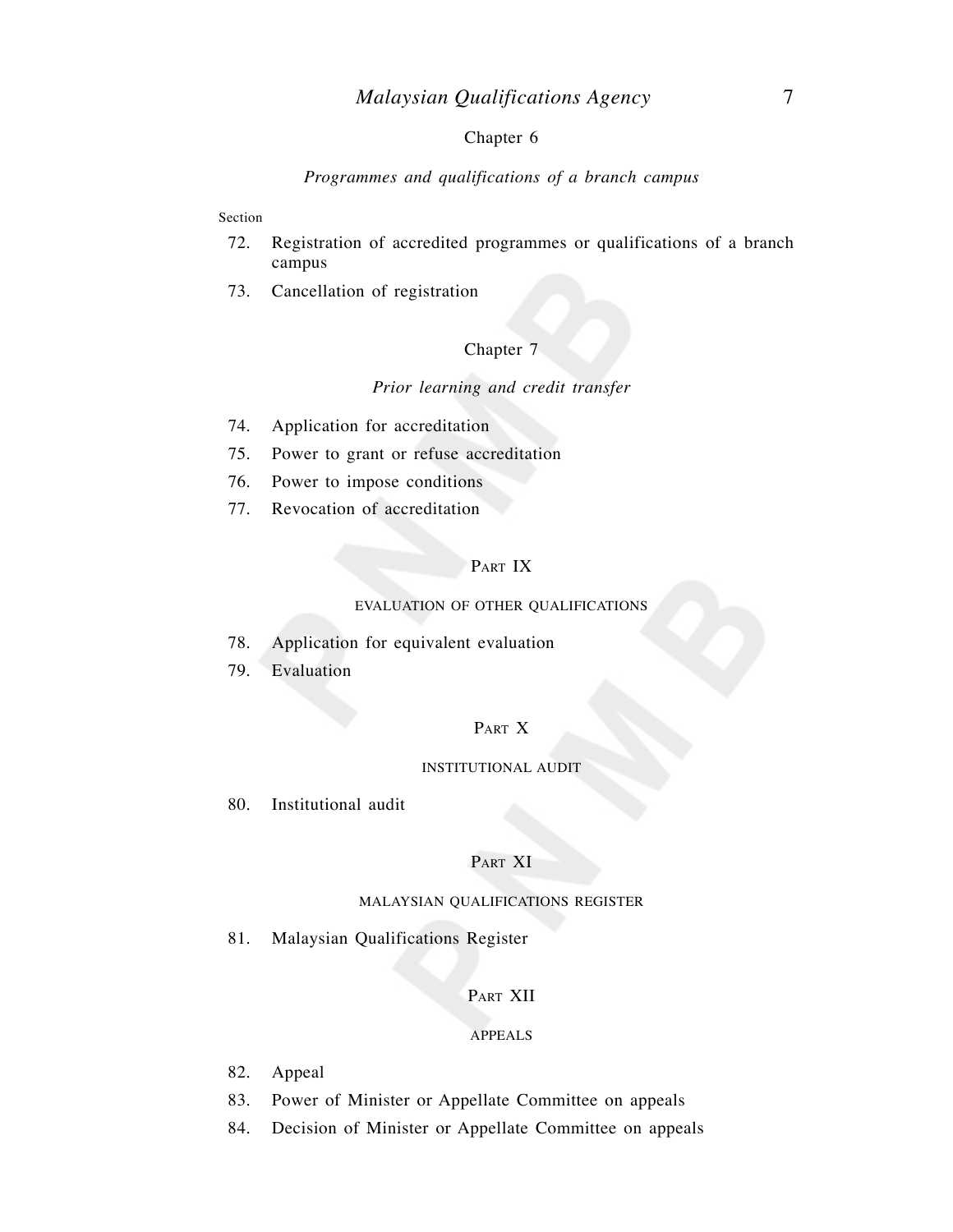## 8 *Laws of Malaysia* **ACT 679**

#### PART XIII

#### ENFORCEMENT AND INVESTIGATION

Section

- 85. Authorized officer
- 86. Powers of authorized officer
- 87. Powers of examination
- 88. Production of documents, *etc.*
- 89. Seizure of documents, *etc.*
- 90. Application for a search warrant
- 91. Power of Magistrate to issue a search warrant
- 92. Search and seizure without warrant
- 93. Production of authority card
- 94. No cost or damages arising from seizure to be recoverable

#### PART XIV

#### OFFENCES AND PENALTIES

- 95. Interpretation
- 96. Enrolment of students for a programme claimed to be accredited
- 97. Prohibition on advertisement, *etc.*
- 98. Offences and penalties relating to higher education qualifications
- 99. Offences and penalties relating to applications made under the Act
- 100. Offences and penalties relating to certificate
- 101. Offences relating to inspection, enforcement and investigation

#### PART XV

#### **MISCELLANEOUS**

- 102. Institution of prosecution
- 103. Jurisdiction of Court of First Class Magistrate
- 104. Offences by body corporate, *etc.*
- 105. Compounding of offences
- 106. General penalty
- 107. Penalty in the case of a continuing offence
- 108. Presumption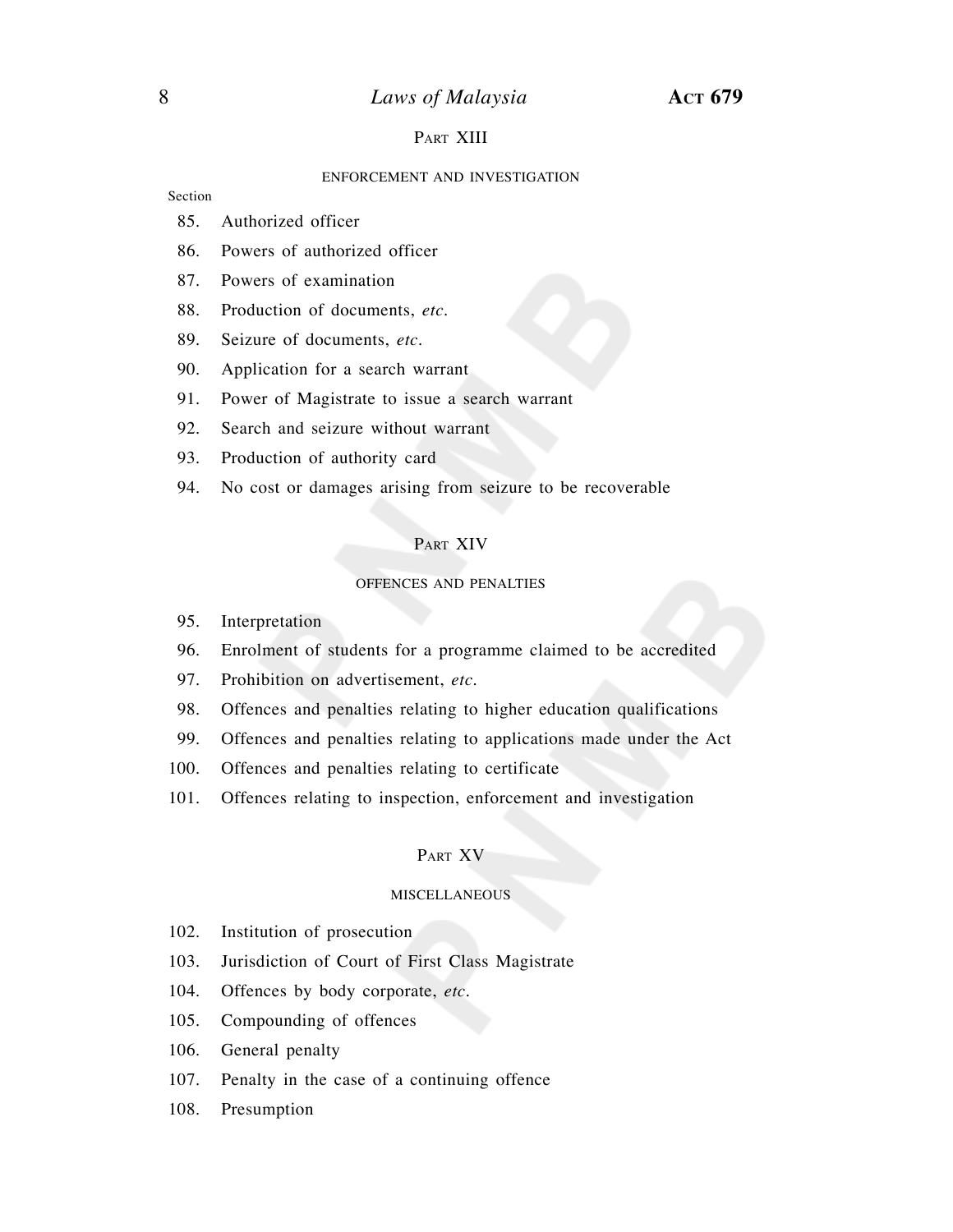## **Section**

- 109. Public servant
- 110. Protection against suit and legal proceedings
- 111. Public Authorities Protection Act 1948
- 112. Obligations of secrecy
- 113. Power to exempt
- 114. Power to make regulations

## PART XVI

## REPEAL, SAVINGS AND TRANSITIONAL

- 115. Repeal and dissolution
- 116. Transfer of powers, *etc.*
- 117. Transfer of property
- 118. Existing contracts
- 119. Transfer of monies in funds
- 120. Membership of the Lembaga
- 121. Continuance of officers and servants
- 122. Savings for certificates and registers
- 123. Continuance of pending applications, *etc.*
- 124. Continuance of civil and criminal proceedings
- 125. Reference in law or document to the Lembaga
- 126. Continuance of use of name
- 127. Prevention of anomalies

**SCHEDULE**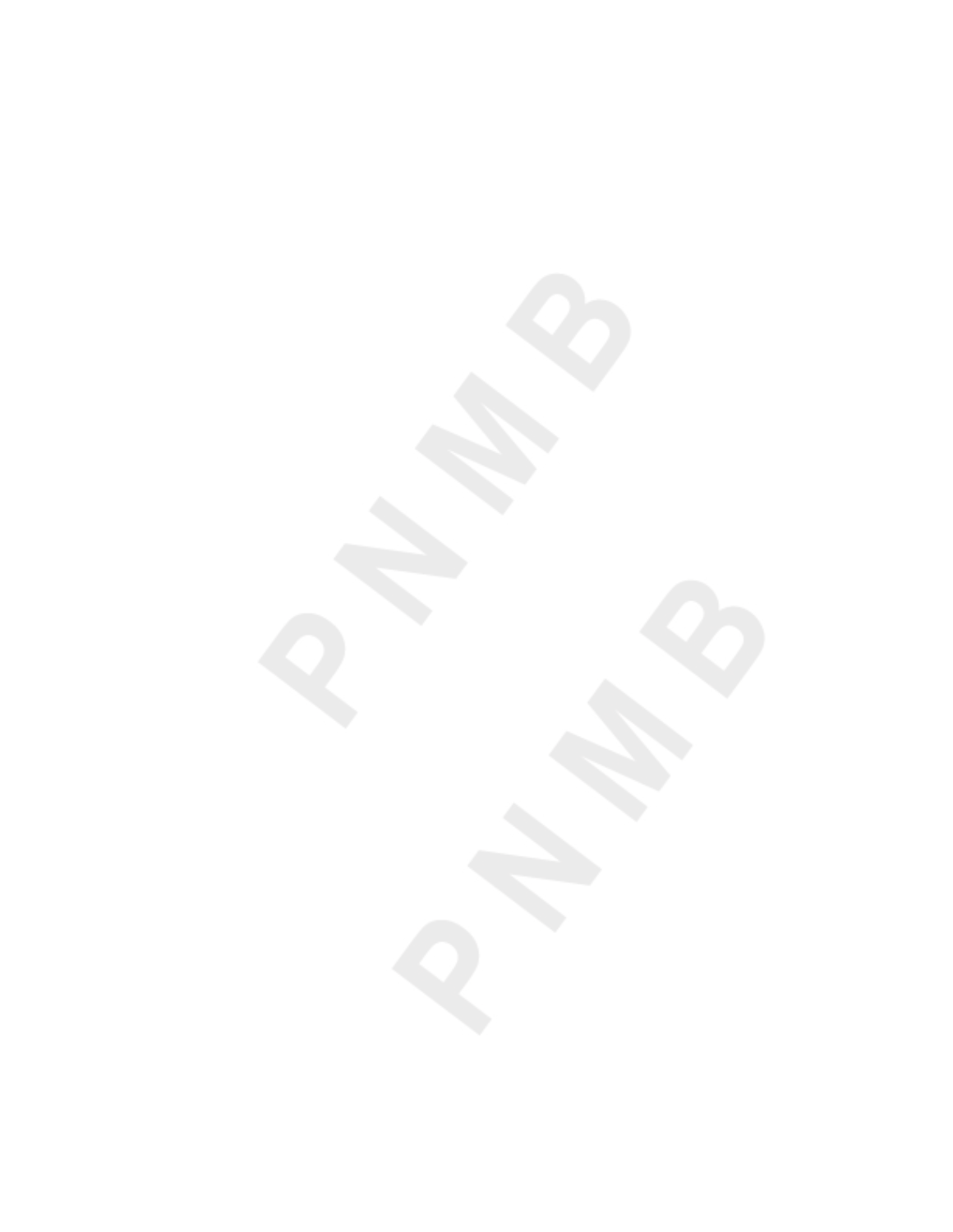## **LAWS OF MALAYSIA**

## **Act 679**

## **MALAYSIAN QUALIFICATIONS AGENCY ACT 2007**

An Act to establish the Malaysian Qualifications Agency as the national body to implement the Malaysian Qualifications Framework, to accredit higher educational programmes and qualifications, to supervise and regulate the quality and standard of higher education providers, to establish and maintain the Malaysian Qualifications Register and to provide for related matters.

 $[$ 

**ENACTED** by the Parliament of Malaysia as follows:

#### PART I

#### PRELIMINARY

## **Short title and commencement**

**1.** (1) This Act may be cited as the Malaysian Qualifications Agency Act 2007.

(2) This Act comes into operation on a date to be appointed by the Minister by notification in the *Gazette*, and the Minister may appoint different dates for the coming into operation of different provisions of this Act.

## **Interpretation**

**2.** (1) In this Act, unless the context otherwise requires—

"Agency" means the Malaysian Qualifications Agency established under section 4;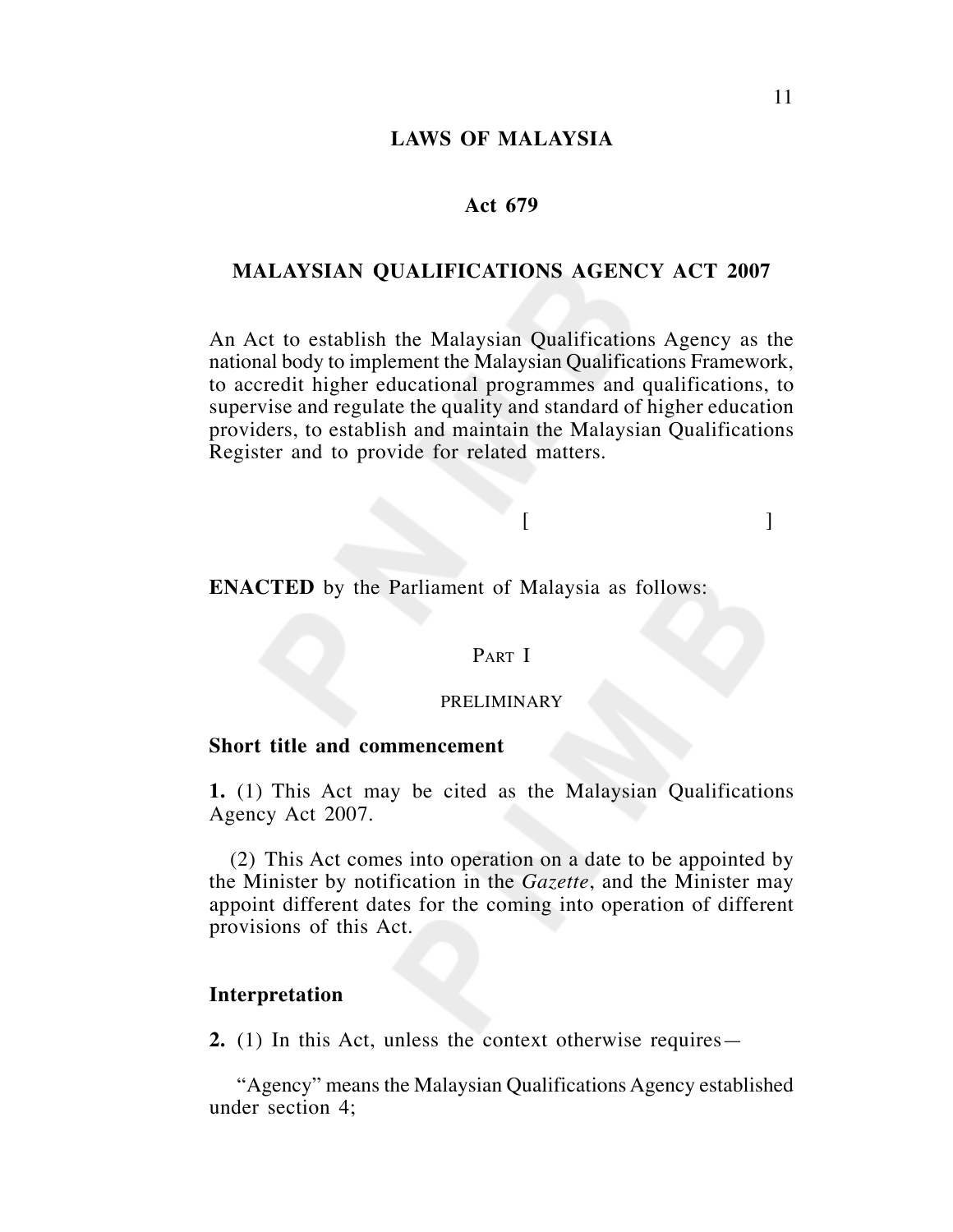"accreditation" means a recognition granted by the Agency after examining and assessing—

- *(a)* a higher education programme or qualification; or
- *(b)* a higher education provider under Chapter 4 or 7 of Part VIII,

which is in accordance with the Framework;

"provisional accreditation" means provisional accreditation granted under section 39;

"institutional audit" means an evaluation of an institution, to determine whether it is achieving its mission and goals, to identify strengths and areas of concern and to enhance quality, which is carried out in accordance with the provisions of section 80;

"examination or certification body" means any body, within or outside Malaysia, which is specified by the Minister by way of order published in the *Gazette*, which affirms that a student has achieved the learning outcome;

"professional body" means any body established under any written law for the purposes of regulating a profession and its qualifications or any other body recognized by the Government;

"academic load" means the quantitative measure of learning activities which includes lectures, tutorials, seminars, practical work, field work, self study and examinations to achieve a set of learning outcomes;

"Register" means the Malaysian Qualifications Register established and maintained by the Agency under section 81;

"diploma" means the diploma awarded to a person after successful achievement by the person of a set of learning outcomes which is designed to lead to the award of such diploma or the equivalent thereof;

"advanced diploma" means the advanced diploma awarded to a person after successful achievement by the person of a set of learning outcomes which is designed to lead to the award of such advanced diploma or the equivalent thereof;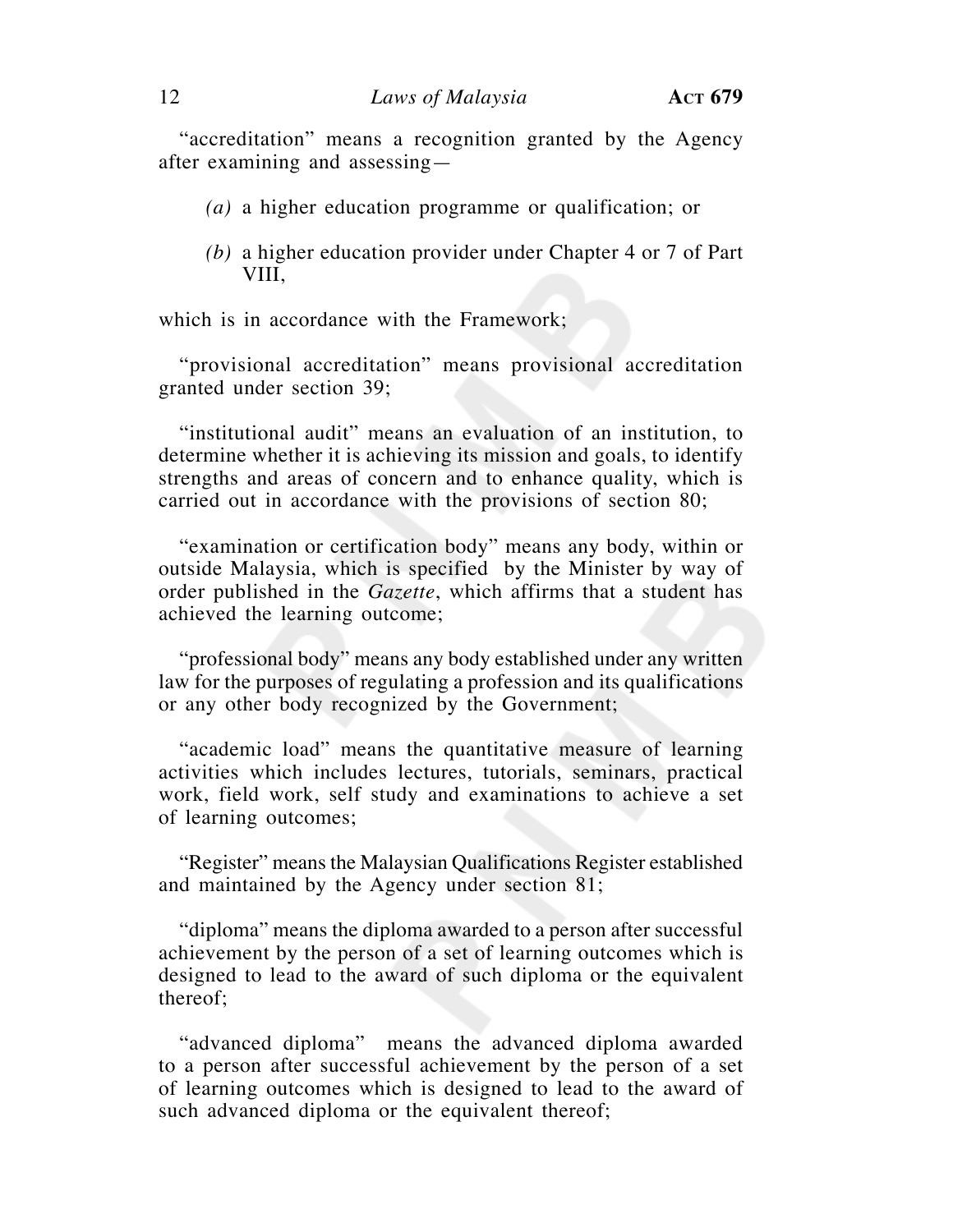"appointed day" means the day on which this Act or any of its provisions comes into operation;

"learning outcome" means the standard to be achieved from an educational or skill training programme or qualification as determined by the Framework;

"degree" means the degree awarded to a person at a Bachelor level, or a Masters level or a Doctorate level after successful achievement by the person of a set of learning outcomes which is designed to lead to the award of such degree or the equivalent thereof;

"higher education qualification" means a certificate, diploma, advanced diploma or degree or their equivalent and includes any other qualification stipulated in the Framework;

"Framework" means the Malaysian Qualifications Framework referred to under section 35;

"credit" means a representative measure to reflect the academic load;

"Fund" means the Malaysian Qualifications Agency Fund established under section 28;

"course of study" means a single or a set of related courses and includes short or long term courses leading to an award of a higher education qualification;

"skills training" means work based and industry oriented activities which aim to provide the knowledge, skills and attitude required for effective and efficient performance of a task or job;

"Council" means the Council of Malaysian Qualifications Agency constituted under section 11;

"Minister" means the Minister charged with the responsibility for higher education;

"authorized officer" means an officer authorized by the Minister under section 85;

"higher education provider" means a body corporate, organisation or other body of persons which conducts higher education or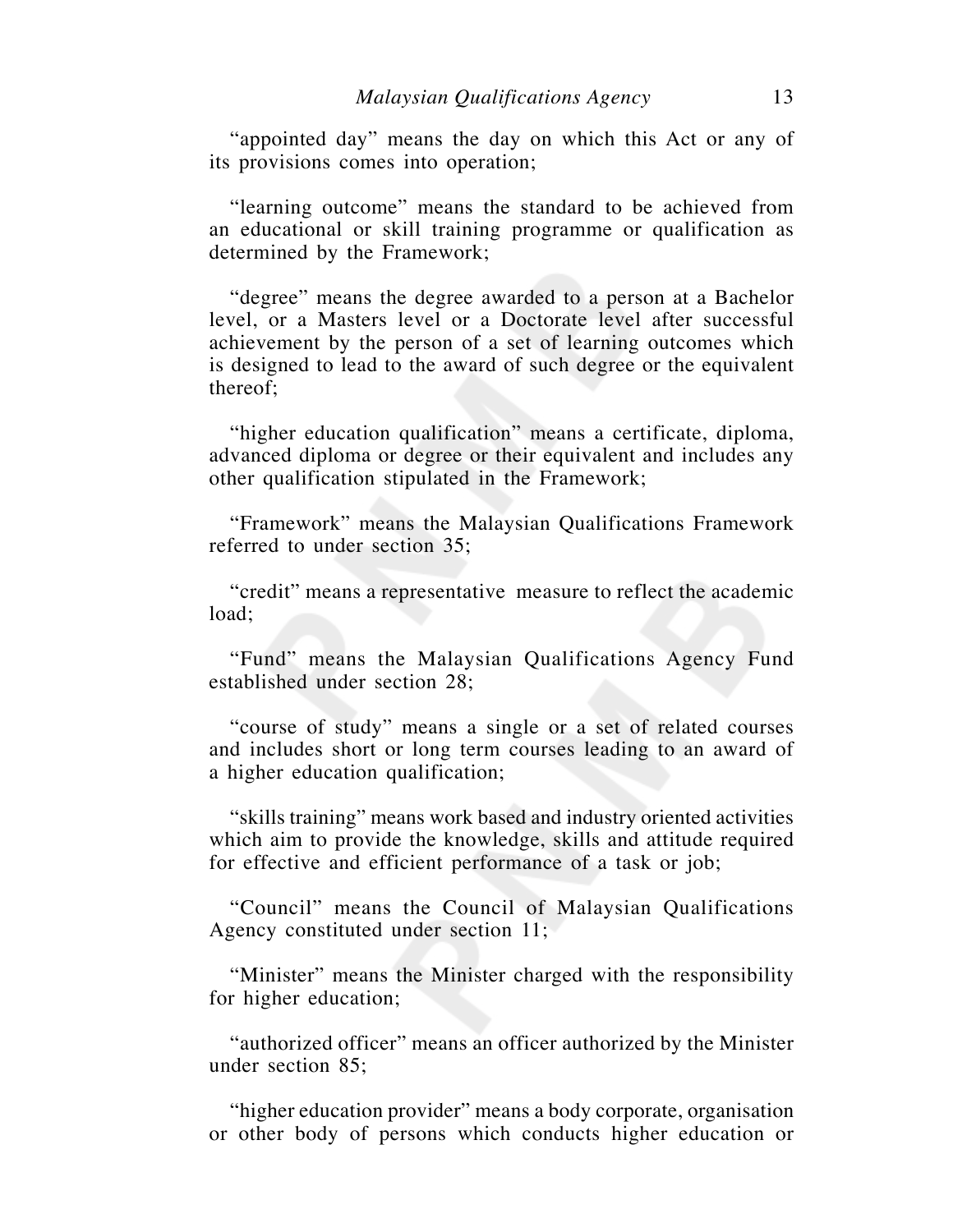## 14 *Laws of Malaysia* **ACT 679**

training programmes including skills training programmes leading to the award of a higher education qualification or which awards a higher education qualification and includes the public or private higher education providers, examination or certification bodies or their branch representatives;

"credit transfer" means the recognition of credits earned in an accredited programme for the purpose of transferring to another accredited programme;

"Chairman" means the Chairman of the Council appointed under paragraph 11(2)*(a)*;

"skills training provider" means a body corporate, organization or other body of persons which conducts a skills training programme leading to a higher education qualification;

"programme" means any arrangement of a course of study that is structured or designed to achieve a learning outcome leading to an award of a higher education qualification;

"accredited programme or qualification" means a programme or qualification which is accredited under Part VIII;

"foreign programme or qualification" means a programme leading to a qualification awarded by a foreign higher education provider or any qualification awarded by a foreign higher education provider;

"higher education programme" means a programme leading to a higher education qualification;

"certificate" means the certificate awarded to a person after successful achievement by the person of a set of learning outcomes which is designed to lead to the award of such certificate or the equivalent thereof;

"self-accreditation" means a formal recognition granted to a higher education provider in the form of a certificate issued by the Agency under subsection 61(2);

"branch representative of an examination or certification body" means any body established under any written law for the purposes of representing an examination or certification body.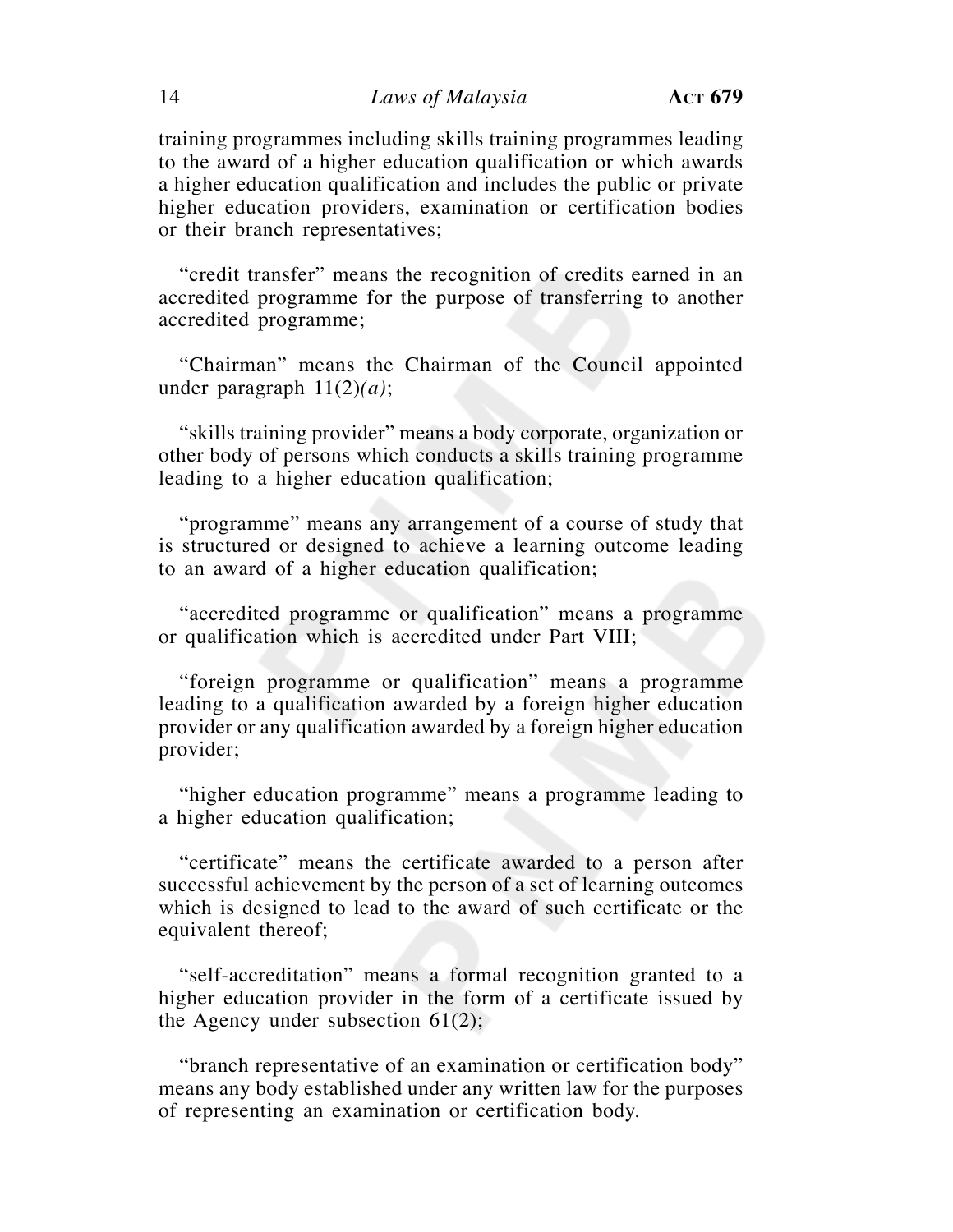(2) For the avoidance of doubt, it is declared that any accreditation granted under this Act shall not be construed as a recognition of the higher education programme or qualification, or higher education provider, for the purposes of eligibility to practise as a professional in any professional body.

## **Prevailing law**

**3.** (1) The provisions of this Act shall be in addition to, and not in derogation of, the provisions of any other written law relating to accreditation of programmes or qualifications.

(2) Except for professional programmes or professional qualifications, in the event of any conflict or inconsistency between the provisions of this Act and those of any other written law pertaining to accreditation of programmes or qualifications, the provisions of this Act shall prevail and the conflicting or inconsistent provisions of such other written law shall, to the extent of the conflict or inconsistency, be deemed to be superceded.

## PART II

#### MALAYSIAN QUALIFICATIONS AGENCY

## **Establishment of the Agency**

**4.** (1) A body corporate by the name of "Malaysian Qualifications Agency" is established with perpetual succession and a common seal.

(2) The Agency may sue and be sued in its corporate name.

## **Common seal**

**5.** (1) The common seal of the Agency shall bear a device as approved by the Agency and the seal may from time to time be broken, changed, altered and made anew as the Agency thinks fit.

(2) The common seal shall be kept in the custody of the Chief Executive Officer or any other person authorized by the Chief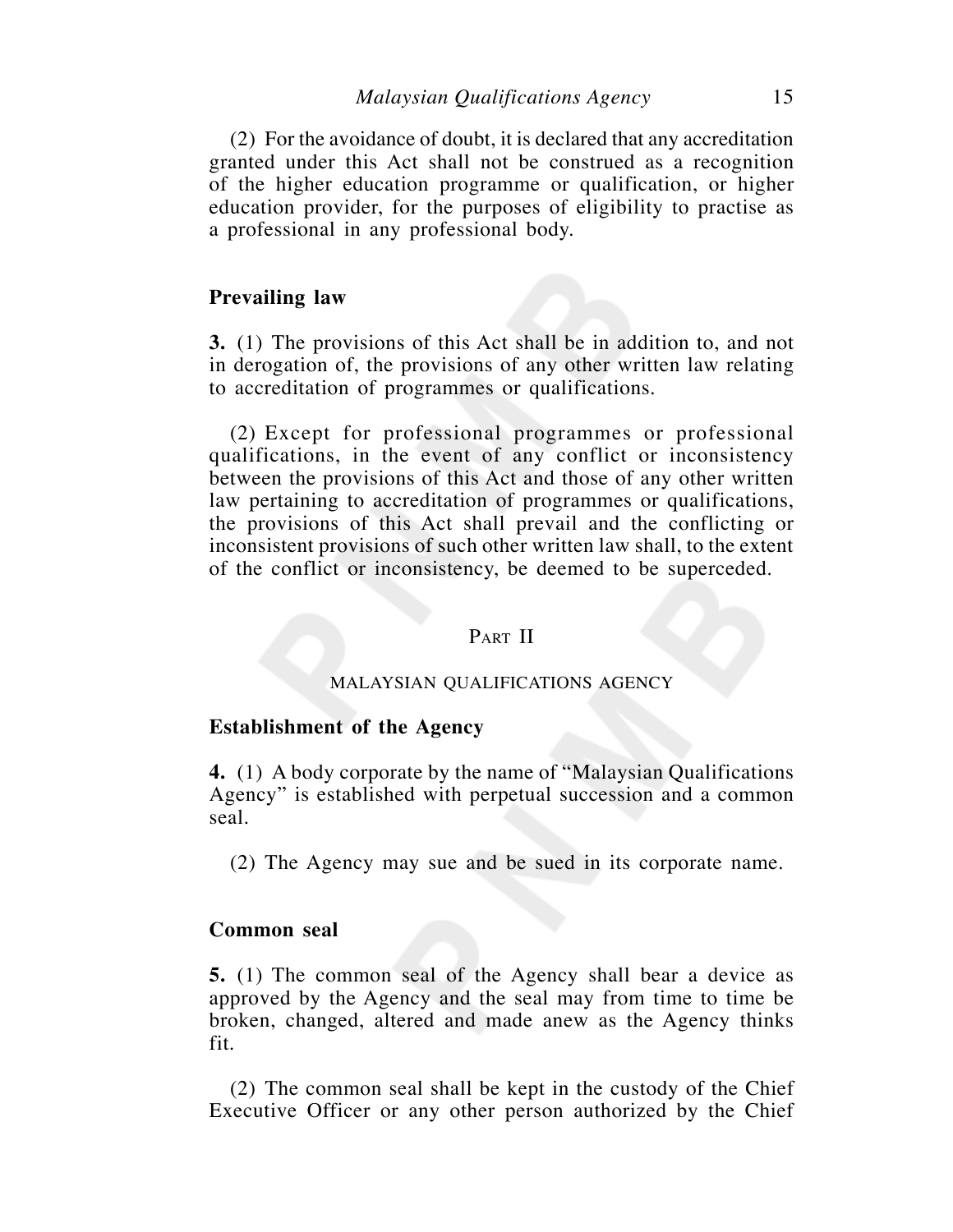Executive Officer, and shall be authenticated by either the Chief Executive Officer or by such other person authorized by the Chief Executive Officer in writing.

(3) All deeds, documents and other instruments purporting to be sealed with the common seal and authenticated in accordance with subsection (2) shall, until the contrary is proved, be deemed to have been validly executed.

(4) Any deed, document and other instrument which, if executed by a person not being a body corporate, is not required to be under seal may in like manner be executed by an employee of the Agency authorized in that behalf.

(5) The common seal of the Agency shall be officially and judicially noticed.

## **Functions of the Agency**

**6.** (1) The Agency shall carry out the policies and guidelines as set out by the Council.

(2) Without prejudice to the generality of subsection (1), the Agency shall have the following functions:

- *(a)* to implement and update the Framework;
- *(b)* to accredit programmes, qualifications and higher education providers;
- *(c)* to conduct institutional audit and review of programmes, qualifications and higher education providers;
- *(d)* to establish and maintain a register to register programmes, qualifications and higher education providers;
- *(e)* to conduct courses, training programmes and to provide consultancy and advisory services relating to quality assurance;
- *(f)* to establish and maintain liaison and cooperation with quality assurance and accreditation bodies in higher education within and outside Malaysia;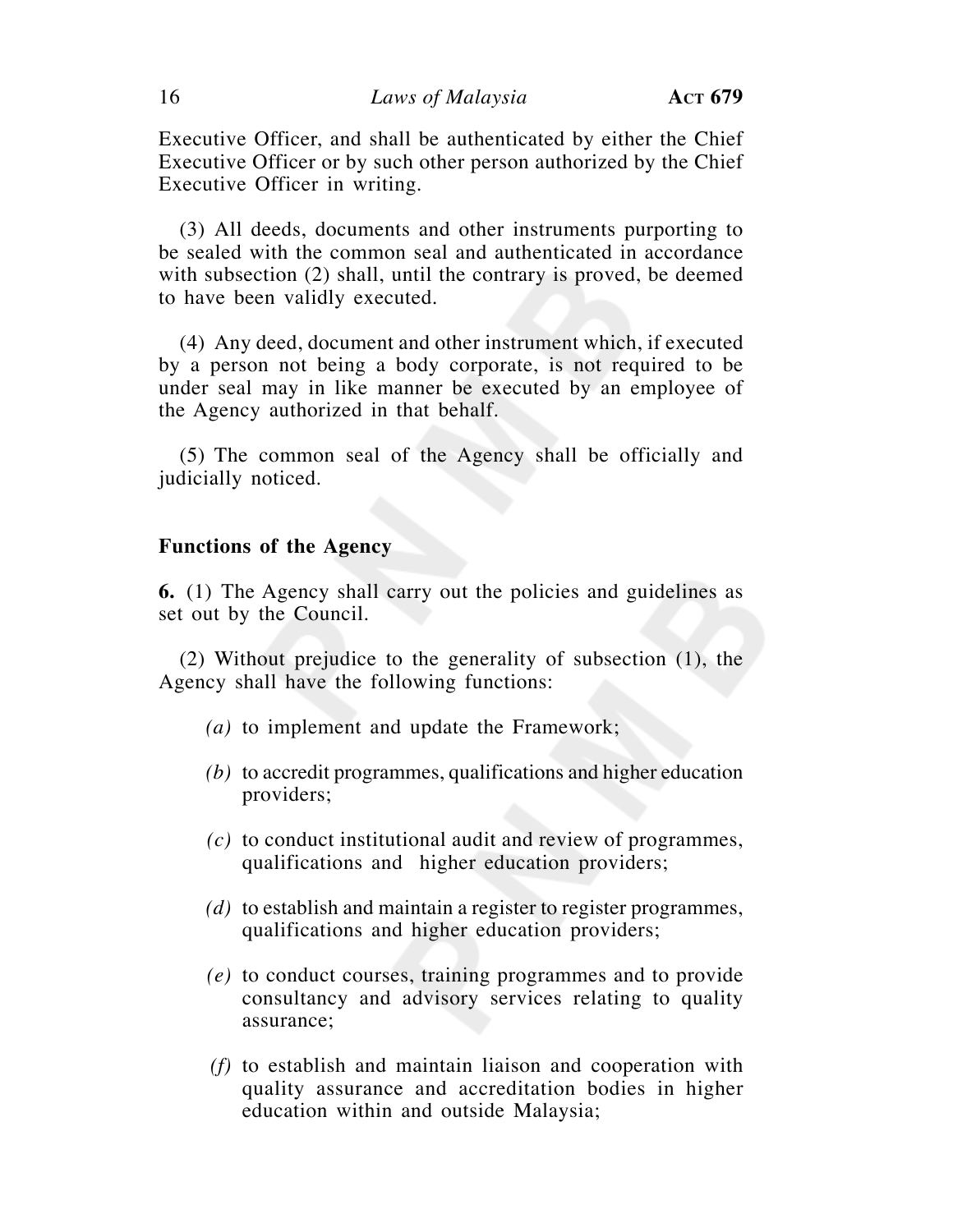- *(g)* to act as a qualifications reference centre on accredited programmes, qualifications and higher education providers;
- *(h)* to advise the Minister on any matter relating to quality assurance in higher education; and
- *(i)* to do all things reasonably necessary for the performance of its functions under this Act.

## **Powers of the Agency**

**7.** (1) The Agency shall have the power to do all things expedient or reasonable for and incidental to the carrying out of its functions.

- (2) The powers of the Agency shall include power—
	- *(a)* to enter into contracts;
	- *(b)* to acquire, purchase, take, hold and enjoy movable and immovable property of every description;
	- *(c)* to convey, assign, surrender, yield up, charge, mortgage, demise, reassign, transfer or otherwise dispose of or deal with any movable or immovable property and any interest in any movable or immovable property, vested in the Agency;
	- *(d)* to undertake, coordinate or commission any person to undertake or coordinate activities relating to research and development on matters relating to quality assurance;
	- *(e)* to impose fees or any other charges as it deems fit for its services relating to examination, assessment, audit, supervision, provisional accreditation, accreditation, evaluation, or any other services provided by the Agency;
	- *(f)* to collect or receive monies for services rendered by the Agency;
	- *(g)* to enter into negotiations, agreements or arrangements as it deems fit for the discharge of its functions;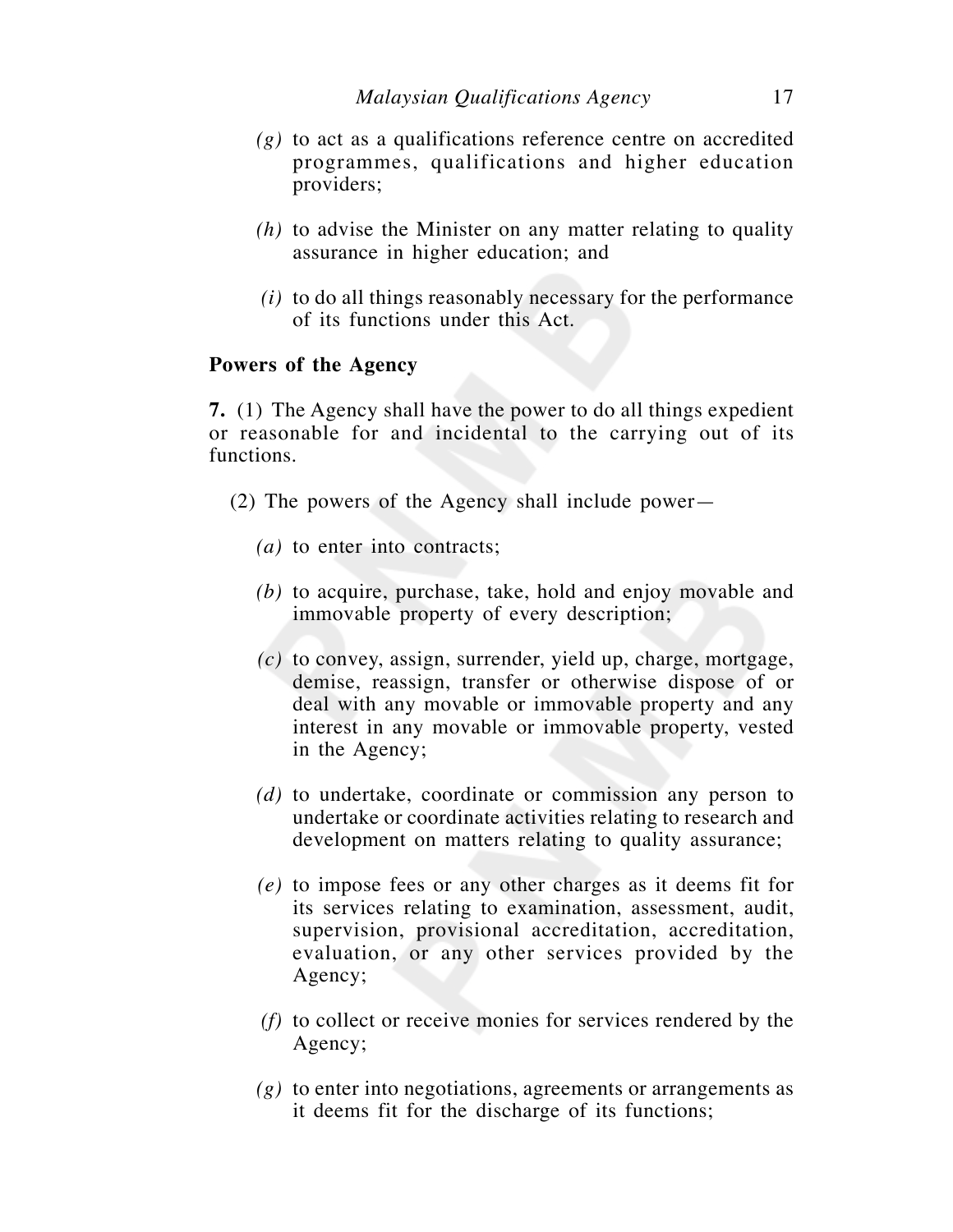## 18 *Laws of Malaysia* **ACT 679**

- *(h)* to appoint officers, agents, servants and consultants for permanent, temporary or special services as it may from time to time consider fair and reasonable and to determine their duties, powers and terms of service; and
- *(i)* to do all things reasonably necessary for the performance of its duties under this Act.

(3) The Chief Executive Officer shall perform the functions and exercise the powers of the Agency, and the functions and powers so performed and exercised shall be in the name of the Agency.

## **Directions by Minister**

**8.** (1) The Agency shall be responsible to the Minister.

(2) The Minister may give the Agency directions of a general character consistent with the provisions of this Act relating to the performance of the functions and powers of the Agency and the Agency shall give effect to such directions.

## **Committees on accreditation**

**9.** (1) The Agency shall from time to time establish accreditation committees for the purposes of—

- *(a)* receiving institutional audit reports and recommendations on the applications made for provisional accreditation under Part VII or accreditation of programmes or qualifications under Part VIII from the institutional audit committees established under section 80;
- *(b)* evaluating and analysing provisional accreditation reports or accreditation of programmes or qualifications reports; and
- *(c)* granting, refusing or revoking provisional accreditation or accreditation of programmes or qualifications.

(2) The Agency may elect any person whom the Agency deems fit and suitable to be the chairman of a committee.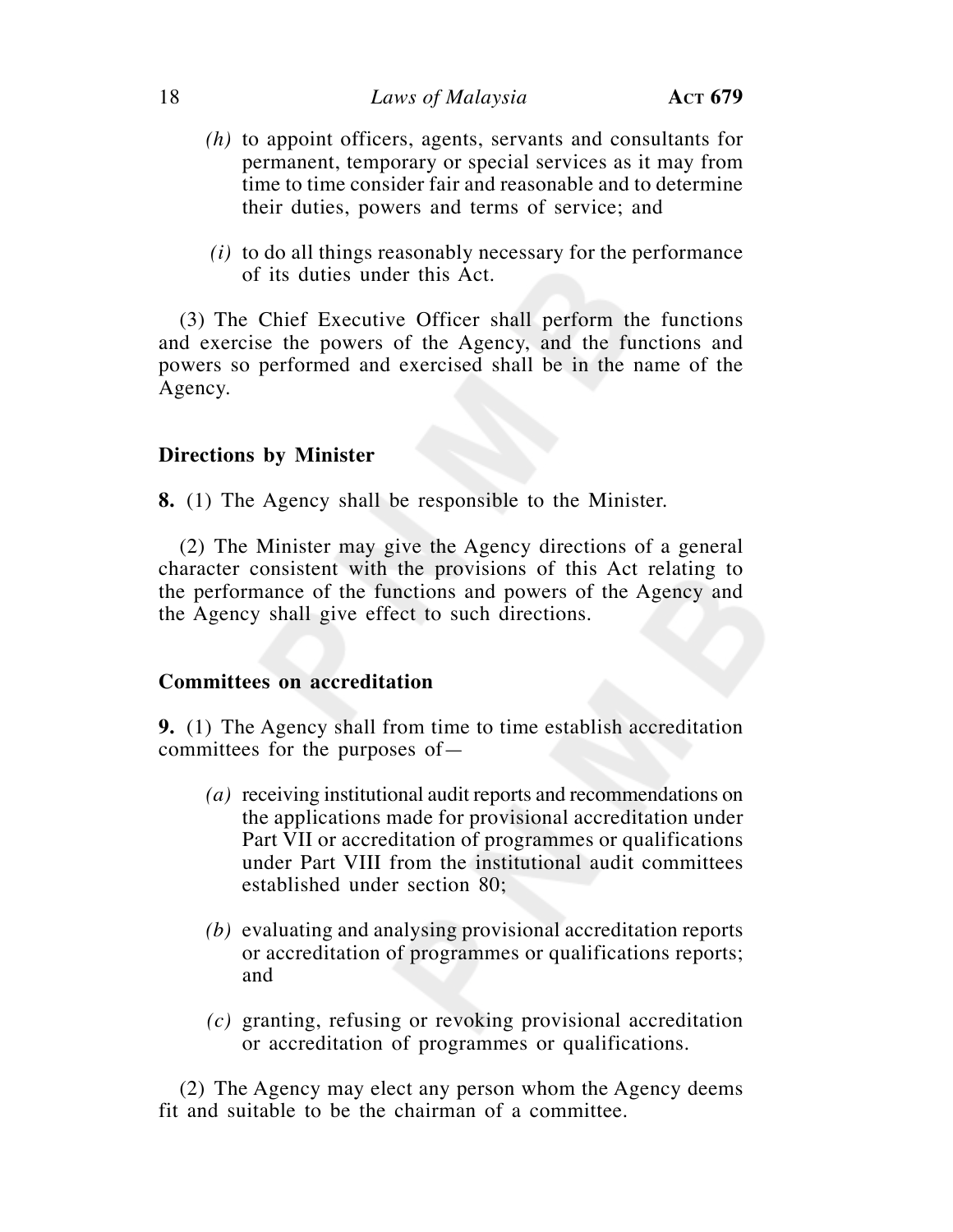(3) The Agency may appoint any person to be a member of a committee.

(4) A member of a committee shall hold office for such terms and conditions as may be specified in his letter of appointment.

(5) The Agency may revoke the appointment of any member of a committee without assigning any reason for the revocation.

(6) A member of a committee may, at any time, resign by giving a notice in writing to the chairman of the committee.

(7) The Agency may, at any time, discontinue the constitution or alter the composition of a committee.

(8) A committee may regulate its own procedure.

(9) A committee shall be subject to, and act in accordance with, any direction given to it by the Agency.

(10) The meetings of a committee shall be held at such times and places as the chairman of the committee may determine.

(11) A committee may invite any person to attend any of its meetings for the purpose of advising it on any matter under discussion but that person shall not be entitled to vote at the meeting.

(12) The members of a committee and any person invited under subsection (11) shall be paid from the Fund such allowances and other expenses as the Agency may determine after consultation with the Minister.

(13) This section does not apply to any professional programme or professional qualification referred to in Chapter 2 of Part VIII.

## **Returns, reports, accounts and information**

**10.** (1) The Agency shall furnish to the Minister, and such public agency as may be directed by the Minister, such returns, reports, accounts and information with respect to its property and activities as the Minister may require or direct.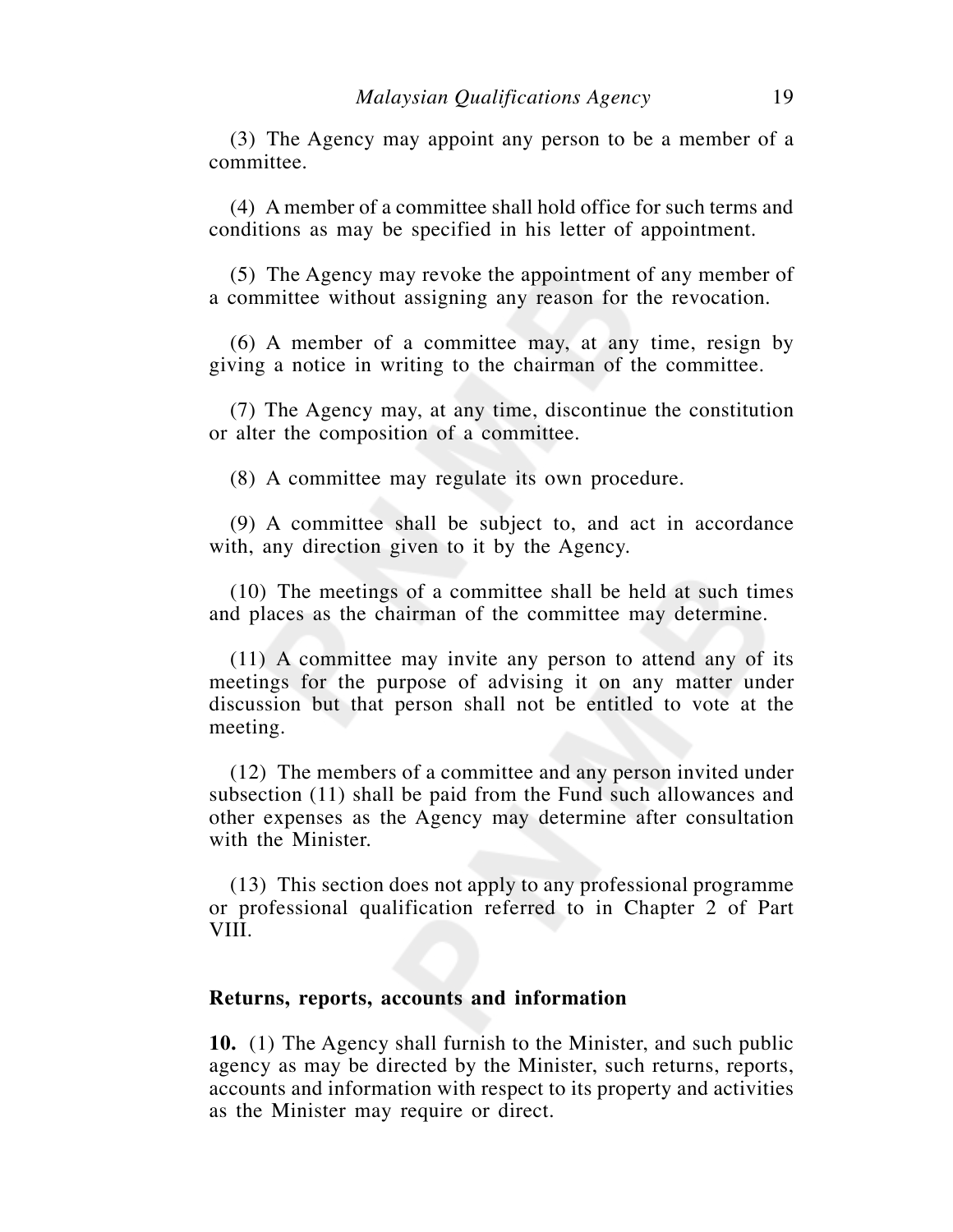## 20 *Laws of Malaysia* **ACT 679**

(2) The returns, reports, accounts and information shall be in such form and shall contain such information relating to the proceedings and the policy of the Agency and any other matter as the Minister may from time to time specify.

## PART III

#### COUNCIL OF MALAYSIAN QUALIFICATIONS AGENCY

## **Council of Malaysian Qualifications Agency**

**11.** (1) A council to be known as the Council of Malaysian Qualifications Agency is established for the purposes of this Act.

(2) The Council shall consist of the following members who, with the exception of the members under paragraphs *(b)* to *(g)*, shall be appointed by the Minister:

- *(a)* a Chairman;
- *(b)* the Chief Executive Officer;
- *(c)* the Secretary General of the Ministry of Higher Education or his representative;
- *(d)* the Secretary General of the Ministry of Education or his representative;
- *(e)* the Secretary General of the Ministry of Human Resources or his representative;
- *(f)* the Director General of the Public Services Department or his representative;
- *(g)* the Director General of the Higher Education Management Department or his representative;
- *(h)* a representative of the public higher education providers;
- *(i)* a representative of the private higher education providers; and
- *(j)* eight other members who, in the opinion of the Minister,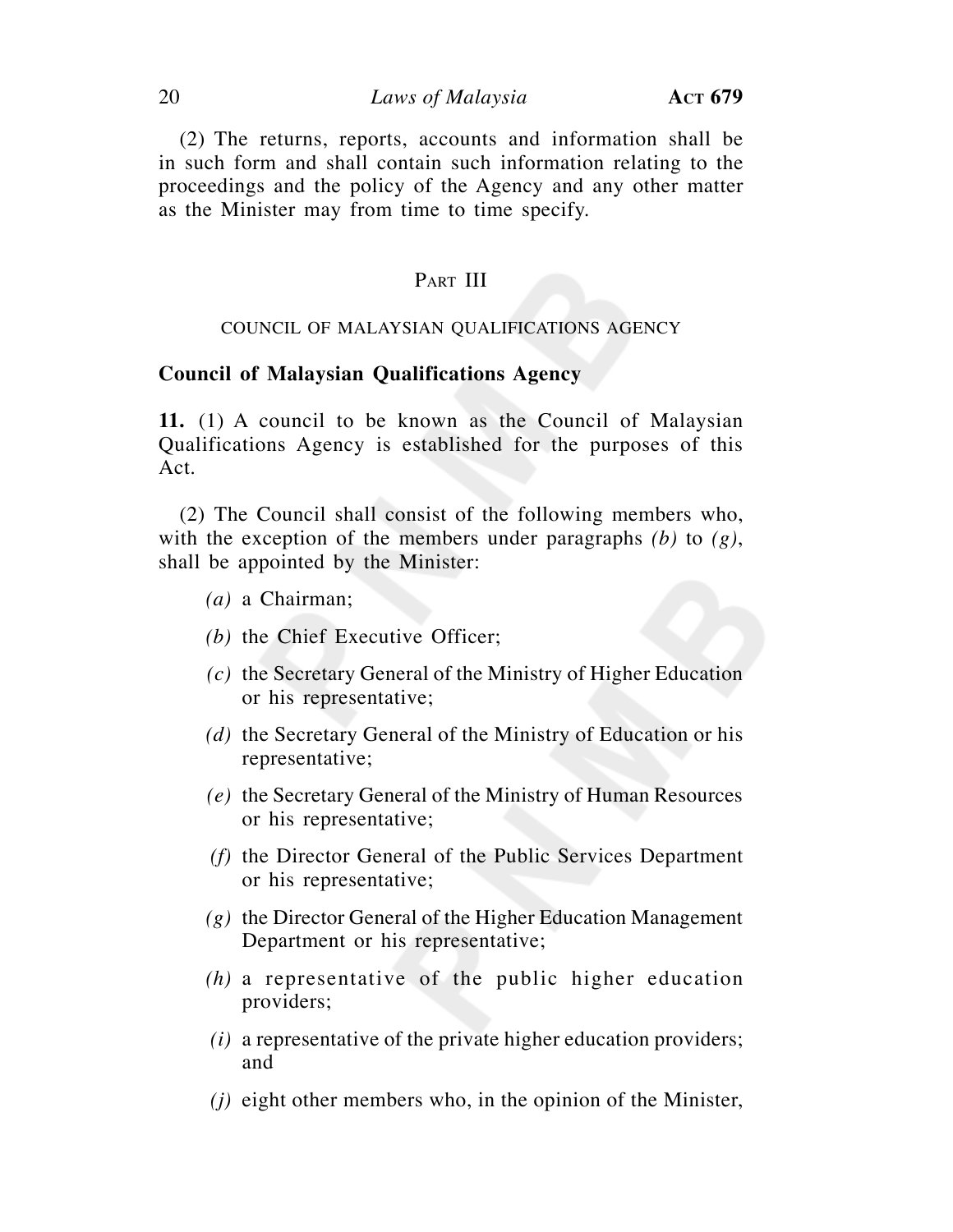have special knowledge, experience and professionalism in matters relating to higher education or employment, at least two of whom shall be from a professional body.

(3) The provisions of the Schedule shall apply to the Council.

(4) The Minister may amend the provisions of the Schedule by order published in the *Gazette*.

## **Functions of the Council**

**12.** (1) The functions of the Council shall be—

- *(a)* to approve plans and policies for the management of the Agency;
- *(b)* to approve any amendment or update of the Framework;
- *(c)* to approve policies and guidelines relating to accreditation of programmes, qualifications or higher education providers or institutional audit;
- *(d)* to approve any matter relating to the functions, powers, duties, remuneration, allowance, honorarium, benefits and code of conduct of officers, employees, agents and consultants of the Agency;
- *(e)* to receive and monitor reports, returns, statements and any other information relating to accreditation, institutional audit and evaluation; and
- *(f)* to do all things reasonably necessary for the performance of its functions under this Act.

(2) The Council may give the Chief Executive Officer specific directions consistent with the provisions of this Act in respect of the powers and functions of the Agency and such directions shall not be inconsistent with the general directions of the Minister under section 8, and the Chief Executive Officer shall give effect to such directions.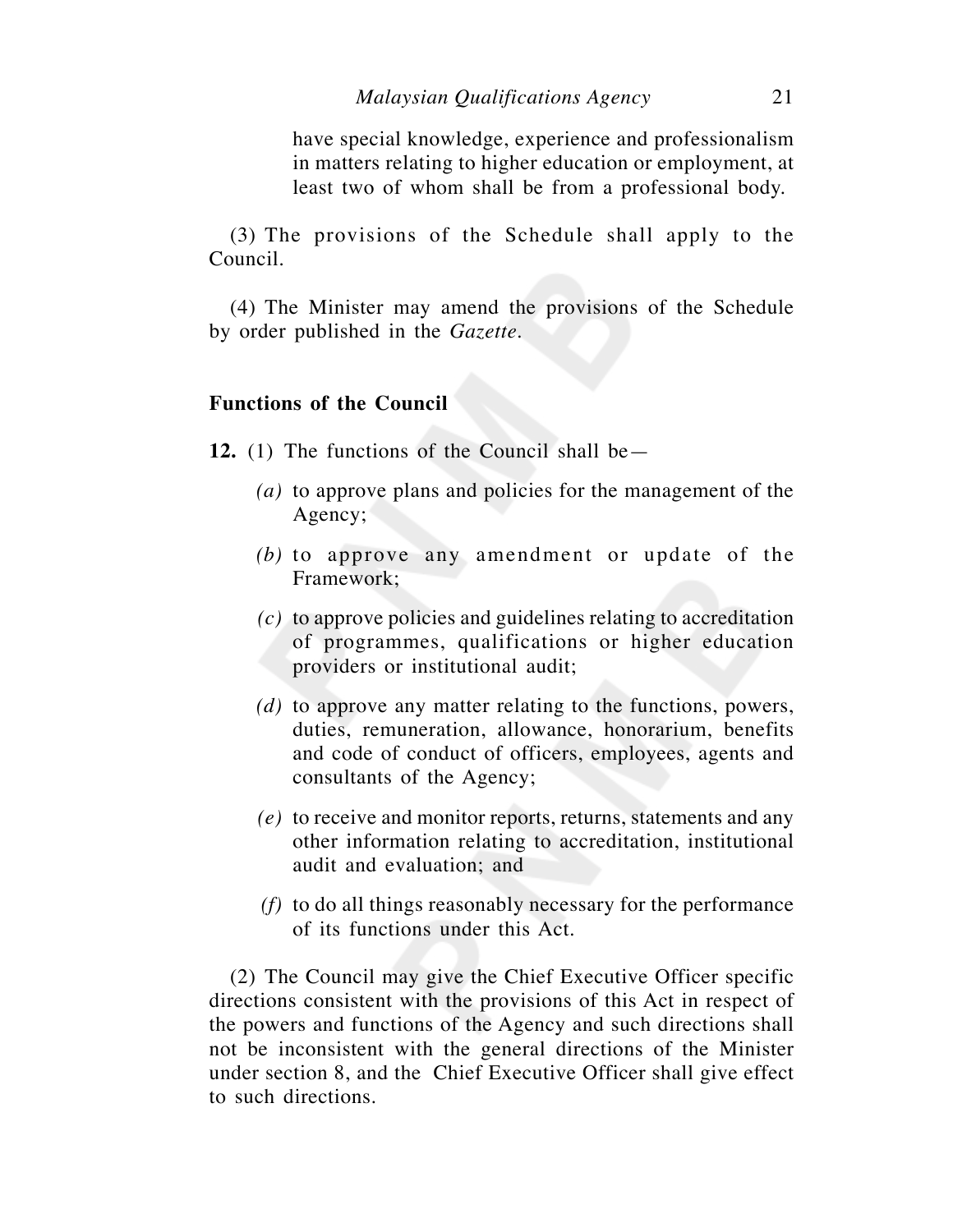## **Temporary exercise of functions of the Chairman**

**13.** The Minister may appoint temporarily any member of the Council, other than the Chief Executive Officer, to act as the Chairman for the period when—

- *(a)* the office of the Chairman is vacant;
- *(b)* the Chairman is absent from duty or from Malaysia; or
- *(c)* the Chairman is, for any other reason, unable to perform the duties of his office.

## **Tenure of office**

**14.** (1) Subject to such conditions as may be specified in his instrument of appointment, the Chairman appointed under paragraph 11(2)*(a)* and every member of the Council appointed under paragraphs  $11(2)(h)$ , *(i)* and *(j)* shall hold office for a period not exceeding three years.

(2) The Chairman appointed under paragraph 11(2)*(a)* and every member of the Council appointed under paragraphs 11(2)*(h)*, *(i)* and *(j)* shall be eligible for reappointment but no member shall hold office for more than two successive terms.

## **Allowances**

**15.** The Chairman and all other members of the Council, other than the Chief Executive Officer, shall be paid such allowances at such rates as the Minister may determine after consultation with the Minister of Finance.

## **Revocation of appointment and resignation**

**16.** (1) The Minister may at any time revoke the appointment of any member of the Council, other than the members appointed under paragraphs 11(2)*(b)* to *(g)*, without assigning any reason for the revocation.

(2) A member of the Council may at any time resign his office by giving a notice in writing to the Minister.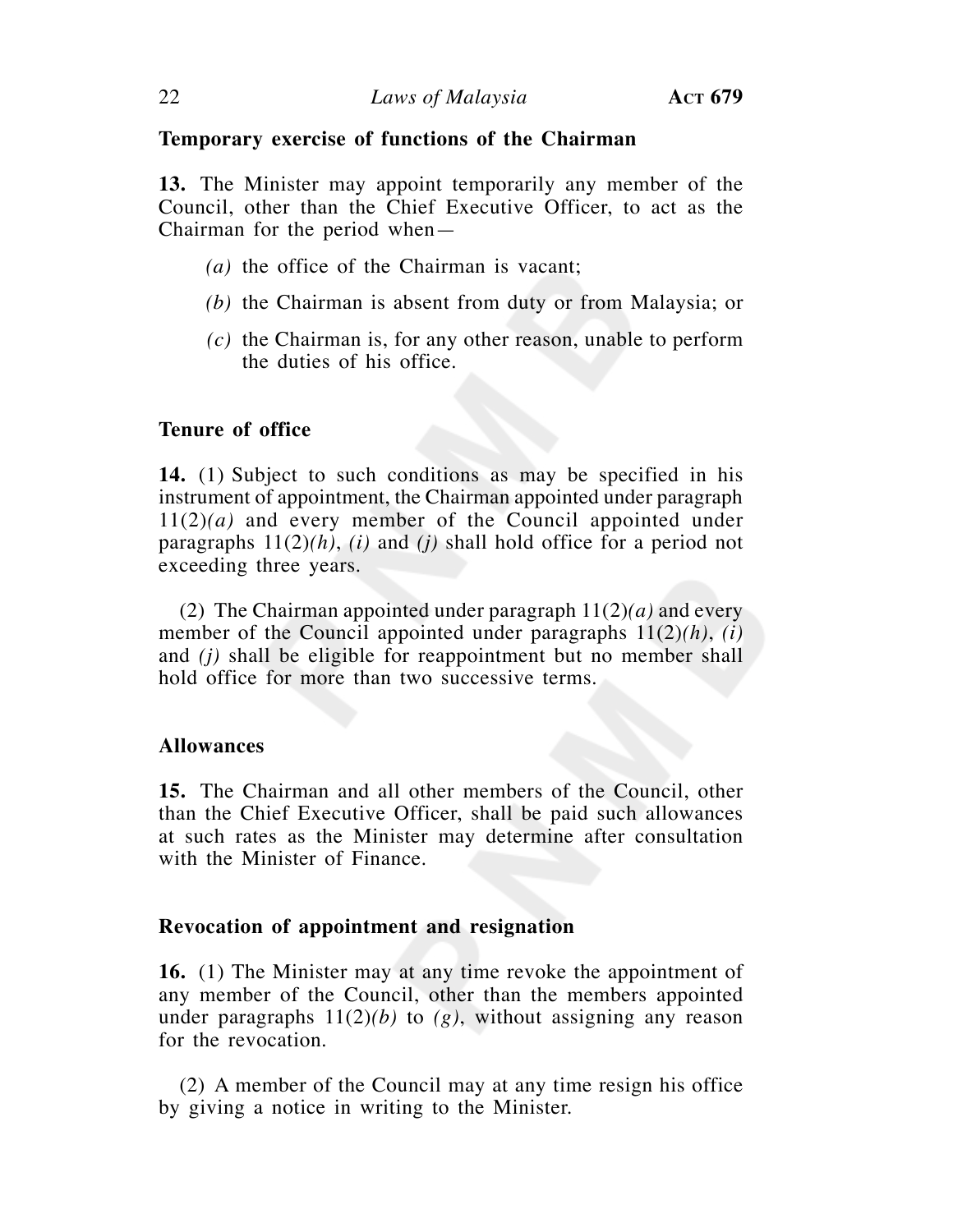## **Vacation of office**

**17.** (1) The office of the Chairman or a member of the Council, other than the member appointed under paragraph 11(2)*(b)* to *(g)*, shall be vacated—

- *(a)* if he dies;
- *(b)* if there has been proved against him, or he has been convicted of, a charge in respect of—
	- (i) an offence involving fraud, dishonesty or moral turpitude;
	- (ii) an offence under any law relating to corruption; or
	- (iii) any other offence punishable with imprisonment, in itself only or in addition to or in lieu of a fine, for more than two years;
- *(c)* if his conduct, whether in connection with his duties as a member of the Council or otherwise, has been such as to bring discredit on the Council;
- *(d)* if he becomes a bankrupt;
- *(e)* if he is of unsound mind or is otherwise incapable of discharging his duties;
- *(f)* in the case of the Chairman, if he absents himself from a meeting of the Council without leave of the Minister;
- *(g)* in the case of a member of the Council, if he absents from three consecutive meetings of the Council without leave in writing of the Chairman;
- *(h)* if his appointment is revoked by the Minister; or
- *(i)* if his resignation is accepted by the Minister.

## **Filling of vacancies**

**18.** Where a person ceases to be a member of the Council, the Minister may appoint another person to fill the vacancy.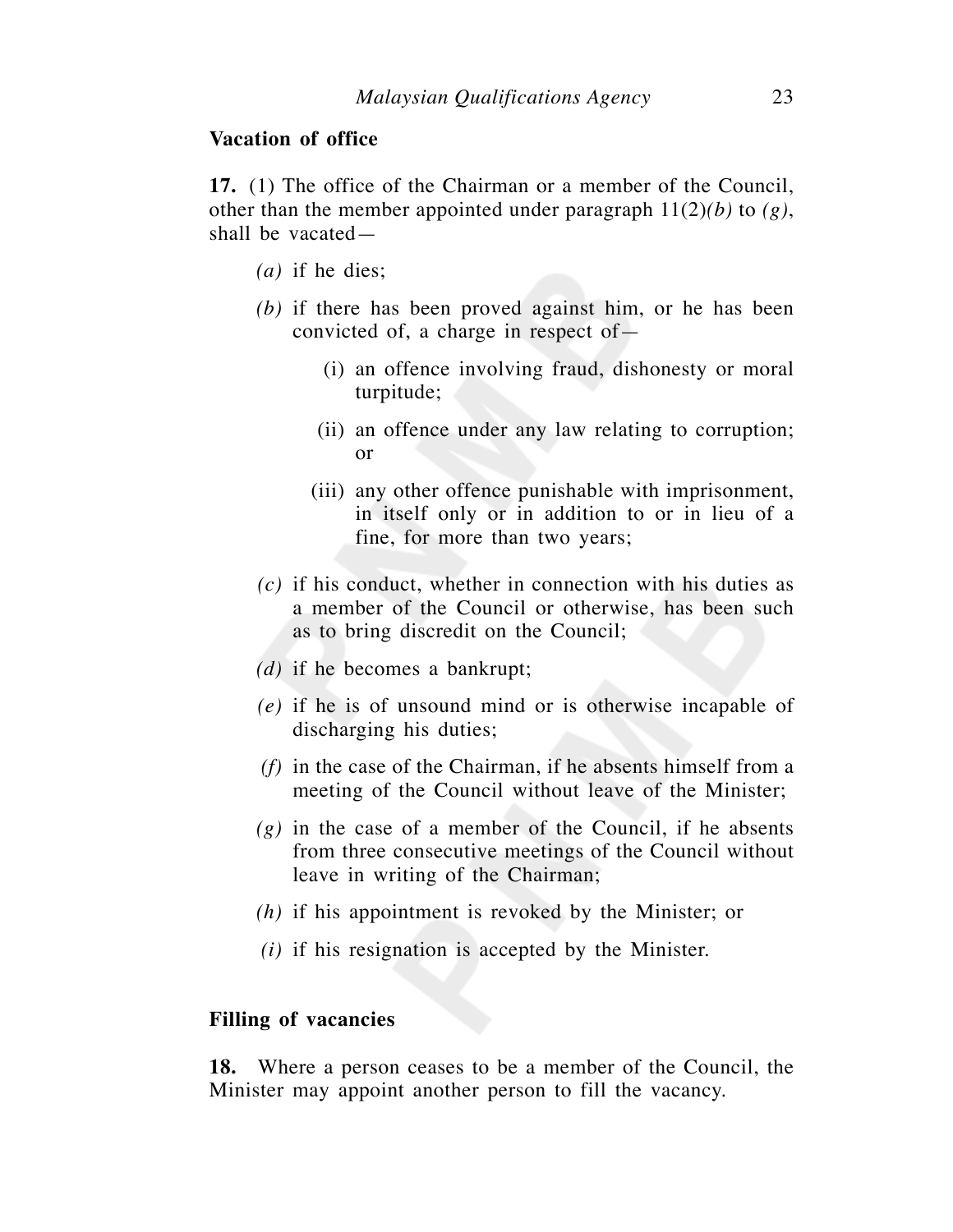## **Secretary**

**19.** The Agency, with the concurrence of the Council, shall appoint a secretary to the Council.

## **Committees**

**20.** (1) The Council may establish any committee as it considers necessary or expedient to assist it in the performance of its functions.

(2) The provisions of subsections 9(2) to (12) shall apply in the like manner to the committees established under subsection  $(1)$ .

## PART IV

## PROVISIONS RELATING TO OFFICERS AND EMPLOYEES

## **Appointment of Chief Executive Officer**

**21.** (1) The Minister shall appoint a Chief Executive Officer of the Agency on such terms and conditions as the Minister may determine.

(2) The Chief Executive Officer shall be responsible for the overall administration and management of the functions and the day to day affairs of the Agency.

(3) The Chief Executive Officer shall have general control of the officers and employees of the Agency.

(4) The Chief Executive Officer shall perform such further duties as the Minister may from time to time direct.

(5) In discharging his duties, the Chief Executive Officer shall act under the general authority and directions of the Council.

(6) The Minister may appoint such number of Deputy Chief Executive Officer, to assist the Chief Executive Officer in the performance of his functions and the exercise of his powers under this Act.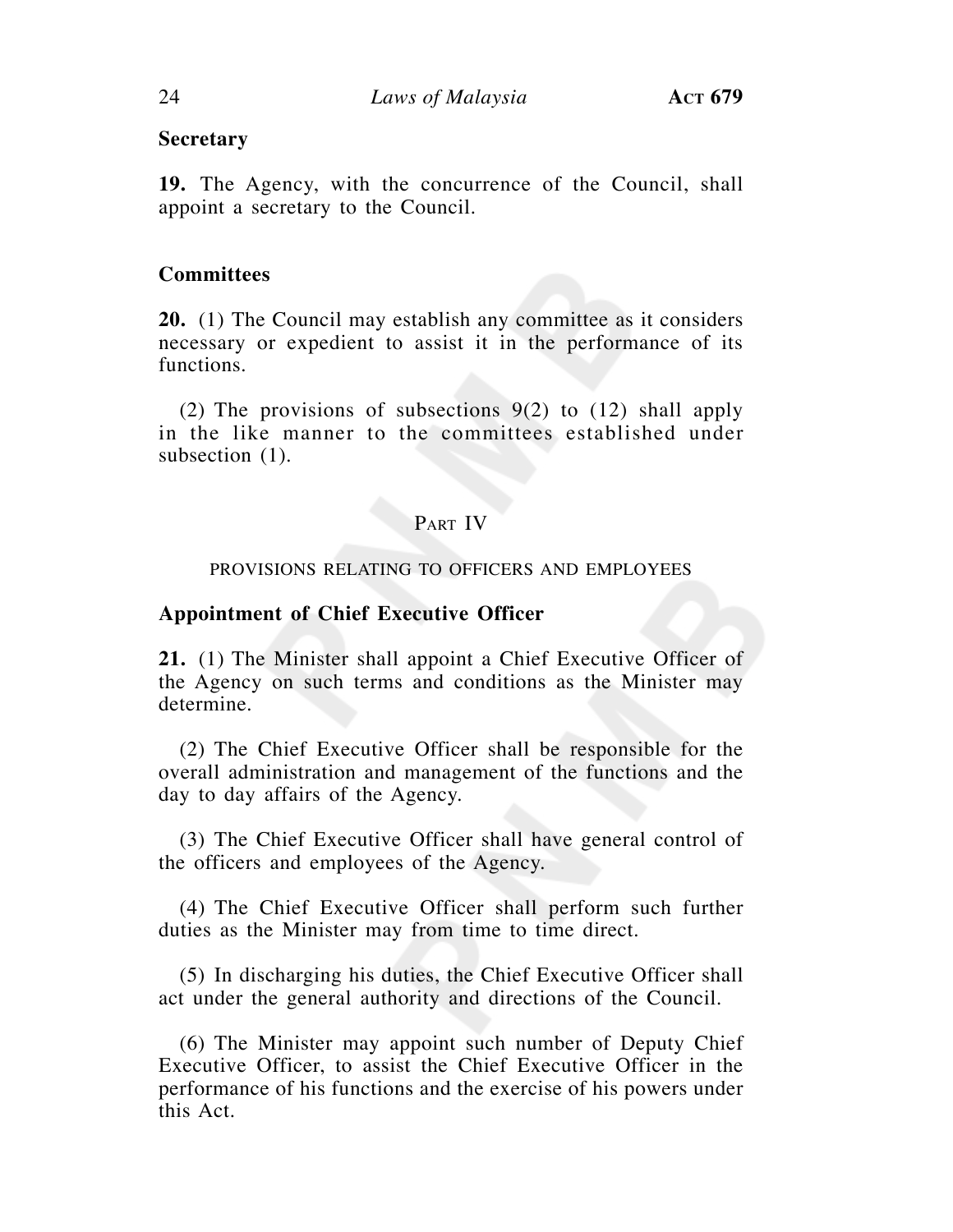(7) If for any reason the Chief Executive Committee is unable to perform the functions and duties of his office, one of the Deputy Chief Executive Officers shall perform the functions and duties of the Chief Executive Officer.

## **Appointment of employees**

**22.** The Agency, with the concurrence of the Council, may from time to time appoint and employ such number of employees as the Agency deems necessary and upon such terms as it considers appropriate for carrying out the purposes of this Act.

## **Conditions of service**

**23.** The Agency may, with the approval of the Council, determine the conditions of service of its employees.

## **Loans, scholarships and advances**

**24.** The Agency may grant loans, scholarships and advances to its employees for such purposes and on such terms as the Agency may determine.

## **Payment of retirement benefit,** *etc***.**

**25.** The Agency may make arrangements for the payment to its employees and their dependants such retirement benefits, gratuities and other allowances as the Agency may determine.

## **Application of Statutory Bodies (Discipline and Surcharge) Act 2000**

**26.** The Statutory Bodies (Discipline and Surcharge) Act 2000 [*Act 605*] shall apply to the Agency.

## **Agency may adopt regulations,** *etc.*

**27.** The Agency may, with the approval of the Minister, adopt with such modifications as it deems fit any regulations, rules, policies, circulars and directives enacted or issued by the Federal Government.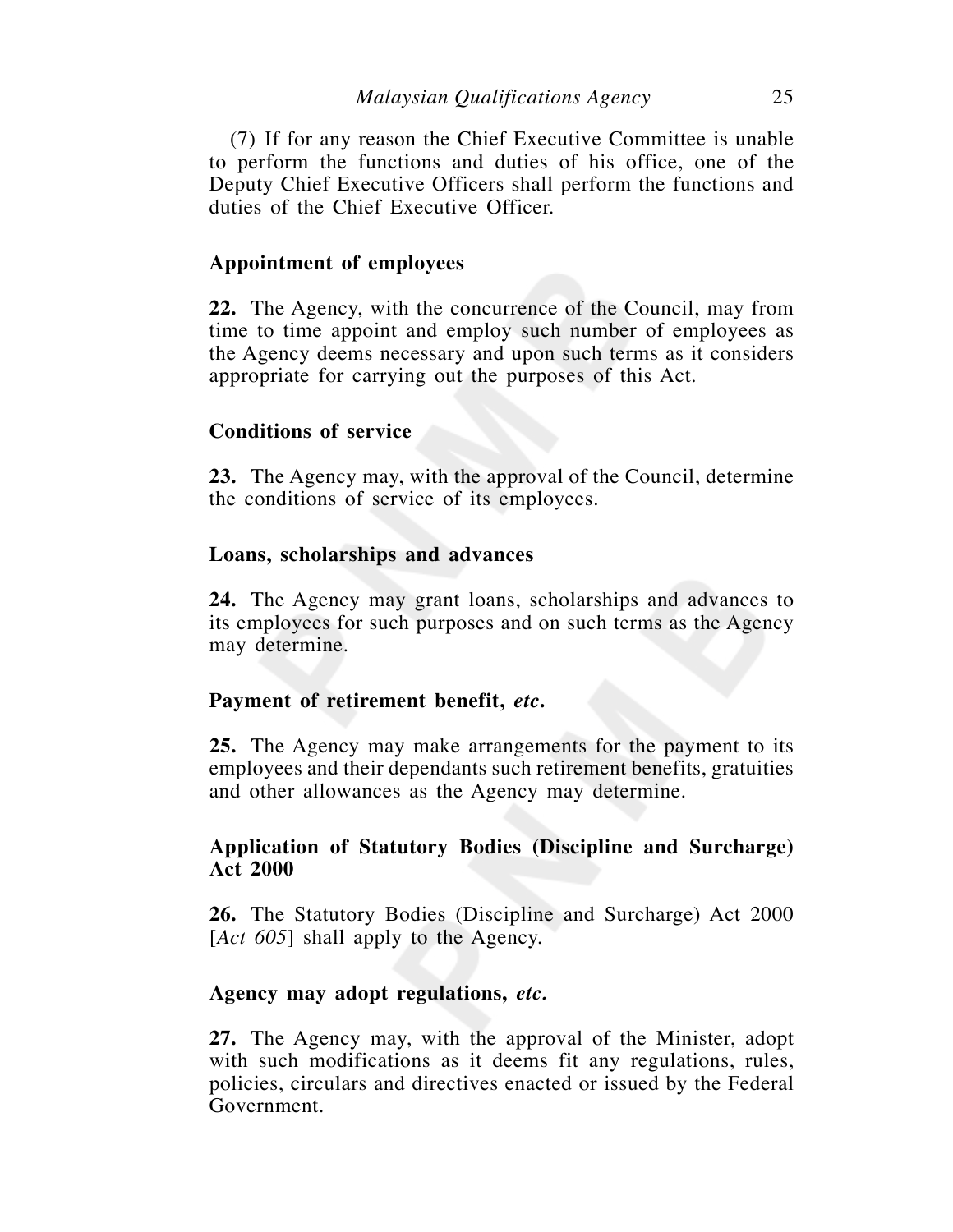## PART V

## FINANCIAL PROVISIONS

## **Malaysian Qualifications Agency Fund**

**28.** (1) A fund to be known as the "Malaysian Qualifications Agency Fund" is established and shall be administered and controlled by the Agency.

- (2) The Fund shall consist of—
	- *(a)* such monies as may be provided by Parliament from time to time for the purposes of this Act;
	- *(b)* all monies earned from the examination, assessment, audit, supervision, provisional accreditation, accreditation, evaluation or any other services provided by the Agency;
	- *(c)* all monies derived as income from investments by the Agency;
	- *(d)* all monies derived from the sale, disposal, lease or hire, or any other dealing with, any property, mortgages, charges or debentures vested in or acquired by the Agency;
	- *(e)* all monies earned from consultancy and advisory services and any other services provided by the Agency;
	- *(f)* monies borrowed by the Agency under section 32;
	- *(g)* all other monies lawfully received by the Agency; and
	- *(h)* all other monies and property which may in any manner become payable to or vested in the Agency in respect of any matter incidental to its functions and powers.

## **Expenditure to be charged on Fund**

- **29.** The Fund shall be expended for the following purposes:
	- *(a)* paying any expenditure lawfully incurred by the Agency;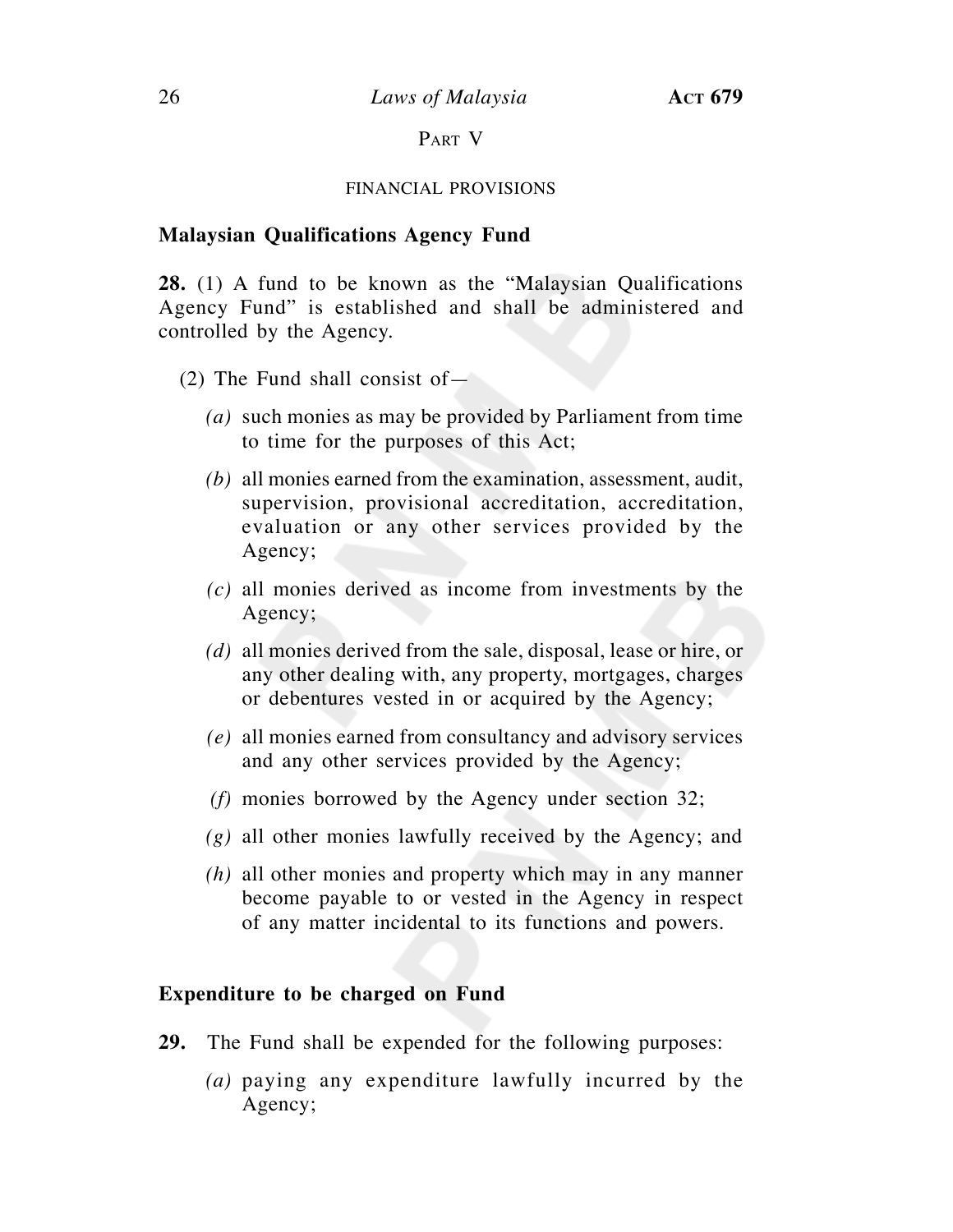- *(b)* paying for the remuneration, allowances and other expenses of the members of the Council, members of the committees, officers and employees of the Agency, including the granting of loans and advances, superannuation allowances, retirement benefits and gratuities;
- *(c)* paying any other expenses, costs or expenditure in relation to the procurement of goods and services, including the engagement of consultants, legal fees and costs and other fees and costs, properly incurred or accepted by the Agency in the performance of its functions and exercise of its powers under this Act;
- *(d)* paying any other expenses, costs or expenditure properly incurred or accepted by the Agency in the performance of its functions or the exercise of its powers under this Act;
- *(e)* purchasing or hiring equipment, machinery and any other materials, acquiring land and erecting buildings, and carrying out any other works and undertakings in the performance of its functions or the exercise of its powers under this Act;
- *(f)* repaying monies borrowed under section 32 and the interest due on the borrowed monies;
- *(g)* granting loans, scholarships and advances to its employees under section 24; and
- *(h)* generally, paying any expenses for carrying into effect the provisions of this Act.

## **Conservation of Fund**

**30.** It shall be the duty of the Agency to conserve the Fund by so performing its functions and exercising its powers under this Act as to secure that the total revenues of the Agency are sufficient to meet all sums properly chargeable to its revenue account, including depreciation and interest on capital, taking one year with another.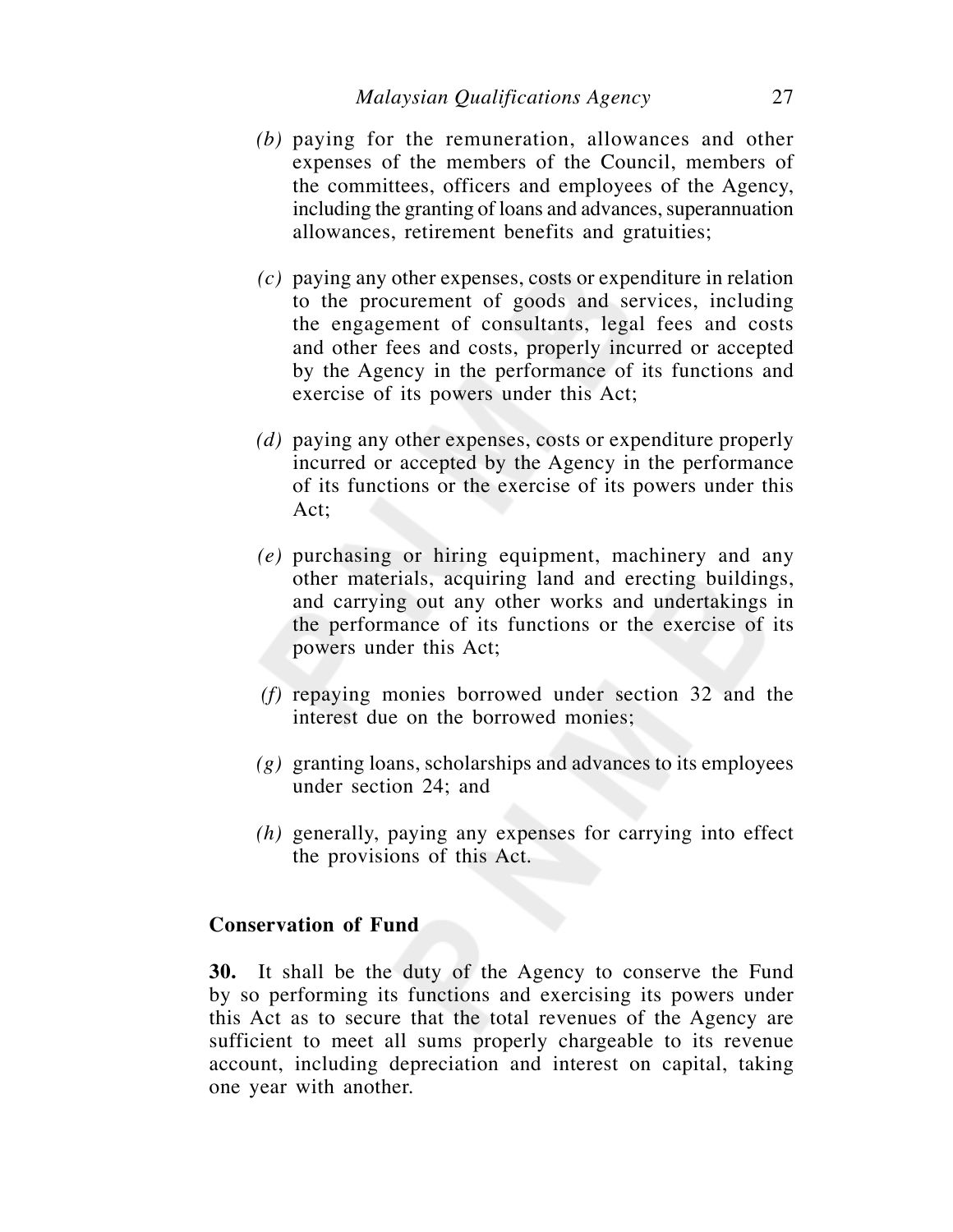## **Expenditure and preparation of estimates**

**31.** (1) The expenditure of the Agency up to such amount as may be authorized by the Minister for any one year shall be defrayed out of the Fund.

(2) Before the beginning of June of each year, the Agency shall submit to the Minister an estimate of its expenditure, including those for research and development programmes, for the following year in such form and containing such particulars as the Minister may direct.

(3) The Minister shall, before the beginning of the following year, notify the Agency of the amount authorized for expenditure generally or of the amounts authorized for each description of expenditure based on the estimates prepared under subsection (2).

(4) The Agency may, at any time, submit to the Minister a supplementary estimate of its expenditure for any one year and the Minister may allow the whole or any part of the additional expenditure included therein.

## **Power to borrow**

**32.** The Agency may, from time to time, borrow in such form and at such rate of interest and for such period and upon such terms as to the time and method of repayment and otherwise, as may be approved by the Minister with the concurrence of the Minister of Finance, any money required by the Agency for meeting any of its obligations or discharging any of its duties.

## **Investment**

**33.** The monies of the Agency shall, in so far as they are not immediately required to be expended by the Agency under this Act, be invested in such manner as the Minister may, with the concurrence of the Minister of Finance, approve.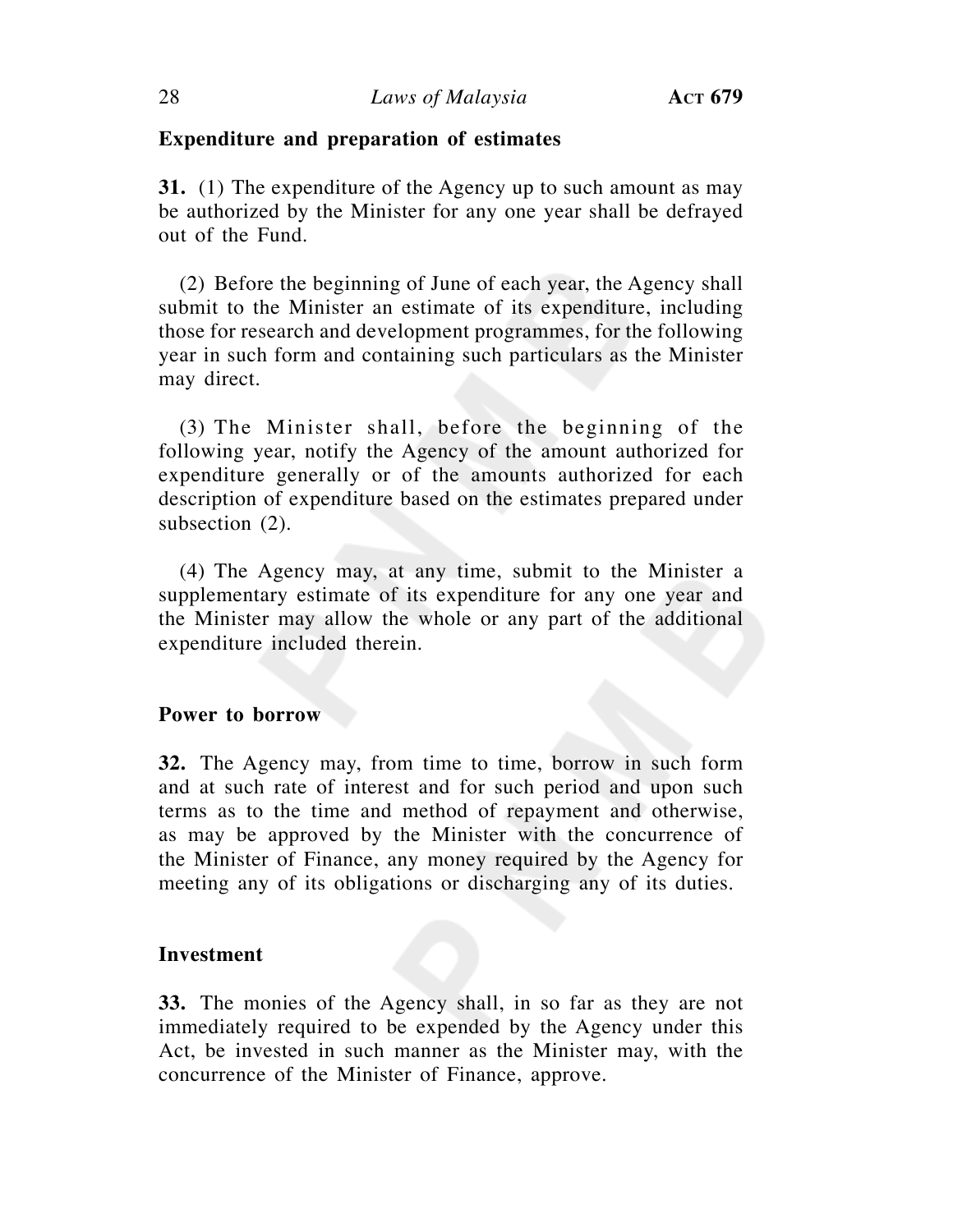## **Accounts and reports**

**34.** (1) The Agency shall cause proper accounts of the Fund and proper reports of its activities to be kept and shall, as soon as practicable after the end of each financial year, cause to be prepared for that financial year—

- *(a)* a statement of accounts of the Agency which shall include a balance sheet and an account of income and expenditure; and
- *(b)* a statement of its activities.

(2) The Agency shall as soon as possible send a copy of the statement of accounts certified by the auditors and a copy of the auditor's report to the Minister who shall cause them to be laid before both Houses of Parliament.

(3) The Statutory Bodies (Account and Annual Reports) Act 1980 [*Act 240*] shall apply to the Agency.

## PART VI

## MALAYSIAN QUALIFICATIONS FRAMEWORK

## **The Framework**

**35.** (1) The Agency shall be responsible for the implementation of the national framework to be known as the "Malaysian Qualifications Framework", consisting of qualifications, programmes and higher education providers based on a set of criteria and standards, including learning outcomes achieved and credits based on students' academic load.

(2) Subject to subsection (4), the Agency may for the purposes of subsection (1) from time to time amend the Framework and may collaborate, cooperate and coordinate with any person, including government agencies, higher education providers, students, academic staff, quality assurance and accreditation bodies, examination or certification bodies and employers, and in the case of professional programmes, professional qualifications and higher education providers, the Framework shall be amended in accordance to the criteria and standards set by the relevant professional bodies.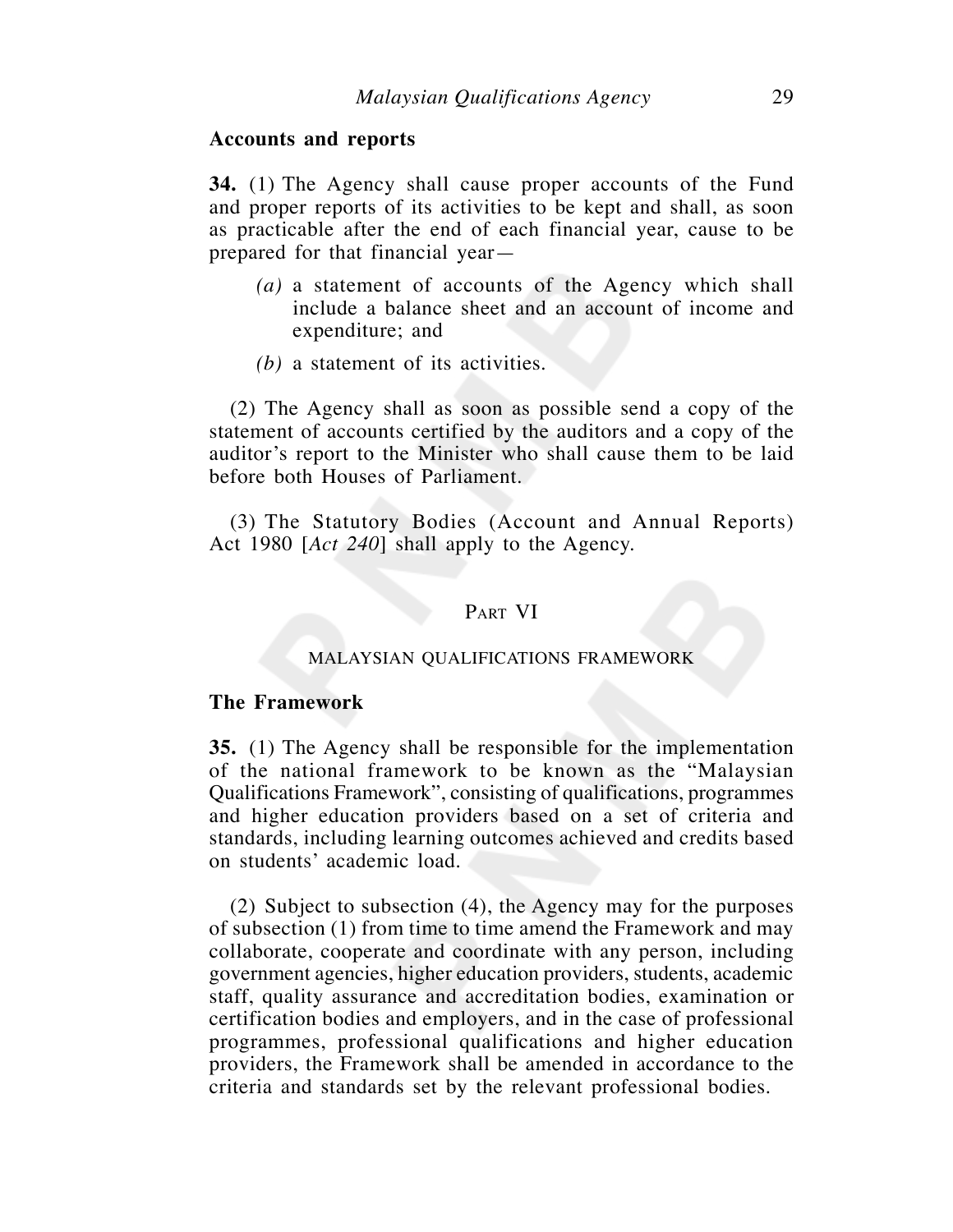(3) The parts of the Framework amended under subsection (2) shall not be implemented unless the approval of the Council is obtained.

(4) The Minister may direct that any part of the Framework may not be amended or varied.

## **Objectives of the Framework**

**36.** The objectives of the Framework include the following:

- *(a)* to secure standards of qualifications and reinforce policies on quality assurance;
- *(b)* to promote accuracy or consistency of nomenclature of qualifications;
- *(c)* to provide mechanisms for the progression or inter relation between qualifications, including non-degree and degree qualifications;
- *(d)* to encourage collaboration between public and private sector higher education providers and skills training providers;
- *(e)* to encourage parity of esteem among academic, professional, technical, vocational and skills qualifications;
- *(f)* to establish a credit system to facilitate credit accumulation and transfer which is acceptable within and outside Malaysia;
- *(g)* to provide clear and accessible public information on programmes or qualifications in higher education;
- *(h)* to promote where applicable, the presentation of qualifications in forms that facilitate their evaluation by any person, including government agencies, higher education providers, students, academic staff, quality assurance and accreditation bodies, professional bodies, examination bodies and employers; and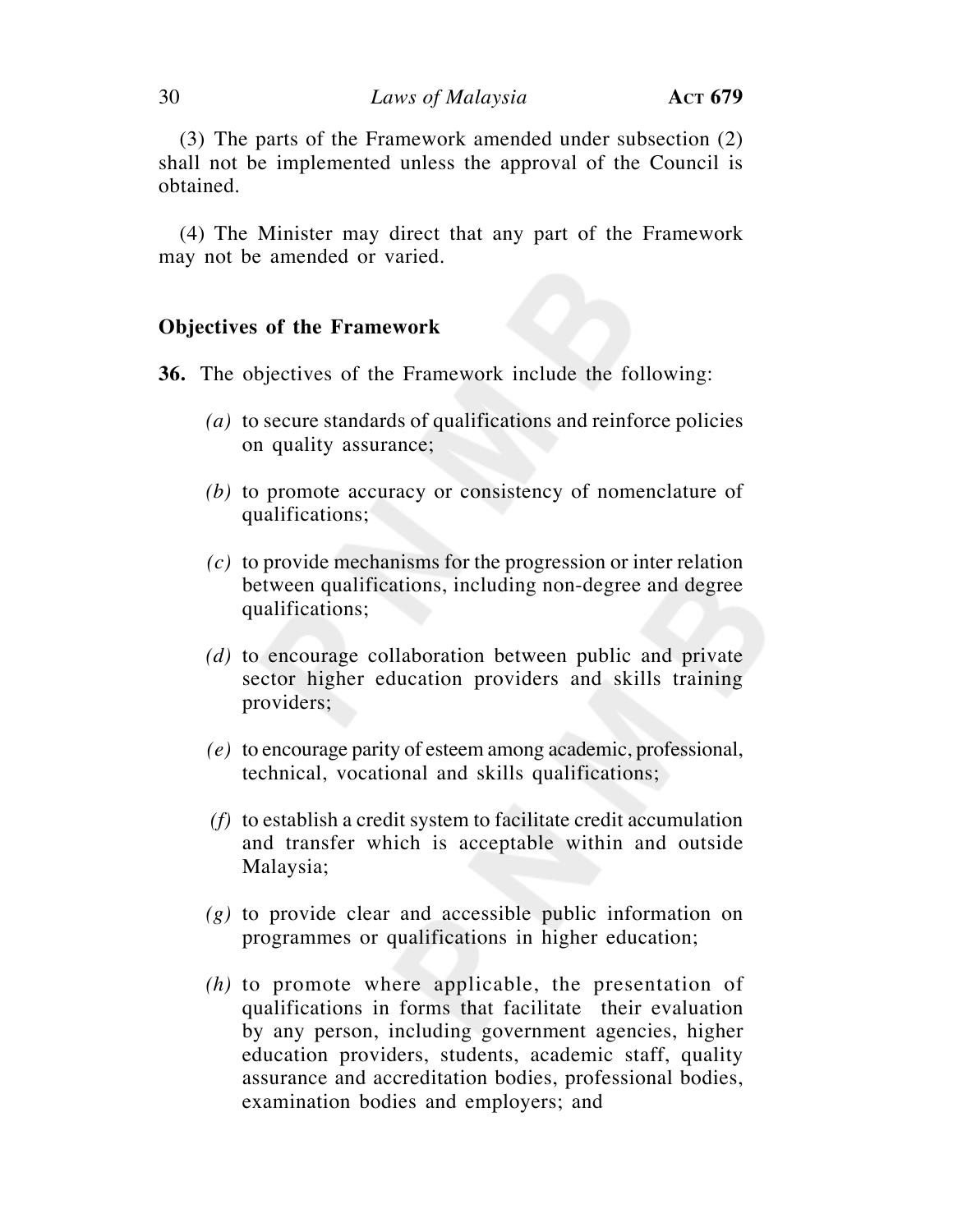*(i)* to articulate links with qualifications from outside Malaysia.

## **Compliance with the Framework**

**37.** (1) No programme or qualification shall be accredited unless it complies with the Framework.

(2) All higher education providers conducting an accredited programme or awarding an accredited qualification shall comply with the Framework.

(3) The Agency or, in the case of a professional programme, professional qualification or higher education provider, the relevant professional body, may direct that the Framework or any part of the Framework may not apply to any programme, qualification or higher education provider subject to such terms and conditions as it deems fit.

## PART VII

## PROVISIONAL ACCREDITATION

## **Application for provisional accreditation**

**38.** (1) An application by a higher education provider, other than a higher education provider referred to under Chapter 4 of Part VIII, for the provisional accreditation of its programme or qualification shall be made to the Agency in such form and manner as may be prescribed.

(2) Every application shall be accompanied by such documents, information and fees as may be prescribed.

(3) The form, manner, documents and fees required under subsections (1) and (2) may differ as between different programmes or qualifications.

(4) At any time after receiving an application for provisional accreditation and before it is determined, the Agency may by written notice require the higher education provider to provide additional documents and information within a specified period.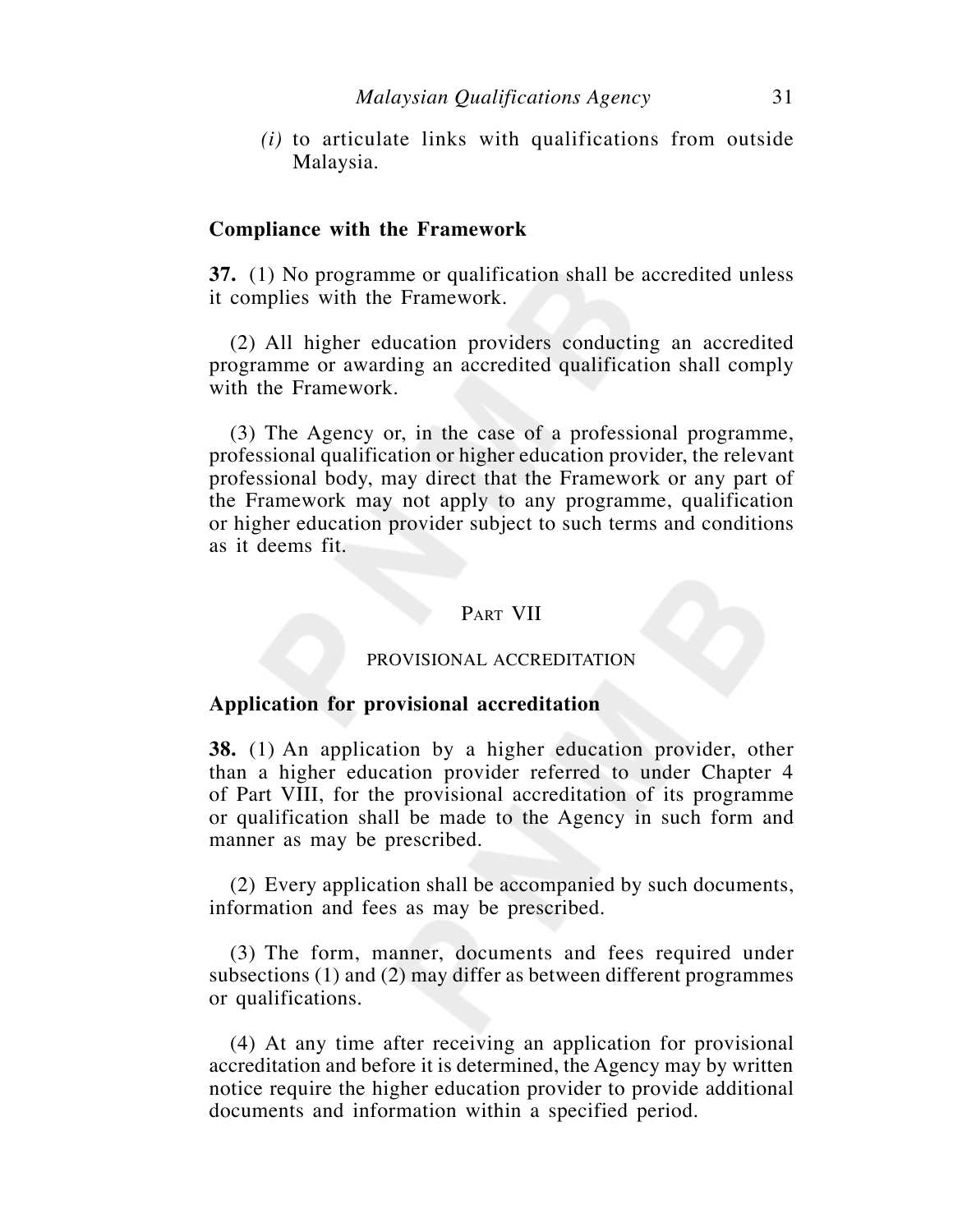(5) Where the additional documents and information required under subsection (4) are not provided by the higher education provider within the specified period or any such extended period as may be allowed by the Agency, the application shall be deemed to have been withdrawn and shall not be further proceeded with, without prejudice to the right of the higher education provider to submit a fresh application.

## **Power to grant or refuse application**

**39.** (1) After having considered an application under subsection 38(1), the Agency may—

- *(a)* grant the application and issue a certificate of provisional accreditation to the higher education provider upon payment of the prescribed fees; or
- *(b)* refuse the application, stating the grounds for refusal.

(2) The Agency may issue separate certificates of provisional accreditation for different premises.

(3) For the purpose of considering an application under subsection 38(1), the Agency may conduct an institutional audit.

## **Certificate of provisional accreditation**

**40.** (1) A certificate of provisional accreditation issued under paragraph 39(1)*(a)* shall be valid for such period as shall be specified in the certificate by the Agency and may be extended by the Agency upon an application by the higher education provider.

(2) The certificate of provisional accreditation shall specify the period within which the higher education provider shall apply for accreditation and where applicable, shall state the premises in which the programme shall be conducted or facilitated.

(3) In the case of a foreign programme or qualification, the Agency may specify in the certificate of provisional accreditation that the programme or qualification is equivalent to a programme or qualification in the Framework.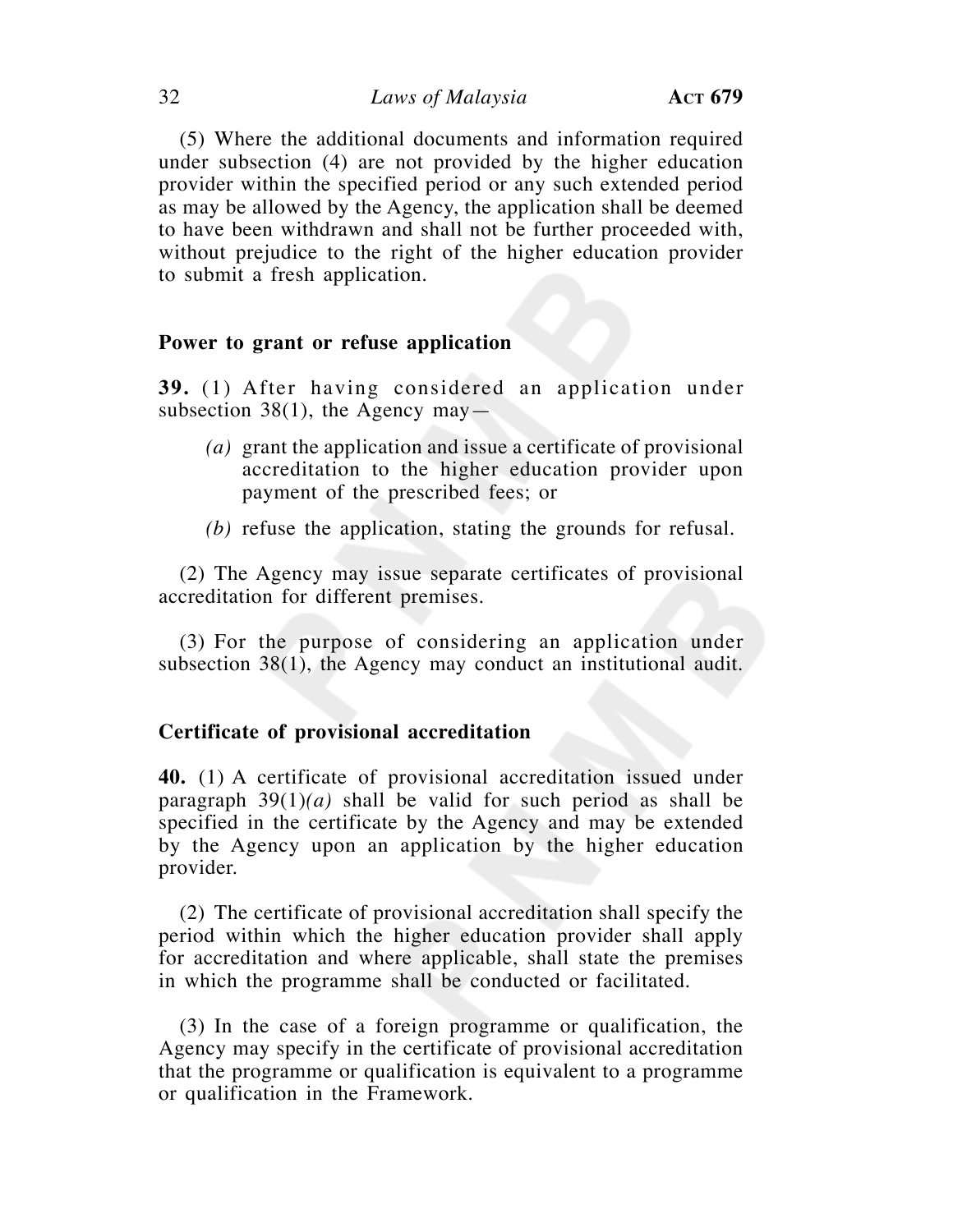(4) The higher education provider shall cause a copy of the certificate of provisional accreditation to be exhibited in a conspicuous place in the premises specified in the certificate of provisional accreditation.

(5) The higher education provider shall surrender the certificate of provisional accreditation to the Agency within thirty days from—

- *(a)* the date of revocation of the certificate under section 42; or
- *(b)* the date of cessation of the programme.

## **Power to impose conditions**

**41.** The Agency may, at the time of or at any time after issuing a certificate of provisional accreditation under paragraph 39(1)*(a)*, impose such conditions as it may deem necessary or expedient and may vary, amend or revoke any such conditions or impose new or additional conditions from time to time.

## **Revocation of provisional accreditation**

**42.** (1) Subject to the provisions of this section, the Agency may, at any time, revoke the certificate of provisional accreditation if the higher education provider has breached any condition attached to the certificate of provisional accreditation.

(2) A written notice of the intention to revoke the certificate of provisional accreditation shall be served on the higher education provider and the notice shall specify the grounds for such revocation.

(3) The higher education provider shall be given an opportunity to make written representations within thirty days from the date of receipt of the notice in subsection (2).

(4) After the expiry of the period of thirty days stated in subsection (3) and after considering any representation made, the Agency shall—

*(a)* issue a warning and give directions for the higher education provider to rectify the situation to the satisfaction of the Agency within a specified period; or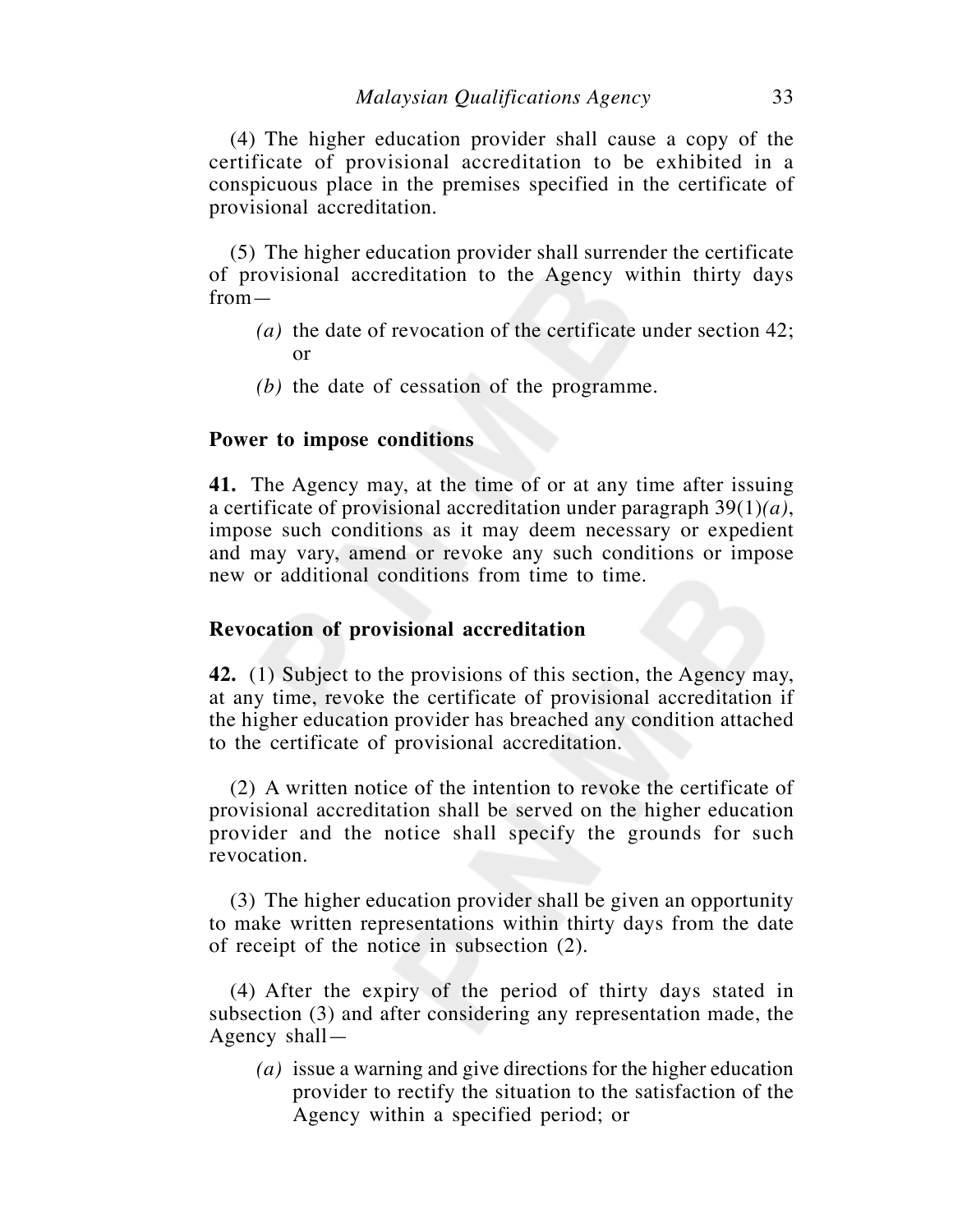## 34 *Laws of Malaysia* **ACT 679**

*(b)* proceed with the proposed action to revoke the certificate of provisional accreditation.

(5) If the higher education provider fails to rectify the situation as required under paragraph (4)*(a)* the Agency may proceed to revoke the provisional accreditation.

(6) The revocation of the certificate provisional accreditation shall not preclude the higher education provider from submitting a fresh application.

(7) Where the certificate of provisional accreditation is revoked under this section, the Agency shall give notice to the relevant authority or professional body notifying such revocation including any recommendations as may be necessary.

## **Provisional accreditation of professional programme or professional qualification**

**43.** In the case of provisional accreditation of a local or foreign professional programme or professional qualification, the Agency shall cooperate and coordinate with the relevant professional body for the purpose of—

- *(a)* considering an application under subsection 38(1) and granting or refusing to grant the application under section 39;
- *(b)* conducting an institutional audit under subsection 39(3);
- *(c)* imposing conditions under section 41; and
- *(d)* revocation of the certificate of provisional accreditation under section 42.

## **Provisional accreditation of skills training programme or skills training qualification**

**44.** In the case of provisional accreditation of a local or foreign skills training programme or skills training qualification,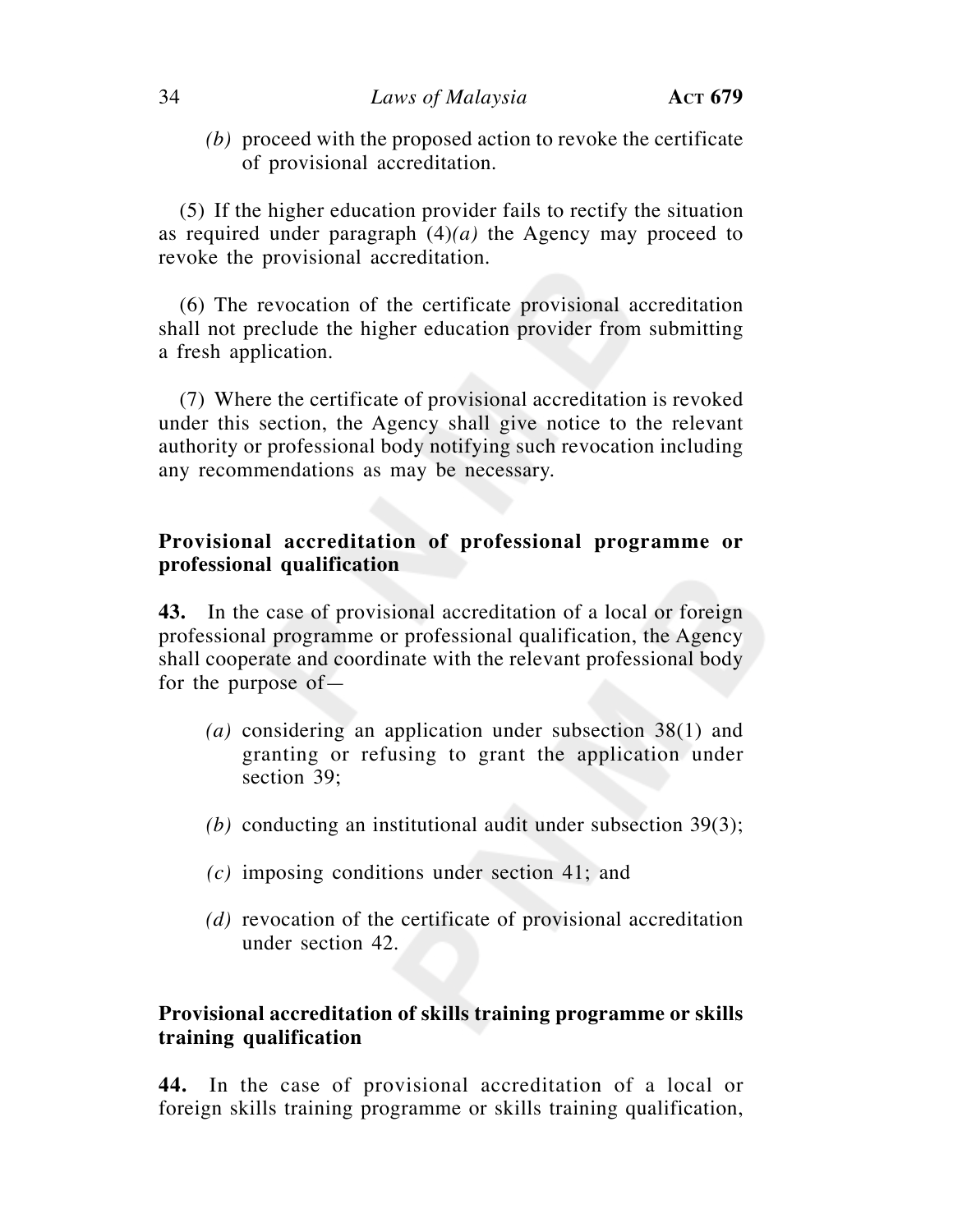the Agency shall cooperate and coordinate with the Department of Skills Development for the purpose of—

- *(a)* considering an application under subsection 38(1) and granting or refusing to grant the application under section 39;
- *(b)* conducting an institutional audit under subsection 39(3);
- *(c)* imposing conditions under section 41; and
- *(d)* revocation of the certificate of provisional accreditation under section 42.

## PART VIII

## ACCREDITATION

## Chapter 1

## *Programmes and qualifications under the Malaysian Qualifications Framework*

## **Application for accreditation**

**45.** (1) An application by a higher education provider for the accreditation of its programme or qualification which complies with the Framework, other than the programme or qualification under Chapters 2, 4 and 5, shall be made to the Agency within the specified period in the certificate of provisional accreditation in such form and manner as may be prescribed.

(2) Every application shall be accompanied by such documents, information and fees as may be prescribed.

(3) The form, manner, documents and fees required under subsections (1) and (2) may differ between different programmes or qualifications.

(4) At any time after receiving an application for accreditation and before it is determined, the Agency may by written notice require the higher education provider to provide additional documents and information within a specified period.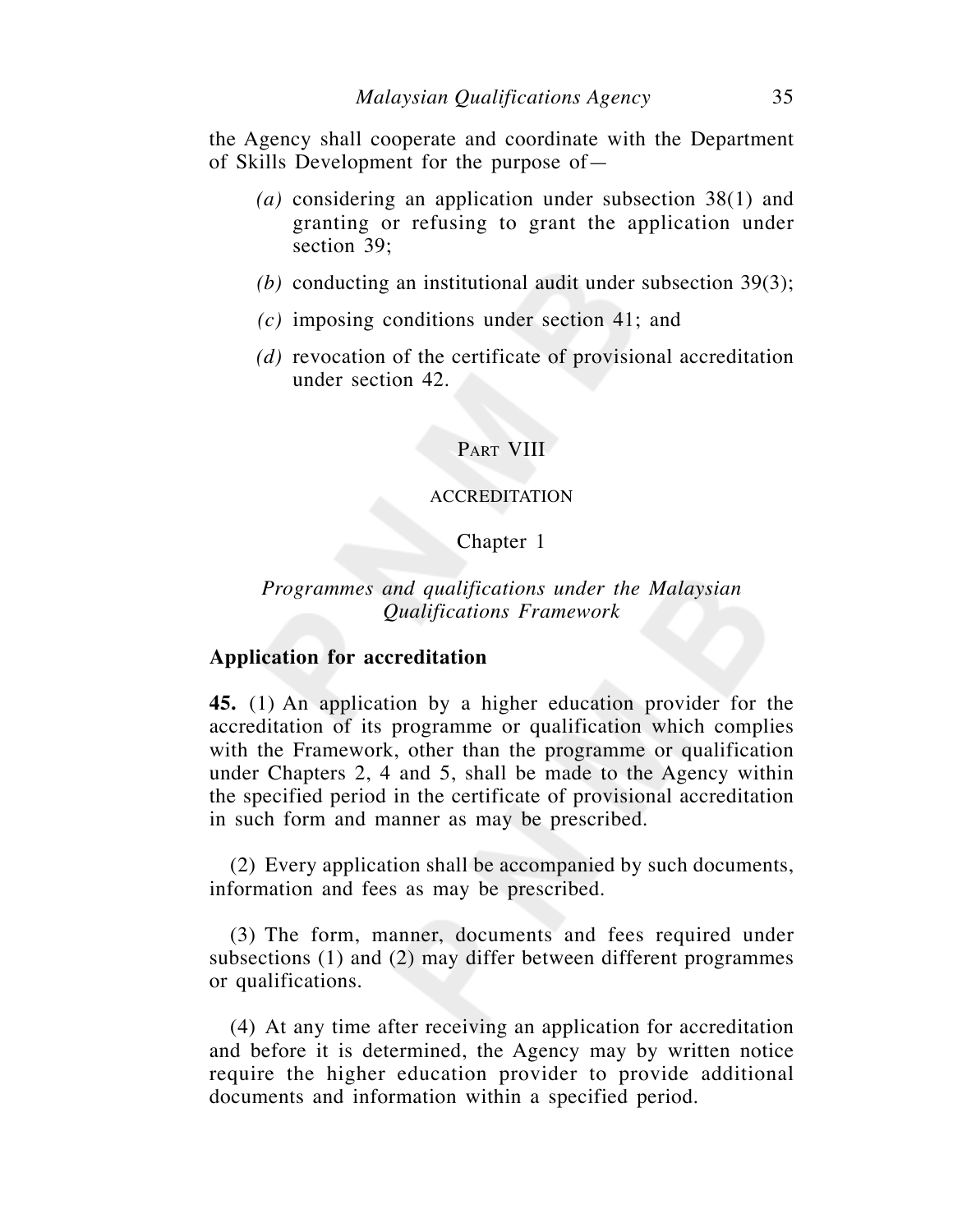(5) Where the additional documents and information required under subsection (4) are not provided by the higher education provider within the specified period or any such extended period as may be allowed by the Agency, the application shall be deemed to be withdrawn and shall not be further proceeded with, without prejudice to the right of the higher education provider to submit a fresh application.

## **Power to grant or refuse accreditation**

**46.** (1) After having considered an application under subsection 45(1), the Agency may—

- *(a)* grant the application and issue a certificate of accreditation to the higher education provider upon payment of the prescribed fees; or
- *(b)* refuse the application, stating the grounds for refusal.

(2) Upon issuance of the certificate of accreditation under paragraph (1)*(a)*, the Agency shall enter the particulars of the certificate into the Register.

(3) For the purpose of considering an application under subsection 45(1), the Agency may conduct an institutional audit.

## **Certificate of accreditation**

**47.** (1) The certificate of accreditation shall specify the programme and state the premises in which the programme shall be conducted or facilitated.

(2) The higher education provider shall cause a copy of the certificate of accreditation to be exhibited in a conspicuous place in the premises specified in the certificate of accreditation.

(3) The higher education provider shall surrender the certificate of accreditation to the Agency within thirty days from—

- *(a)* the date of revocation of the certificate under section 49; or
- *(b)* the date of cessation of the programme.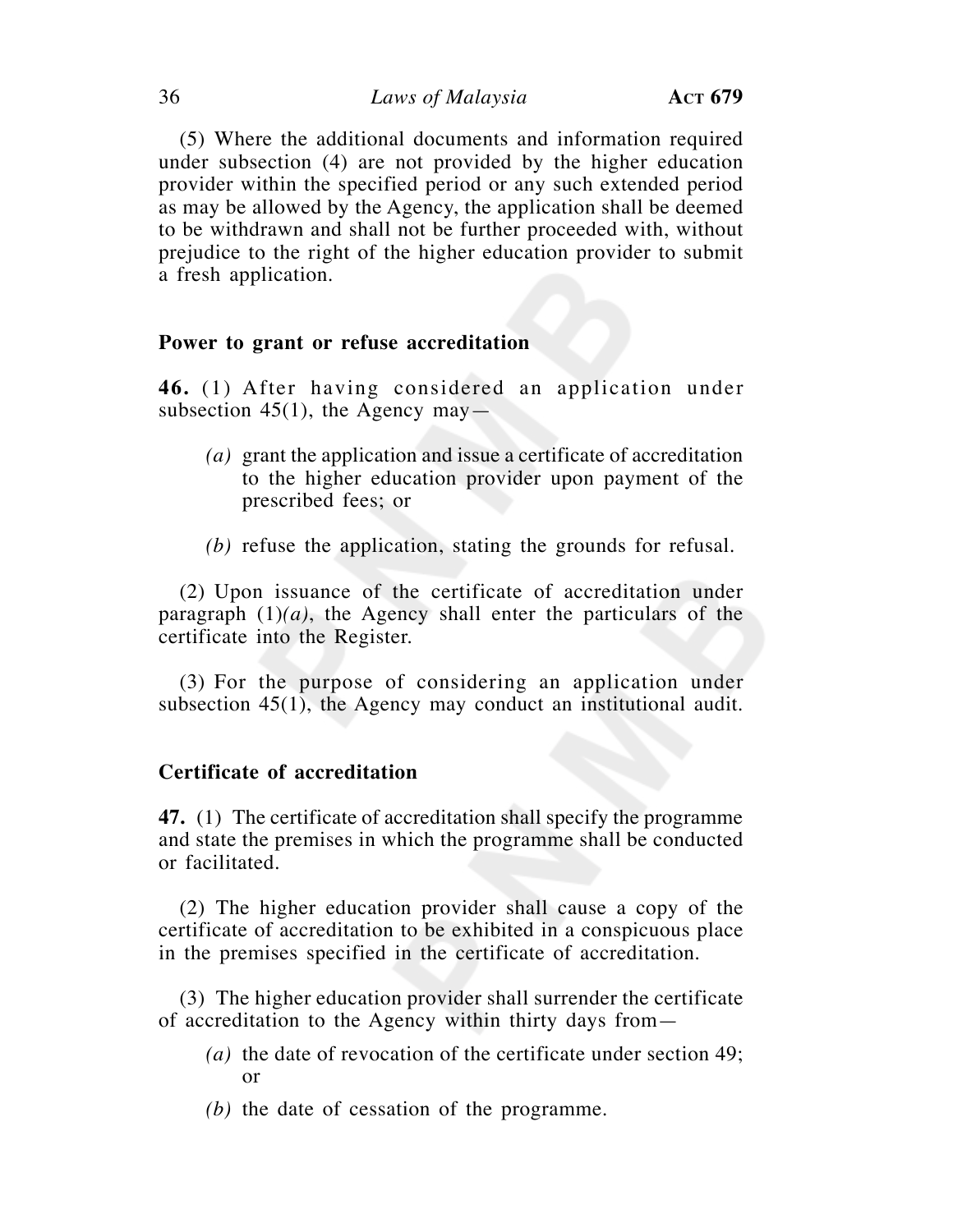#### **Power to impose conditions**

**48.** The Agency may, at the time of or at any time after issuing a certificate of accreditation under paragraph 46(1)*(a)*, impose such conditions as it may deem necessary or expedient and may vary, amend or revoke any such conditions or impose new or additional conditions from time to time.

## **Revocation of accreditation**

**49.** (1) Subject to the provisions of this section, the Agency may, at any time, revoke the certificate of accreditation issued to a higher education provider under paragraph 46(1)*(a)*—

- *(a)* if the higher education provider has failed to comply with the Framework or any part of it; or
- *(b)* if the higher education provider has breached any condition attached to the certificate of accreditation.

(2) A written notice of the intention to revoke the certificate of accreditation shall be served on the higher education provider and the notice shall specify the grounds for such revocation.

(3) The higher education provider shall be given an opportunity to make written representations within thirty days from the date of the notice in subsection (2).

(4) After the expiry of the period of thirty days stated in subsection (3) and after considering any representation made under that subsection, the Agency shall—

- *(a)* issue a warning and give directions for the higher education provider to rectify the situation to the satisfaction of the Agency within a specified period; or
- *(b)* proceed with the proposed action to revoke the certificate.

(5) If the higher education provider fails to rectify the situation as required under paragraph  $(4)(a)$ , the Agency may proceed to revoke the accreditation.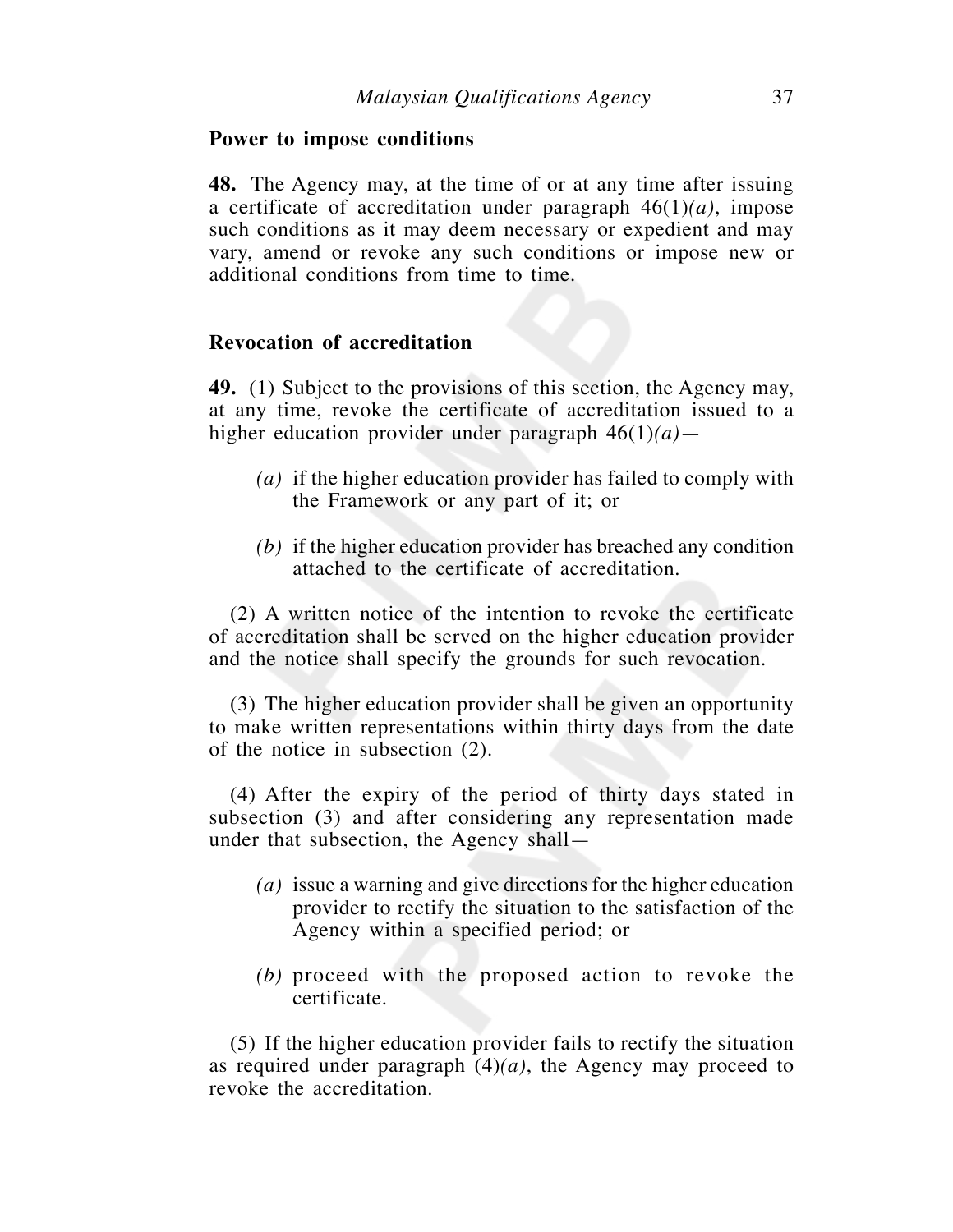(6) Where the certificate of accreditation has been revoked, the Agency shall enter the date of revocation into the Register and shall give notice of the revocation to the relevant authority.

#### Chapter 2

#### *Professional programmes and professional qualifications*

## **Application for accreditation**

**50.** (1) An application by a higher education provider for the accreditation of its local or foreign professional programme or professional qualification which complies with the Framework shall be made to the Agency within the specified period in the certificate of provisional accreditation in such form and manner as may be prescribed.

(2) Every application shall be accompanied by such documents, information and fees as may be prescribed.

(3) The form, manner, documents and fees required under subsections (1) and (2) may differ as between different professional programmes or professional qualifications.

(4) At any time after receiving an application for accreditation and before it is determined, the Agency, in consultation with the Joint Technical Committee established under section 51, may by written notice require the higher education provider to provide additional documents and information within a specified period.

(5) Where the additional documents and information required under subsection (4) are not provided by the higher education provider within the specified period or any such extended period as may be allowed by the Agency, the application shall be deemed to be withdrawn and shall not be further proceeded with, without prejudice to the right of the higher education provider to submit a fresh application.

(6) The Agency shall refer an application under this section to the Joint Technical Committee which shall then make recommendation to the relevant professional body under subsection 52(1) for the purposes of accreditation.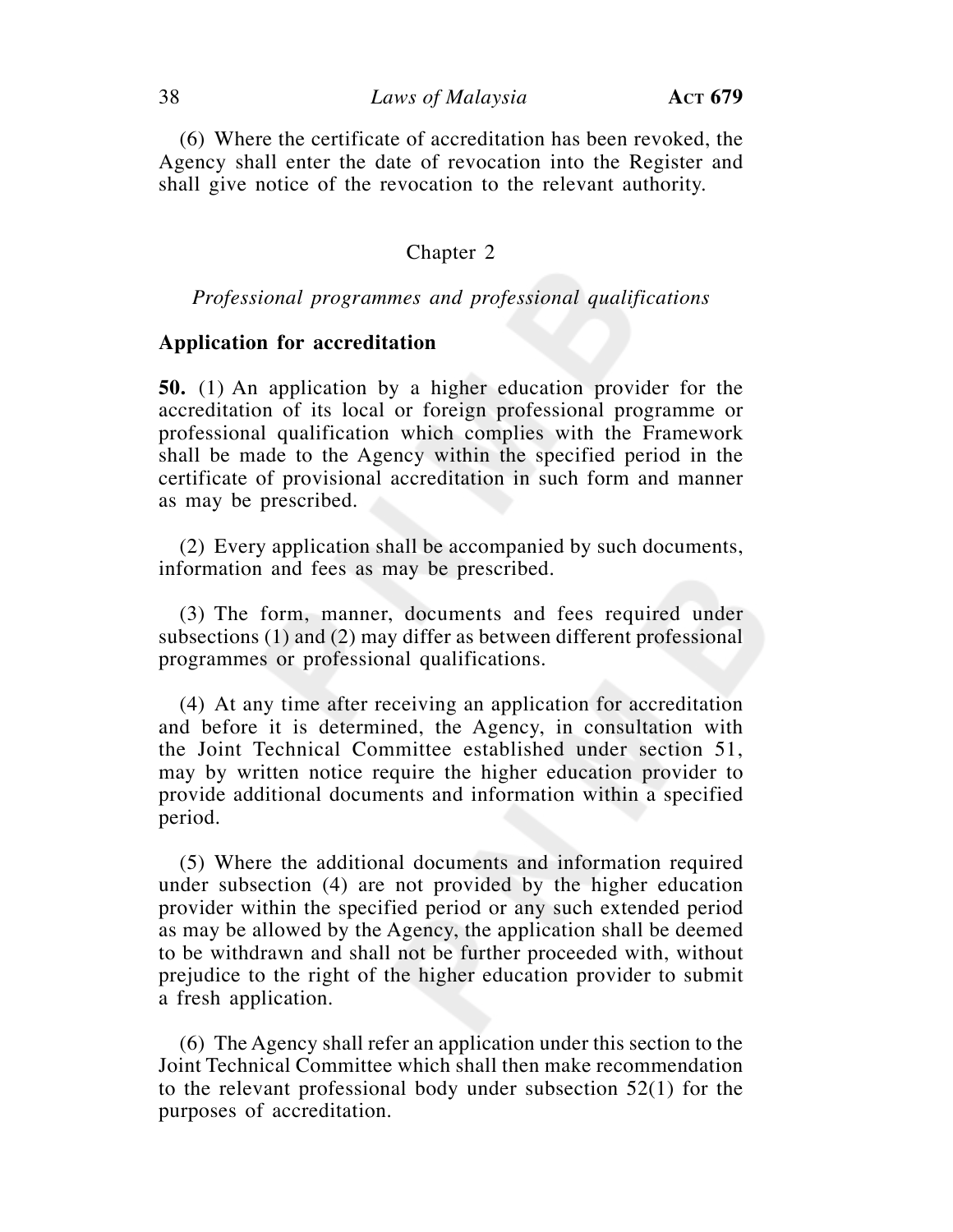### **Joint Technical Committee**

**51.** (1) A Joint Technical Committee consisting of representatives of the relevant professional body, an officer of the Agency and such other persons as may be deemed necessary by the relevant professional body shall be established by the relevant professional body for the purpose of—

- *(a)* considering an application for accreditation under subsection  $50(1)$ ;
- *(b)* making recommendations to grant or refuse the application for accreditation under subsection 52(1);
- *(c)* making recommendations for imposing conditions under section 54;
- *(d)* entering and conducting an institutional audit under subsection 52(3); and
- *(e)* making recommendations for the revocation of accreditation under section 55.

(2) The representatives of the relevant professional body and the officer of the Agency in the Joint Technical Committee established under subsection (1) may differ as between different professional programmes or professional qualifications.

## **Power to grant or refuse accreditation**

**52.** (1) After having considered the recommendation of the Joint Technical Committee under section 51, the relevant professional body may—

- *(a)* approve the granting of accreditation; or
- *(b)* refuse the granting of accreditation, stating the grounds for refusal.

(2) Where accreditation is granted under paragraph (1)*(a)*, the Agency shall issue a certificate of accreditation to the higher education provider upon payment of the prescribed fees and shall enter the particulars of the certificate into the Register.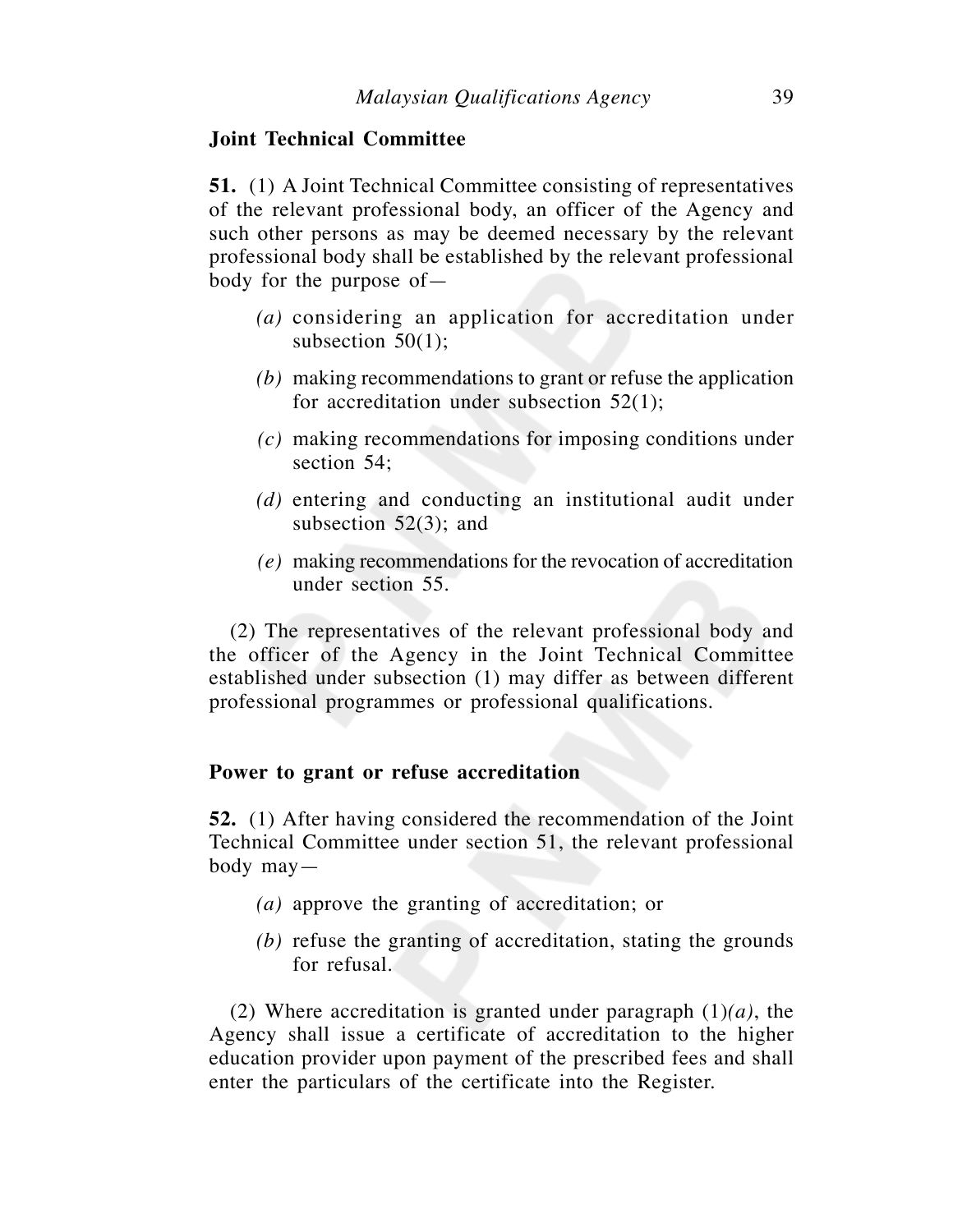(3) For the purpose of considering an application under subsection 50(1), any officer of the professional body and the Agency may conduct an institutional audit.

## **Certificate of accreditation**

**53.** (1) The certificate of accreditation shall specify the professional programme and state the premises in which the professional programme shall be conducted or facilitated.

(2) The higher education provider shall cause a copy of the certificate of accreditation to be exhibited in a conspicuous place in the premises specified in the certificate of accreditation.

(3) The higher education provider shall surrender the certificate of accreditation to the Agency within thirty days from—

- *(a)* the date of revocation of the certificate under section 55; or
- *(b)* the date of cessation of the professional programme.

## **Power to impose conditions**

**54.** The relevant professional body may, upon recommendation of the Joint Technical Committee at the time of or at any time after a certificate of accreditation has been issued under subsection 52(2), impose such conditions as it may deem necessary or expedient and may vary, amend or revoke any such conditions or impose new or additional conditions from time to time.

## **Revocation of accreditation**

**55.** (1) Subject to the provisions of this section, the relevant professional body may, upon recommendation of the Joint Technical Committee at any time, withdraw the approval for accreditation granted to a higher education provider under paragraph 52(1)*(a)*  and the Agency shall revoke the certificate of accreditation—

*(a)* if the higher education provider fails to comply with the Framework or any part of it; or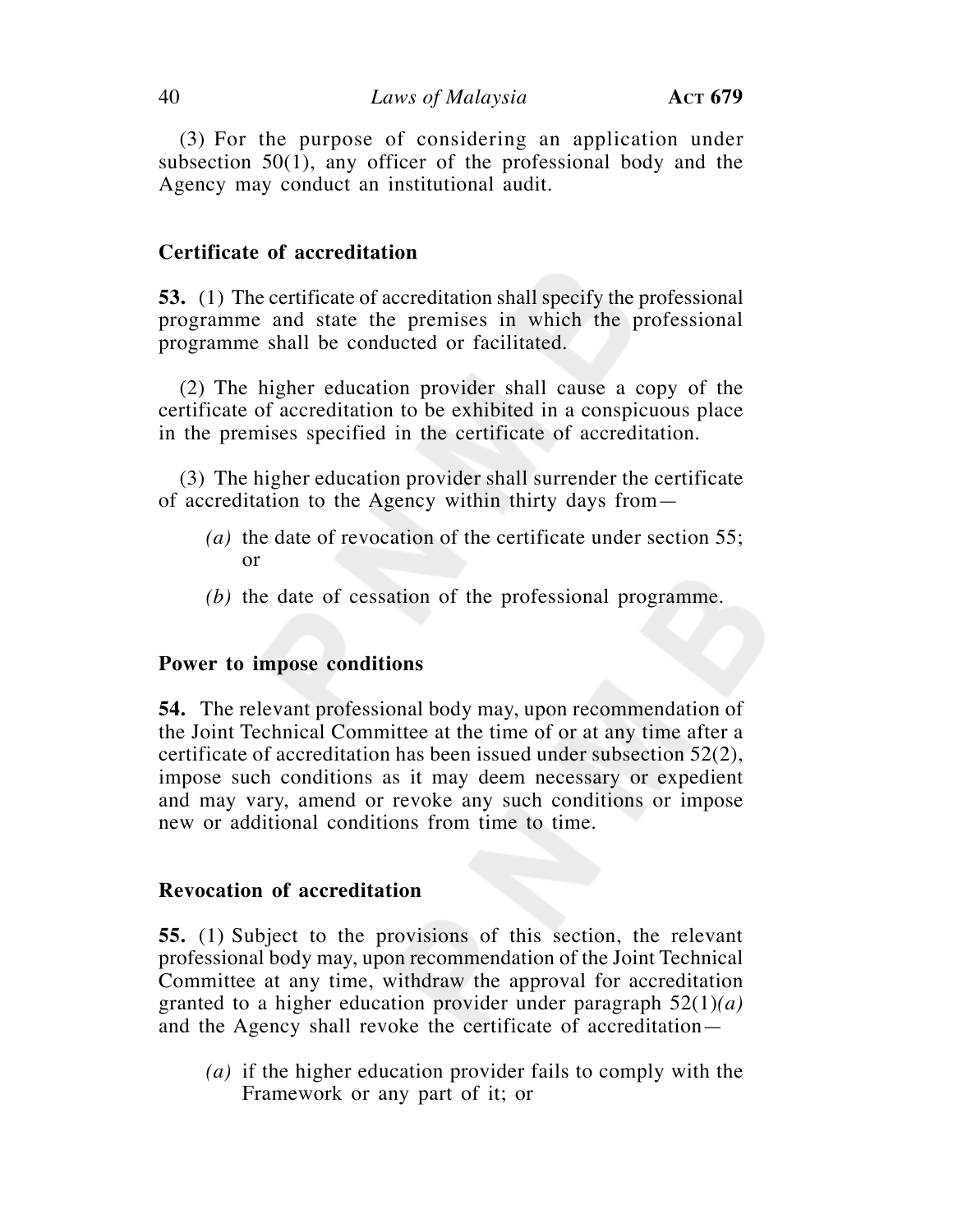*(b)* if the higher education provider breaches any condition for which the accreditation has been granted.

(2) A written notice of the intention to withdraw the approval and to revoke the certificate of accreditation under subsection (1) shall be served by the Agency, upon the direction of the relevant professional body, on the higher education provider and the notice shall specify the grounds for such withdrawal and revocation.

(3) The higher education provider shall be given an opportunity to make written representations within thirty days from the date of the notice in subsection (2).

(4) After the expiry of the period of thirty days stated in subsection (3) and after considering any representation made under that subsection, the relevant professional body upon recommendation of the Joint Technical Committee shall—

- *(a)* issue a warning and give directions for the higher education provider to rectify the situation to the satisfaction of the relevant professional body within a specified period; or
- *(b)* proceed with the proposed action to withdraw the approval for accreditation.

(5) If the higher education provider fails to rectify the situation as required under paragraph (4)*(a)*, the Agency may, upon the decision of the relevant professional body, proceed to revoke the certificate of accreditation.

(6) Where the certificate of accreditation has been revoked, the Agency shall enter the date of revocation into the Register and shall give notice of the revocation to the relevant authority.

## Chapter 3

*Foreign programmes and qualifications*

## **Application for accreditation**

**56.** (1) An application by a higher education provider for the accreditation of a foreign programme or qualification, foreign qualification offered by distance learning and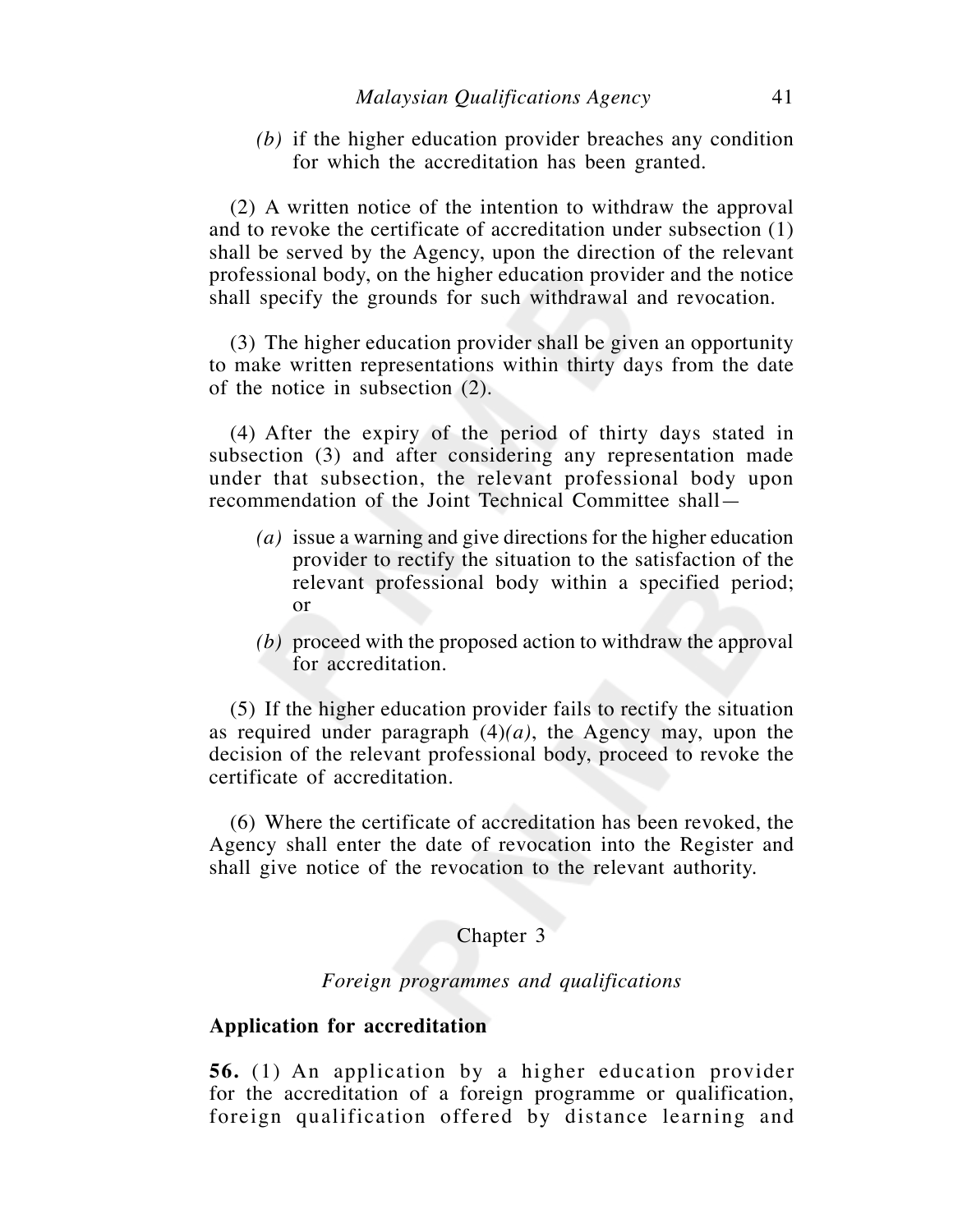joint and collaborative qualifications, other than a programme or qualification under Chapters 2 and 5, shall be made to the Agency within the specified period in the certificate of provisional accreditation in such form and manner as may be prescribed.

(2) Every application shall be accompanied by such documents, information and fees as may be prescribed.

(3) The form, manner, documents and fees required under subsections (1) and (2) may differ as between different programmes or qualifications.

(4) At any time after receiving an application for accreditation and before it is determined, the Agency may by written notice require the higher education provider to provide additional documents and information within a specified period.

(5) Where the additional documents and information required under subsection (4) are not provided by the higher education provider within the specified period or any such extended period as may be allowed by the Agency, the application shall be deemed to be withdrawn and shall not be further proceeded with, without prejudice to the right of the higher education provider to submit a fresh application.

#### **Power to grant or refuse accreditation**

**57.** (1) After having considered an application under subsection 56(1), the Agency may—

- *(a)* grant the application and issue a certificate of accreditation to the higher education provider upon payment of the prescribed fees; or
- *(b)* refuse the application, stating the grounds for refusal.

(2) Upon issuance of the certificate of accreditation under paragraph (1)*(a)* the Agency shall enter the particulars of the certificate into the Register.

(3) For the purpose of considering an application under subsection 56(1), the Agency may conduct an institutional audit.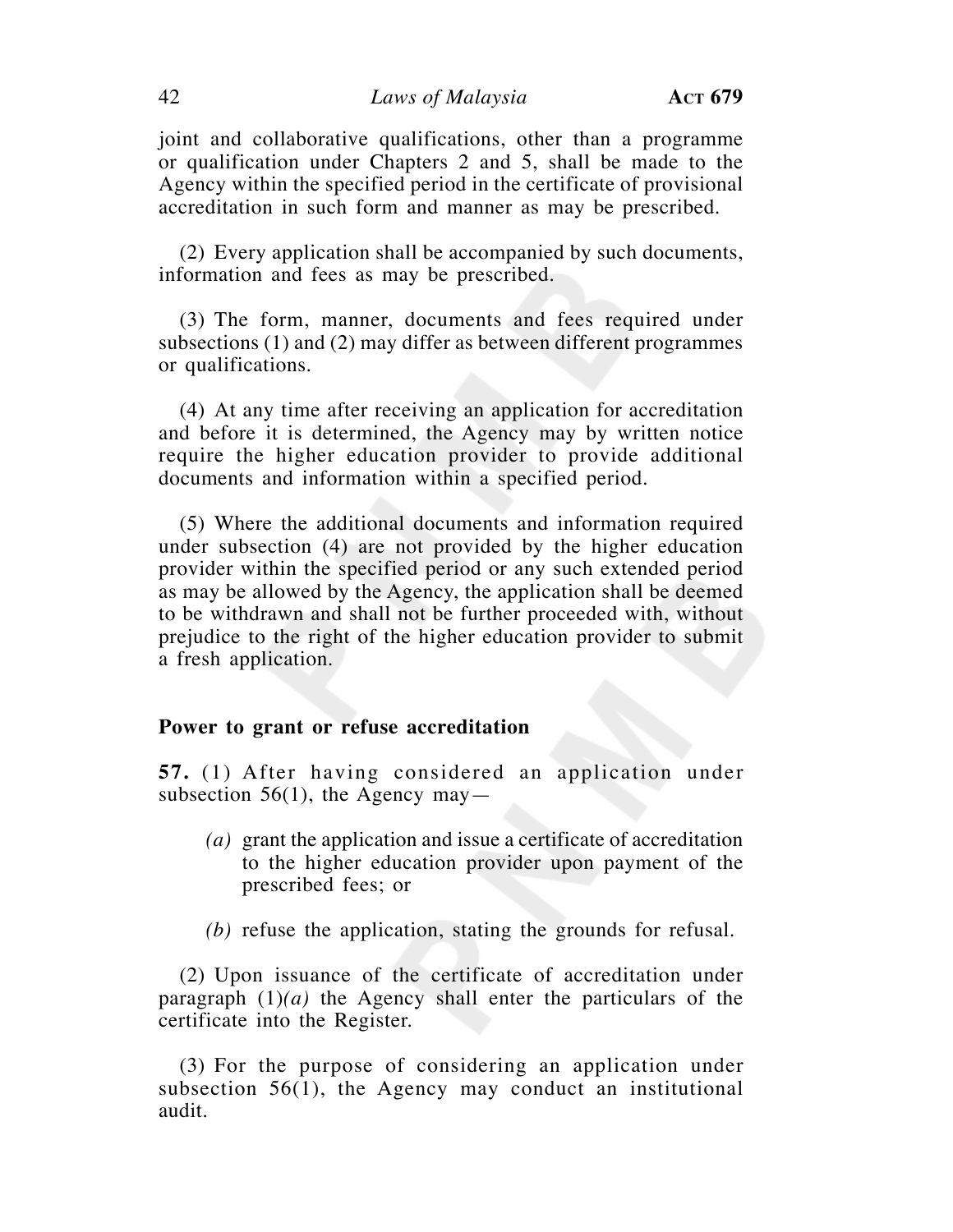## **Certificate of accreditation**

**58.** (1) The certificate of accreditation shall specify the programme and state the premises in which the programme shall be conducted or facilitated.

(2) In the case of a foreign programme or qualification, the Agency may specify in the certificate of accreditation the programme or qualification as being equivalent to a programme or qualification in the Framework.

(3) The higher education provider shall cause a copy of the certificate of accreditation to be exhibited in a conspicuous place in the premises specified in the certificate of accreditation.

(4) The higher education provider shall surrender the certificate of accreditation to the Agency within thirty days from—

- *(a)* the date of revocation of the certificate under section 60; or
- *(b)* the date of cessation of the programme.

### **Power to impose conditions**

**59.** The Agency may, at the time of or at any time after issuing a certificate of accreditation under paragraph 57(1)*(a)*, impose such conditions as it may deem necessary or expedient and may vary, amend or revoke any such conditions or impose new or additional conditions from time to time.

## **Revocation of accreditation**

**60.** (1) Subject to the provisions of this section, the Agency may, at any time, revoke the certificate of accreditation granted to a higher education provider under paragraph 57(1)*(a)* if the higher education provider breaches any condition attached to the certificate.

(2) A written notice of the intention to revoke the certificate of accreditation shall be served on the higher education provider and the notice shall specify the grounds for such revocation.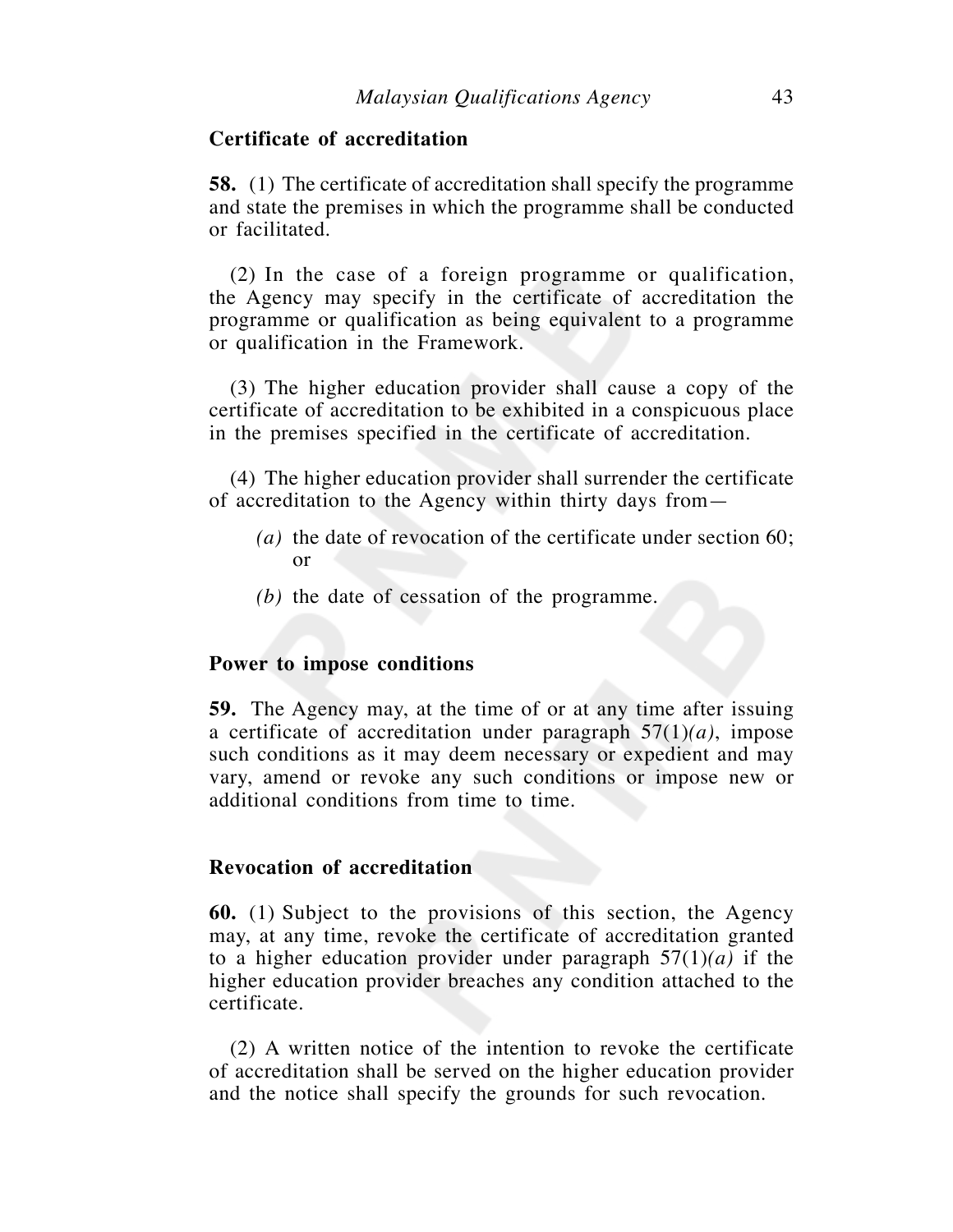(3) The higher education provider shall be given an opportunity to make written representations within thirty days from the date of the notice in subsection (2).

(4) After the expiry of the period of thirty days stated in subsection (3) and after considering any representation made under that subsection, the Agency shall—

- *(a)* issue a warning and give directions for the higher education provider to rectify the situation to the satisfaction of the Agency within a specified period; or
- *(b)* proceed with the proposed action to revoke the certificate of accreditation.

(5) If the higher education provider fails to rectify the situation as required under paragraph  $(4)(a)$ , the Agency may proceed to revoke the certificate of accreditation.

(6) Where the certificate of accreditation has been revoked, the Agency shall enter the date of revocation into the Register and shall give notice of the revocation to the relevant authority.

#### Chapter 4

## *Self-accrediting higher education providers*

### **Application for self-accreditation status on invitation**

**61.** (1) Upon an invitation of the Minister, an application by a higher education provider for self-accreditation status may be made to the Agency on his invitation to do so in such form and manner as may be prescribed.

(2) The Agency, after having considered an application under subsection (1) and conducted an institutional audit, may grant the application and issue a certificate of self-accreditation status to the higher education provider upon payment of the prescribed fees.

(3) The Agency may, at the time of or at any time after issuing a certificate of self-accreditation status under subsection (2), impose such conditions as it may deem necessary or expedient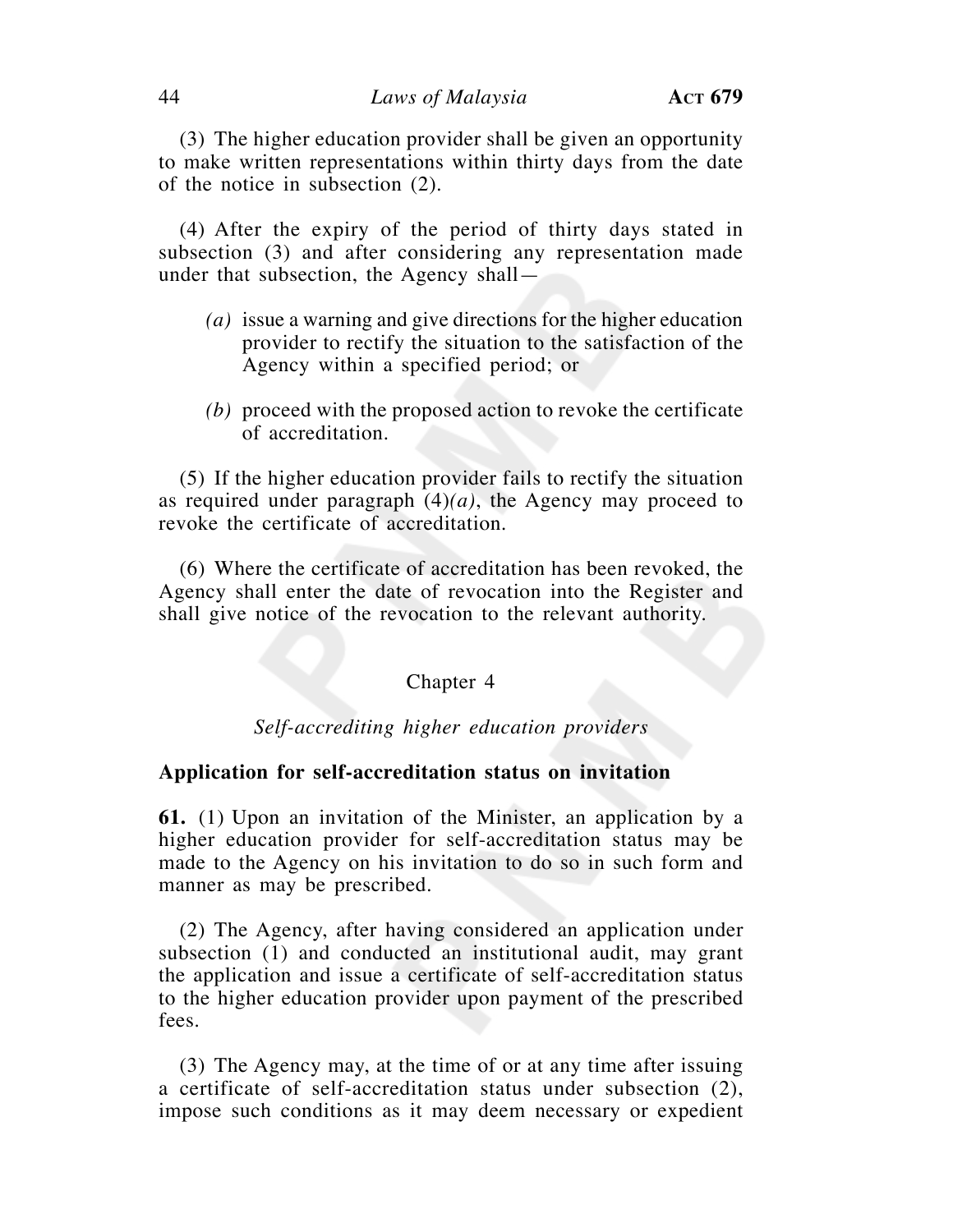and may vary, amend or revoke any such conditions or impose new or additional conditions from time to time.

(4) This Chapter does not apply to any professional programme or professional qualification referred to in Chapter 2.

### **Registering programmes or qualifications**

**62.** (1) A self-accrediting higher education provider may apply to the Agency for the registration of any programme or qualification in such form and manner as may be prescribed.

(2) The Agency, upon receiving an application under subsection (1), may conduct an institutional audit and may register in the Register the programme or qualification.

(3) The Agency, in registering a programme or qualification, may impose such conditions as it may deem necessary or expedient and may vary, amend or revoke any such conditions or impose new or additional conditions from time to time.

(4) Upon registering the programme or qualification in the Register the Agency shall issue a certificate of accreditation upon payment of the prescribed fees.

## **Certificate of self-accreditation and certificate of accreditation**

**63.** (1) The certificate of accreditation shall specify the programme and state the premises in which the programme shall be conducted or facilitated.

(2) In the case of a foreign programme or qualification, the Agency may specify in the certificate of accreditation the programme or qualification as being equivalent to a programme or qualification in the Framework.

(3) The higher education provider shall cause a copy of the certificate of self-accreditation and the certificate of accreditation to be exhibited in a conspicuous place in the premises specified in the certificate of self-accreditation and the certificate of accreditation, as the case may be.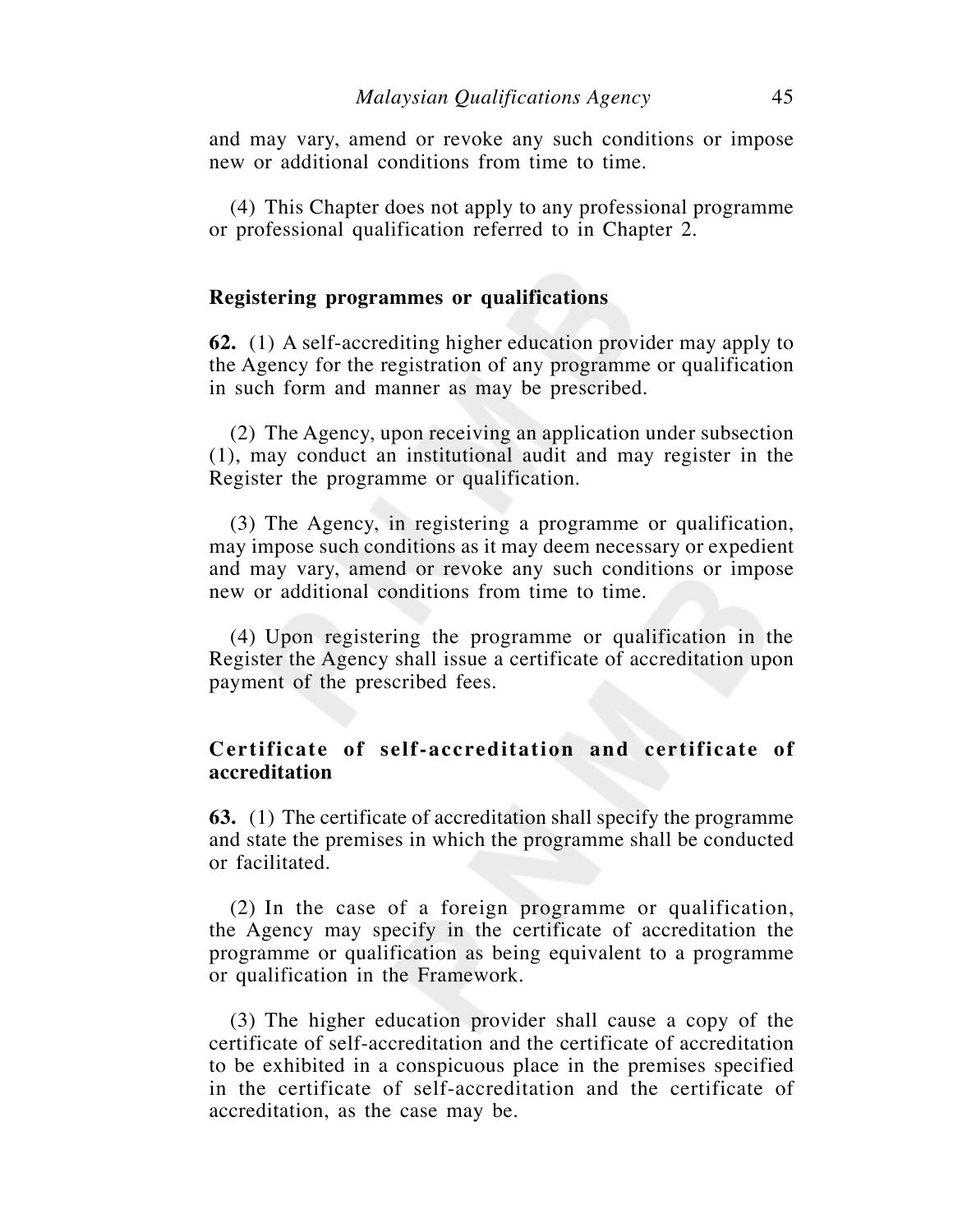(4) The self-accrediting higher education provider shall surrender the certificate of self-accreditation or the certificate of accreditation to the Agency within thirty days from—

- *(a)* the date of revocation of certificate of self-accreditation under subsection 64(1) or the cancellation of registration under subsection 64(2); or
- *(b)* the date of cessation of the self-accreditation higher education provider or the programme.

## **Revocation of self-accreditation status or cancellation of registration**

**64.** (1) Subject to the provisions of this section, the Agency may, at any time, revoke the certificate of self-accreditation status issued to a self-accrediting higher education provider under subsection 61(2) if the higher education provider breaches any condition attached to the certificate.

(2) The Agency may, at any time, cancel the registration of any programme or qualification registered under subsection 62(2) if the self-accrediting higher education provider fails to comply with the requirements of the registered programme or qualification under that subsection.

(3) A written notice of the intention to revoke the certificate of accreditation or cancel the registration of any programme or qualification shall be served on the self-accrediting higher education provider and the notice shall specify the grounds for such revocation.

(4) The self-accrediting higher education provider shall be given an opportunity to make written representations within thirty days from the date of the notice in subsection (3).

(5) After the expiry of the period of thirty days stated in subsection (4) and after considering any representation made under that subsection, the Agency shall—

*(a)* issue a warning and give directions for the self-accrediting higher education provider to rectify the situation to the satisfaction of the Agency within a specified period; or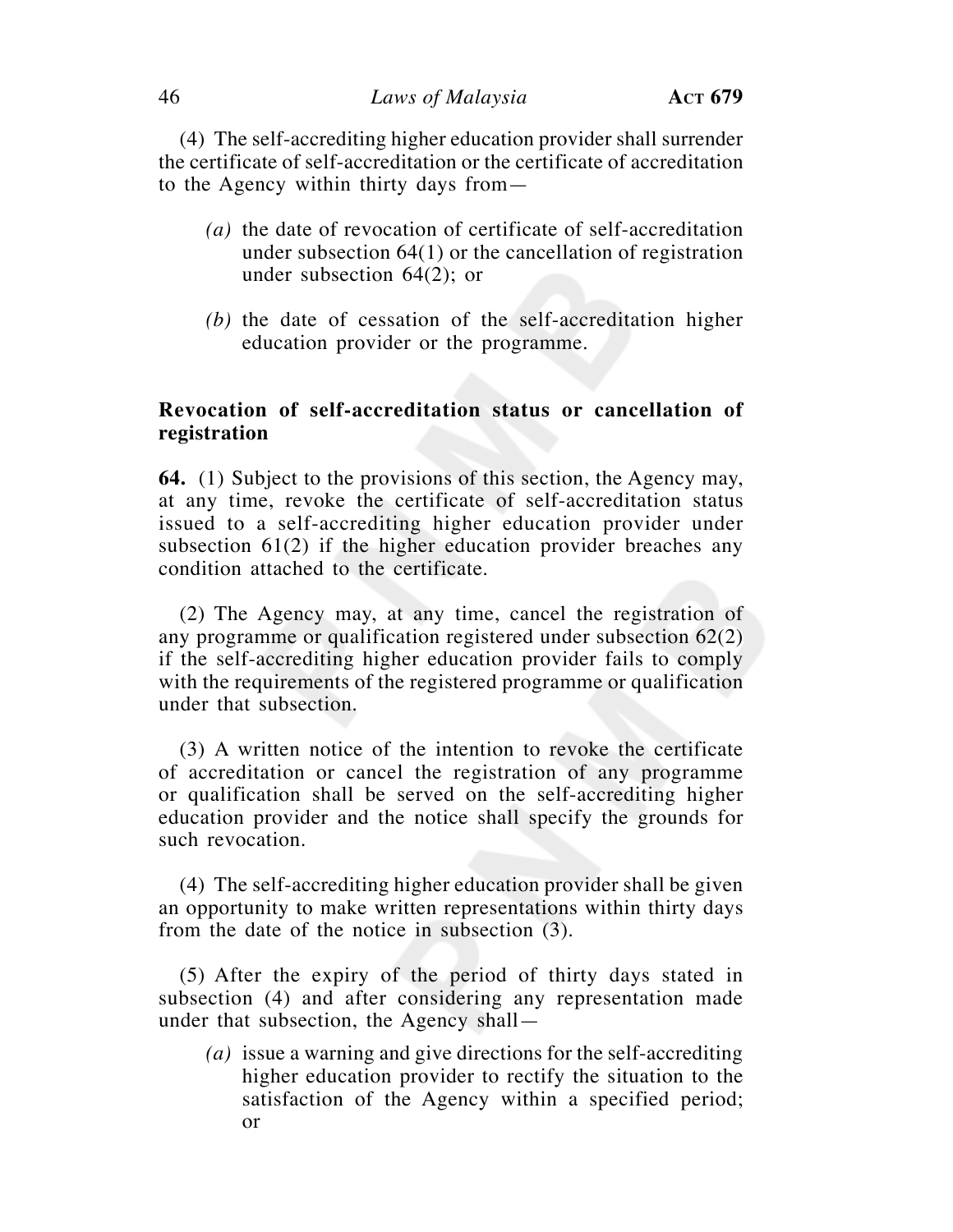*(b)* proceed with the proposed action to revoke the certificate of self-accreditation or cancel the registration of the programme or qualification, as the case may be.

(6) If the self-accrediting higher education provider fails to rectify the situation as required under paragraph (5)*(a)*, the Agency may proceed to revoke the certificate of self-accreditation or cancel the registration of the programme or qualification, as the case may be.

(7) Where the certificate of self-accreditation has been revoked or any programme or qualification has been revoked, the Agency shall enter the date of revocation into the Register and shall give notice of the revocation to the relevant authority.

## Chapter 5

*Skills training programmes and qualifications*

## **Application for accreditation**

**65.** (1) An application by a higher education provider for accreditation of any—

- *(a)* skills training programme or qualification, which complies with the Framework, leading to an award of -
	- (i) a diploma, advanced diploma or degree other than the Malaysian Skills Diploma or Malaysian Skills Advanced Diploma under the National Skills Development Act 2006 [*Act 652*]; or
	- (ii) a certificate other than the Malaysian Skills Certificate under the National Skills Development Act 2006; or
- *(b)* foreign skills training programme or qualification which complies with the Framework,

shall be made to the Agency within the specified period in the certificate of provisional accreditation in such form and manner as may be prescribed.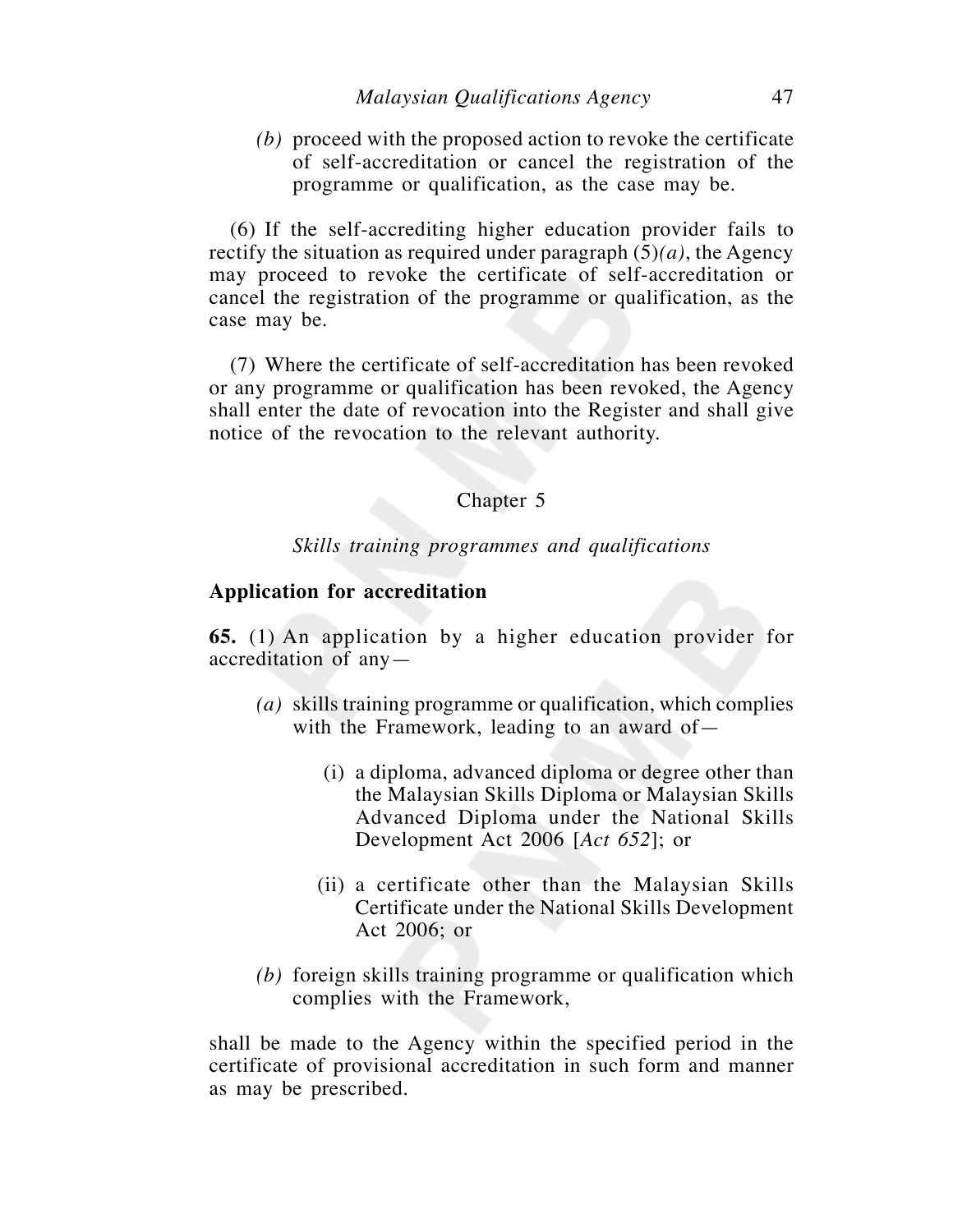(2) Every application shall be accompanied by such documents, information and fees as may be prescribed.

(3) The form, manner, documents and fees required under subsections (1) and (2) may differ between different programmes or qualifications.

(4) At any time after receiving an application for accreditation and before it is determined, the Agency may by written notice require the higher education provider to provide additional documents and information within a specified period.

(5) Where the additional documents and information required under subsection (4) are not provided by the higher education provider within the specified period or any such extended period as may be allowed by the Agency, the application shall be deemed to be withdrawn and shall not be further proceeded with, without prejudice to the right of the higher education provider to submit a fresh application.

#### **Power to grant or refuse accreditation**

**66.** (1) After having considered an application under subsection 65(1), the Agency may—

- *(a)* grant the application; or
- *(b)* refuse the application, stating the grounds for refusal.

(2) The Agency may, in considering and determining an application under subsection  $65(1)$ , seek the assistance of any regulatory body regulating the skills development or any body or association monitoring the particular skills development.

(3) Where the application for accreditation of any programme or qualification has been granted under paragraph (1)*(a)*, the Agency shall issue a certificate of accreditation to the higher education provider upon payment of the prescribed fees.

(4) The Agency shall enter the particulars of the certificate of accreditation issued under subsection (3) into the Register.

(5) For the purpose of considering an application under subsection 65(1), the Agency may conduct an institutional audit.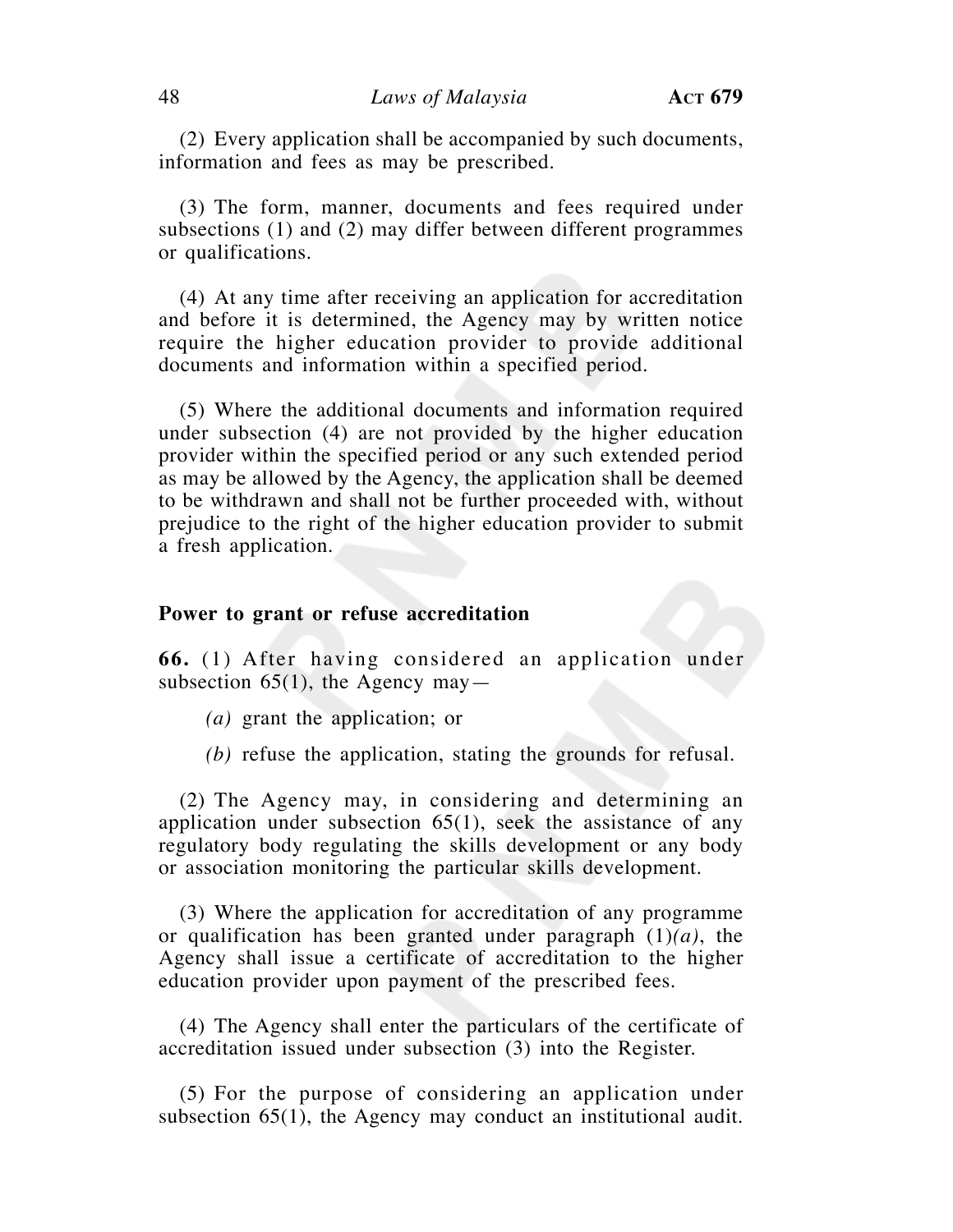## **Certificate of accreditation**

**67.** (1) The certificate of accreditation shall specify the programme and state the premises in which the programme shall be conducted or facilitated.

(2) In the case of a foreign programme or qualification, the Agency may specify in the certificate of accreditation the programme or qualification as being equivalent to a programme or qualification in the Framework.

(3) The higher education provider shall cause a copy of the certificate of accreditation to be exhibited in a conspicuous place in the premises specified in the certificate of accreditation.

(4) The higher education provider shall surrender the certificate of accreditation to the Agency within thirty days from—

- *(a)* the date of revocation of certificate of accreditation under section 69; or
- *(b)* the date of cessation of the programme.

## **Power to impose conditions**

**68.** The Agency, with the concurrence of the regulatory body may, at the time of or at any time after issuing a certificate of accreditation under subsection 66(3), impose such conditions as it may deem necessary or expedient and may vary, amend or revoke any such conditions or impose new or additional conditions from time to time.

## **Revocation of accreditation**

**69.** (1) Subject to the provisions of this section, the Agency with the concurrence of the regulatory body may, at any time, revoke the certificate of accreditation granted to a higher education provider under paragraph 66(3)—

*(a)* if the higher education provider fails to comply with the Framework or any part of it; or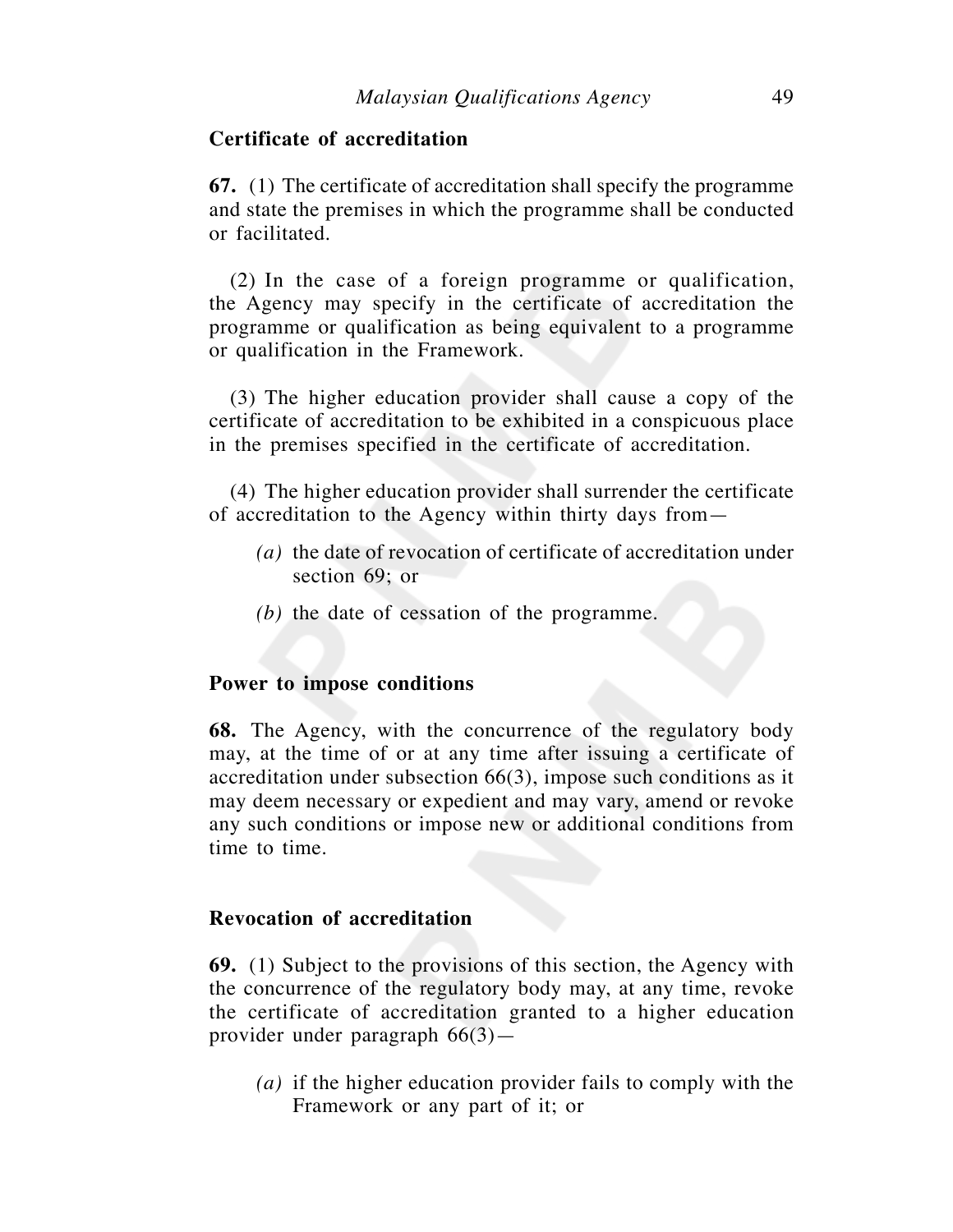*(b)* if the higher education provider breaches any condition attached to the certificate.

(2) A written notice of the intention to revoke the certificate of accreditation shall be served on the higher education provider and the notice shall specify the grounds for such revocation.

(3) The higher education provider shall be given an opportunity to make written representations within thirty days from the date of the notice in subsection (2).

(4) After the expiry of the period of thirty days stated in subsection (3) and after considering any representation made under that subsection, the Agency shall—

- *(a)* issue a warning and give directions for the higher education provider to rectify the situation to the satisfaction of the Agency within a specified period; or
- *(b)* proceed with the proposed action to revoke the certificate of accreditation.

(5) If the higher education provider fails to rectify the situation as required under paragraph  $(4)(a)$ , the Agency may proceed to revoke the certificate of accreditation.

(6) Where the certificate of accreditation has been revoked, the Agency shall enter the date of revocation into the Register and shall give notice of the revocation to the relevant authority.

## **Registering accredited skills training programmes and qualifications**

**70.** (1) Subject to subsection (2), a higher education provider may apply to the Agency for the registration of its programme or qualification which has been accredited by any regulatory body regulating the skills development under any written law of a particular skill in such form and manner as may be prescribed.

(2) The Agency may, upon receiving an application under subsection (1), register such programme or qualification in the Register after having satisfied that the programme or qualification complies with the Framework.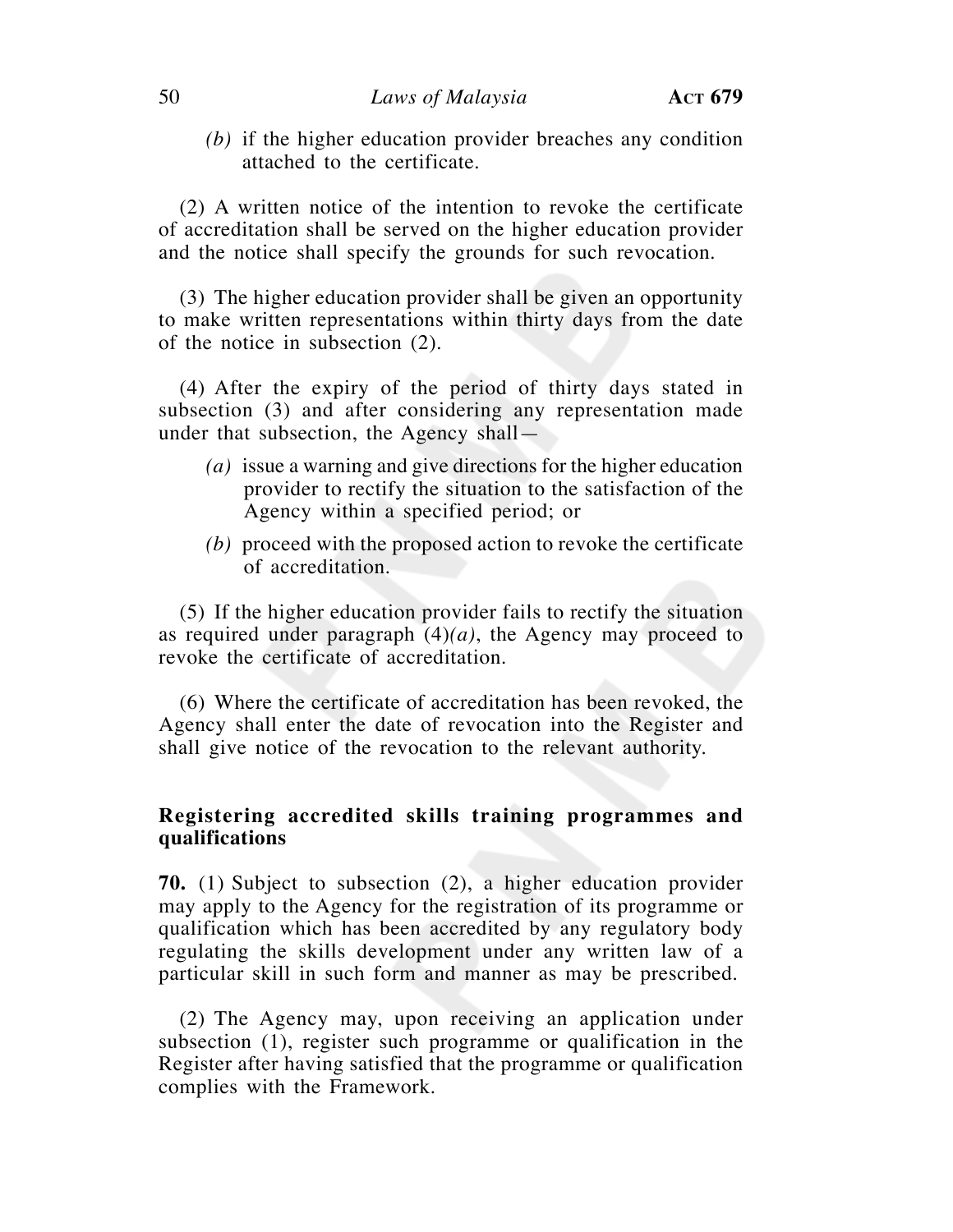(3) Upon registration of the programme or qualification, the Agency shall issue a certificate of accreditation upon payment of the prescribed fees and the certificate shall specify the programme and state the premises in which the programme shall be conducted or facilitated.

(4) The Agency in consultation with the relevant regulatory body may, at the time of or at any time after issuing a certificate of accreditation, impose such conditions as it may deem necessary or expedient and may vary, amend or revoke any such conditions or impose new or additional conditions from time to time.

(5) This section shall not apply to any programme or qualification which falls under subsection 65(1).

### **Cancellation of registration**

**71.** (1) Subject to the provisions of this section, the Agency in consultation with the relevant regulatory body may, at any time, cancel the registration of any programme or qualification under subsection  $70(2)$ —

- *(a)* if the higher education provider fails to comply with the Framework or any part of it; or
- *(b)* if the higher education provider breaches any condition attached to the certificate.

(2) A written notice of the intention to cancel the registration shall be served on the higher education provider and the notice shall specify the grounds for such cancellation.

(3) The higher education provider shall be given an opportunity to make written representations within thirty days from the date of the notice in subsection (2).

(4) After the expiry of the period of thirty days stated in subsection (3) and after considering any representation made under that subsection, the Agency shall—

*(a)* issue a warning and give directions for the higher education provider to rectify the situation to the satisfaction of the Agency within the stipulated time; or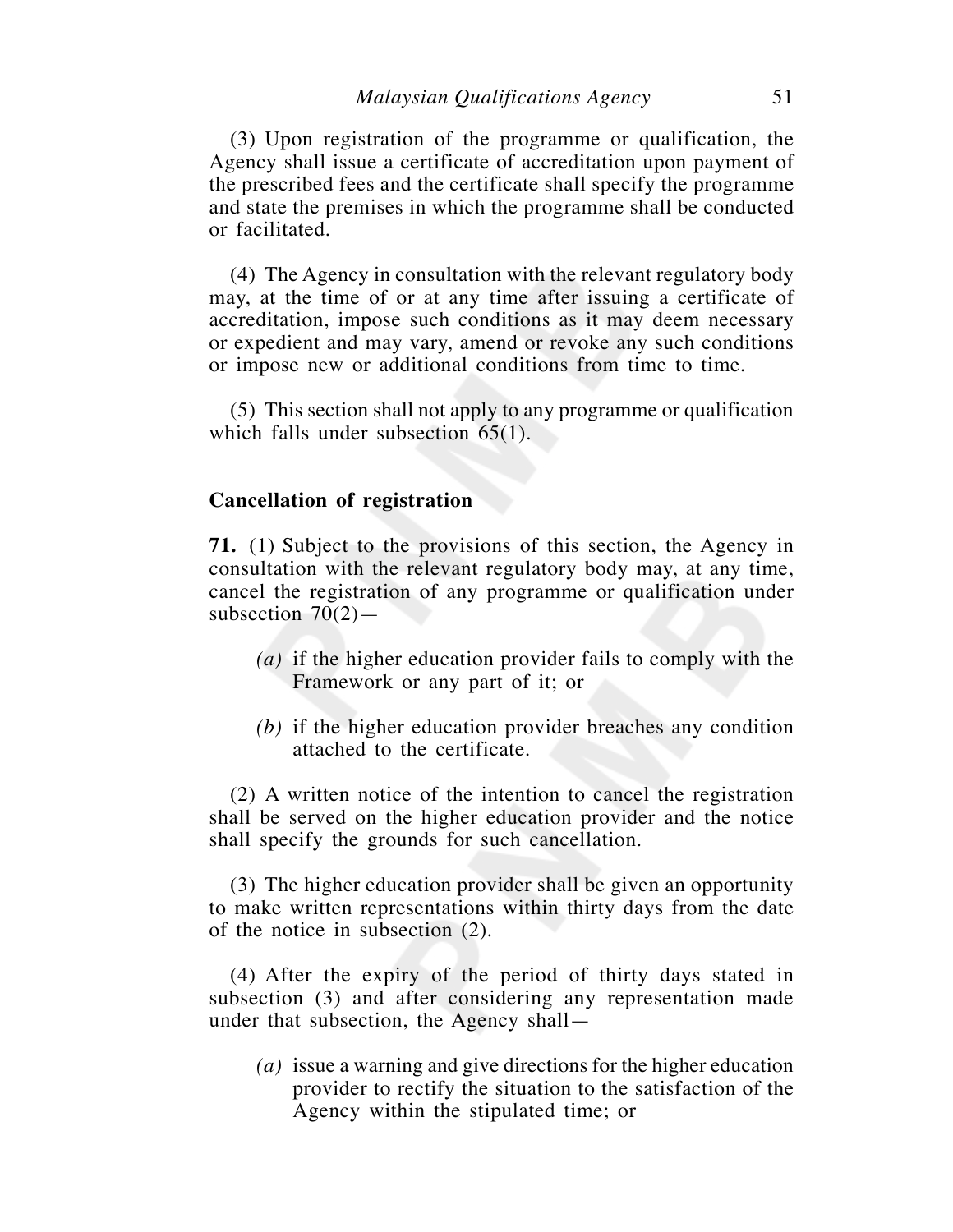*(b)* proceed with the proposed action to cancel the registration.

(5) If the higher education provider fails to rectify the situation as required under paragraph  $(4)(a)$ , the Agency may proceed to cancel the registration.

(6) Where the registration has been cancelled, the Agency shall enter the date of cancellation into the Register and shall give notice of the cancellation to the relevant authority.

(7) The higher education provider shall surrender the certificate of accreditation issued under subsection 70(3) to the Agency within thirty days from the date of cancellation of the registration.

# Chapter 6

*Programmes and qualifications of a branch campus*

# **Registration of accredited programmes or qualifications of a branch campus**

**72.** (1) Where a programme or qualification has been accredited under this Act and a higher education provider intends to conduct a similar programme or award a similar qualification in a branch campus, the higher education provider may apply for registration in the Register of the programme or qualification which is to be conducted in the branch campus.

(2) The application for registration under subsection (1) shall be in such form and manner as may be prescribed.

(3) After having considered an application under subsection (1) and in the case of a professional programme or professional qualification, after obtaining prior approval of the relevant professional body, the Agency may—

- *(a)* register the programme or qualification; or
- *(b)* refuse to register the programme or qualification, stating the grounds for refusal.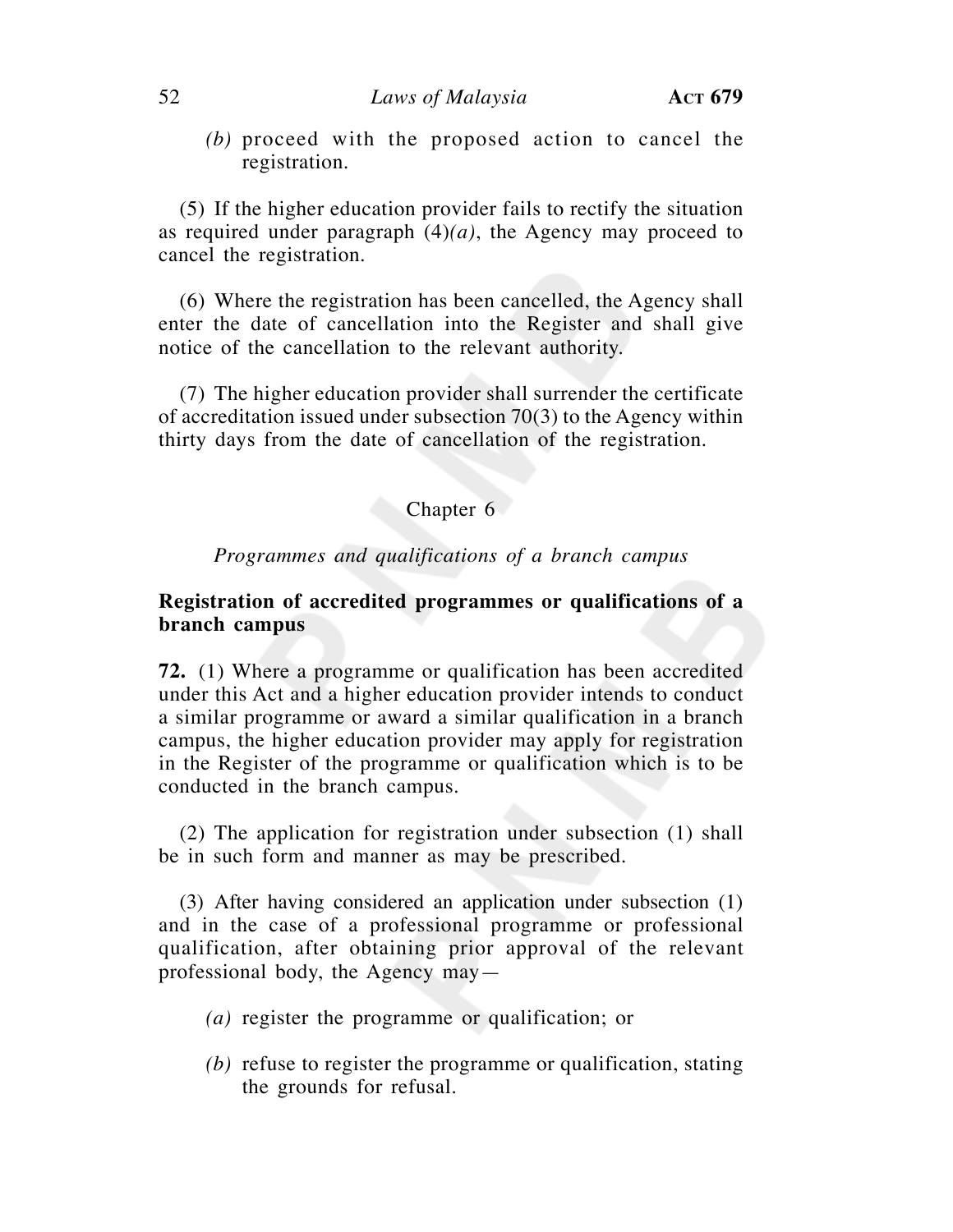(4) In considering the application, the Agency or, in the case of a professional programme or professional qualification, the relevant professional body, may conduct an institutional audit on the branch campus.

 (5) Upon registering the programme or qualification in the Register, the Agency shall issue a certificate of accreditation upon payment of the prescribed fees and the certificate shall specify the programme and state the premises in which the accredited programme shall be conducted or facilitated.

 (6) The Agency or, in the case of a professional programme or professional qualification, the relevant professional body, may, at the time of or at any time after issuing a certificate of accreditation, impose such conditions as it may deem necessary or expedient and may vary, amend or revoke any such conditions or impose new or additional conditions from time to time.

 (7) For the purpose of this section, "branch campus" means a branch of a higher education provider established under any written law.

### **Cancellation of registration**

**73.** (1) Subject to the provisions of this section, the Agency or, in the case of a professional programme or professional qualification, the relevant professional body, may, at any time, cancel the registration of any programme or qualification under subsection 72(3) if the higher education provider breaches any condition attached to the certificate of accreditation.

 (2) A written notice of the intention to cancel the registration shall be served on the higher education provider and the notice shall specify the grounds for such cancellation.

 (3) The higher education provider shall be given an opportunity to make written representations within thirty days from the date of the notice in subsection (2).

 (4) After the expiry of the period of thirty days stated in subsection (3) and after considering any representation made under that subsection, the Agency or, in the case of a professional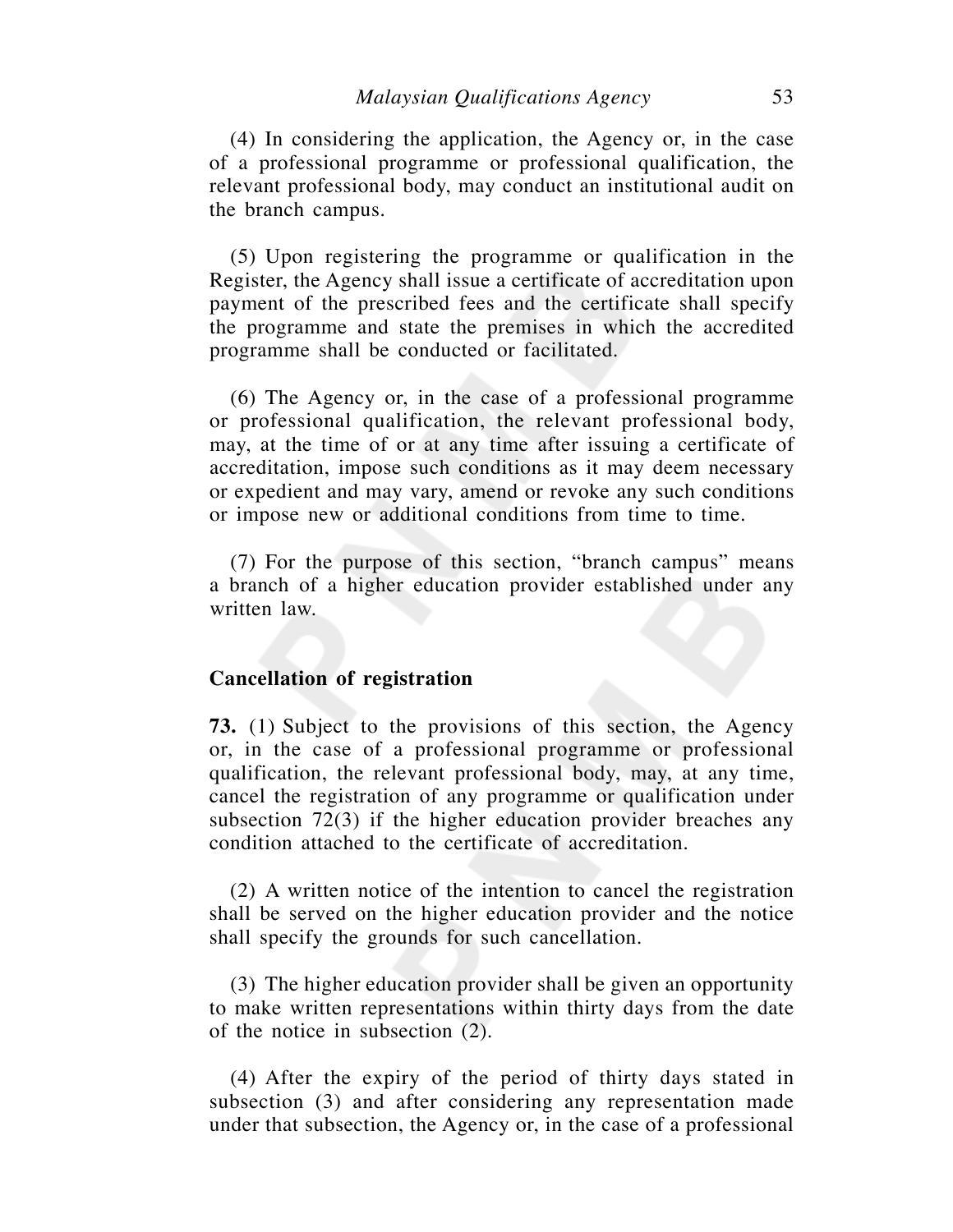programme or professional qualification, the relevant professional body, shall—

- *(a)* issue a warning and give directions for the higher education provider to rectify the situation to the satisfaction of the Agency or the relevant professional body, as the case may be, within the stipulated time; or
- *(b)* proceed with the proposed action to cancel the registration.

 (5) If the higher education provider fails to rectify the situation as required under paragraph  $(4)(a)$ , the Agency or, in the case of a professional programme or professional qualification, upon the advice of the relevant professional body, the Agency may proceed to cancel the registration.

 (6) Where the registration has been cancelled, the Agency shall enter the date of cancellation into the Register and shall give notice of the cancellation to the relevant authority.

 (7) The higher education provider shall surrender the certificate of accreditation issued under subsection 72(5) to the Agency within thirty days from the date of revocation.

## Chapter 7

## *Prior learning and credit transfer*

## **Application for accreditation**

**74.** (1) An application by a higher education provider for the accreditation of the criteria and procedures for the recognition of a person's prior learning and for credit transfer between accredited programmes or accredited qualifications shall be made to the Agency in such form and manner as may be prescribed.

 (2) Every application shall be accompanied by such documents, information and fees as may be prescribed.

 (3) The form, manner, documents and fees prescribed under subsections (1) and (2) may differ as between different experience, learning and credit transfer.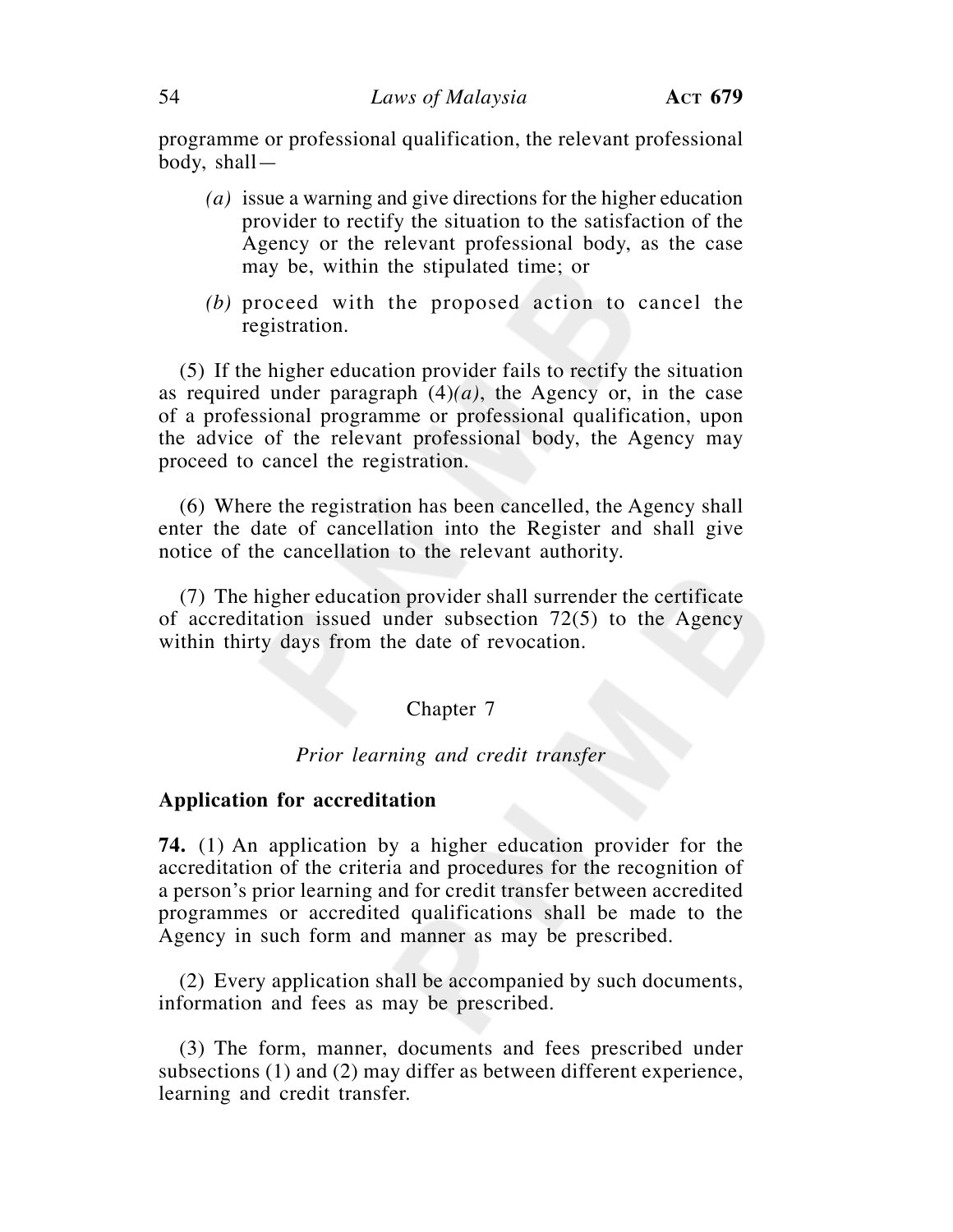(4) At any time after receiving an application for accreditation under subsection (1) and before it is determined, the Agency may by written notice require the higher education provider to provide additional documents and information within a specified period.

 (5) Where the additional documents and information required under subsection (4) are not provided by the higher education provider within the specified period or any such extended period as may be allowed by the Agency, the application shall be deemed to have been withdrawn and shall not be further proceeded with, without prejudice to the right of the higher education provider to submit a fresh application.

 (6) For the purpose of this Chapter, "prior learning" means knowledge, skills or attitudes previously acquired and includes prior experience.

## **Power to grant or refuse accreditation**

**75.** (1) Upon considering an application under subsection 74(1) other than for credit transfer between accredited professional programmes or accredited professional qualifications, the Agency  $may-$ 

- *(a)* grant the application and issue a certificate of accreditation to the higher education provider upon payment of the prescribed fees; or
- *(b)* refuse the application, stating the grounds for refusal.

 (2) The Agency shall enter the particulars of the certificate of accreditation into the Register.

 (3) For the purpose of considering an application under subsection 74(1), the Agency may conduct an institutional audit.

 (4) The provisions of Chapter 2 shall apply in the like manner for the credit transfer between accredited professional programmes or accredited professional qualifications.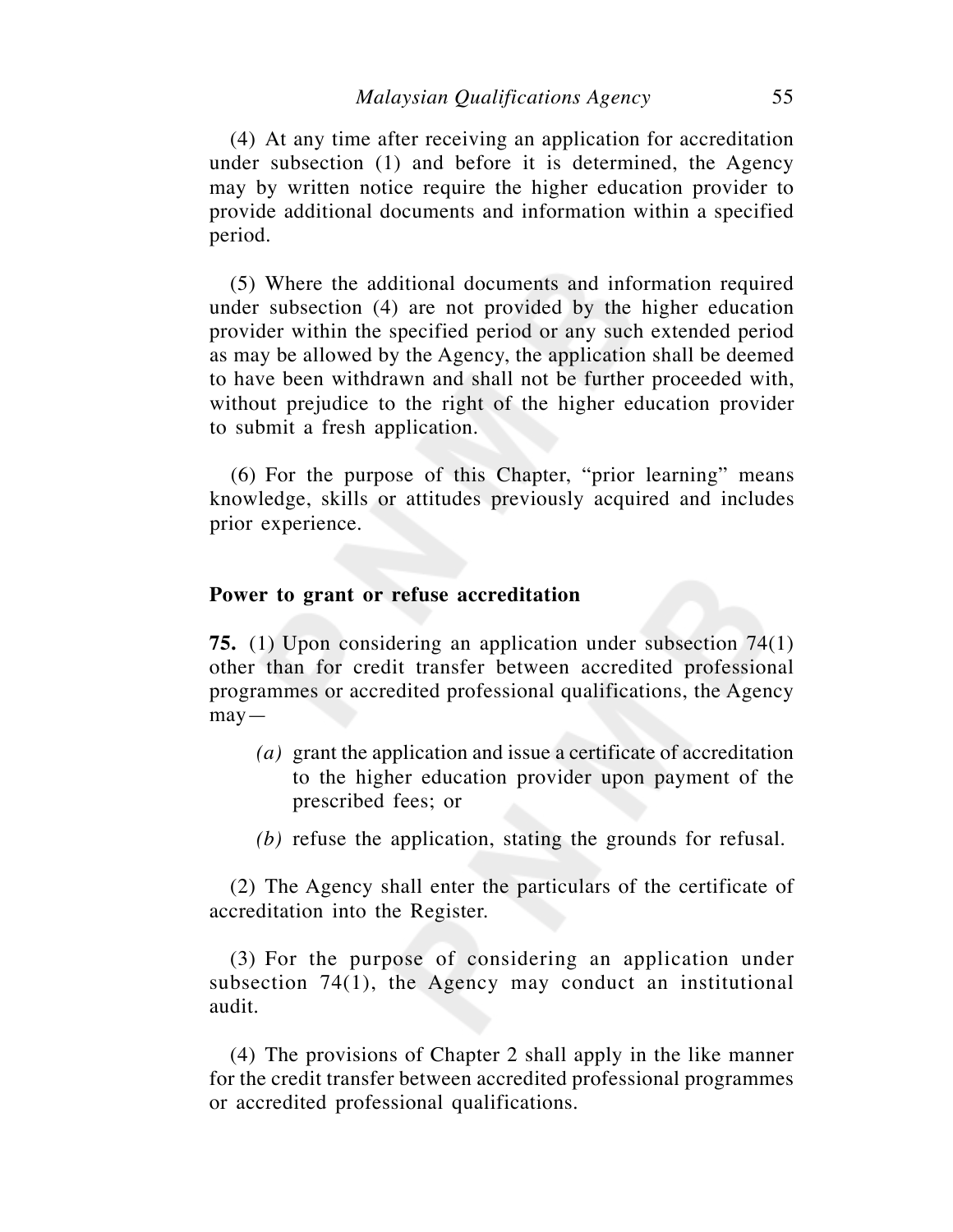## **Power to impose conditions**

**76.** The Agency may, at the time of or any time after issuing a certificate of accreditation under paragraph 75(1)*(a)*, impose such conditions as it may deem necessary or expedient and may vary, amend or revoke any such conditions or impose new or additional conditions from time to time.

# **Revocation of accreditation**

**77.** (1) Subject to the provisions of this section, the Agency may, at any time, revoke the certificate of accreditation granted to a higher education provider under subsection 75(1)*(a)*—

- *(a)* if the higher education provider fails to comply with the Framework or any part of it; or
- *(b)* if the higher education provider breaches any condition attached to the certificate.

 (2) A written notice of the intention to revoke the certificate of accreditation shall be served on the higher education provider and the notice shall specify the grounds for such revocation.

 (3) The higher education provider shall be given an opportunity to make written representations within thirty days from the date of the notice in subsection (2).

 (4) After the expiry of the period of thirty days stated in subsection (3) and after considering any representation made under that subsection, the Agency shall—

- *(a)* issue a warning and give directions for the higher education provider to rectify the situation to the satisfaction of the Agency within a specified period; or
- *(b)* proceed with the proposed action to revoke the certificate of accreditation.

 (5) If the higher education provider fails to rectify the situation as required under paragraph (4)*(a)*, the Agency may proceed to revoke the certificate of accreditation.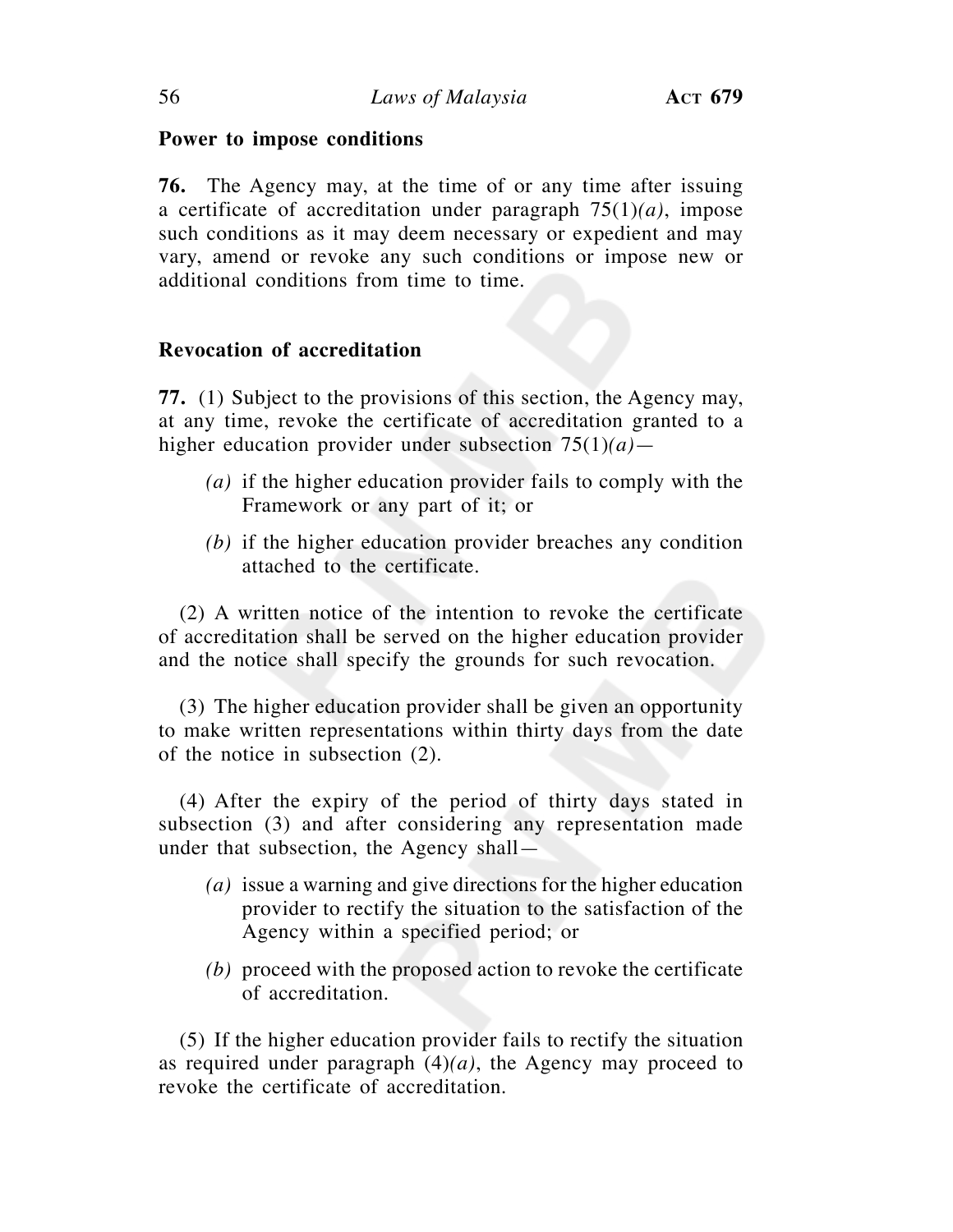(6) Where the certificate of accreditation has been revoked, the Agency shall enter the date of revocation into the Register and shall give notice of the revocation to the relevant authority.

## PART IX

#### EVALUATION OF OTHER QUALIFICATIONS

## **Application for equivalent evaluation**

**78.** (1) Any person may apply to the Agency for an evaluation of a qualification of a higher education provider or programme conducted within or outside Malaysia to be certified as being equivalent to a qualification in the Framework.

 (2) An application under subsection (1) shall be in such form and manner as may be prescribed.

 (3) Every application shall be accompanied by such documents, information and fees as may be prescribed.

#### **Evaluation**

**79.** (1) Upon receiving an application under subsection 78(1), the Agency or in the case of a professional programme or professional qualification, the relevant professional body, shall evaluate the programme or qualification and may certify the programme or qualification as being equivalent to a qualification in the Framework.

 (2) For the purpose of evaluation under subsection (1), the Agency or the relevant professional body, as the case may be, may—

- *(a)* require any person to furnish it with such information and particulars as may be required to determine the application;
- *(b)* collaborate, cooperate or coordinate with any person, including the government agencies, higher education providers, student bodies, academic staff, quality assurance and accreditation bodies, professional bodies and employers; and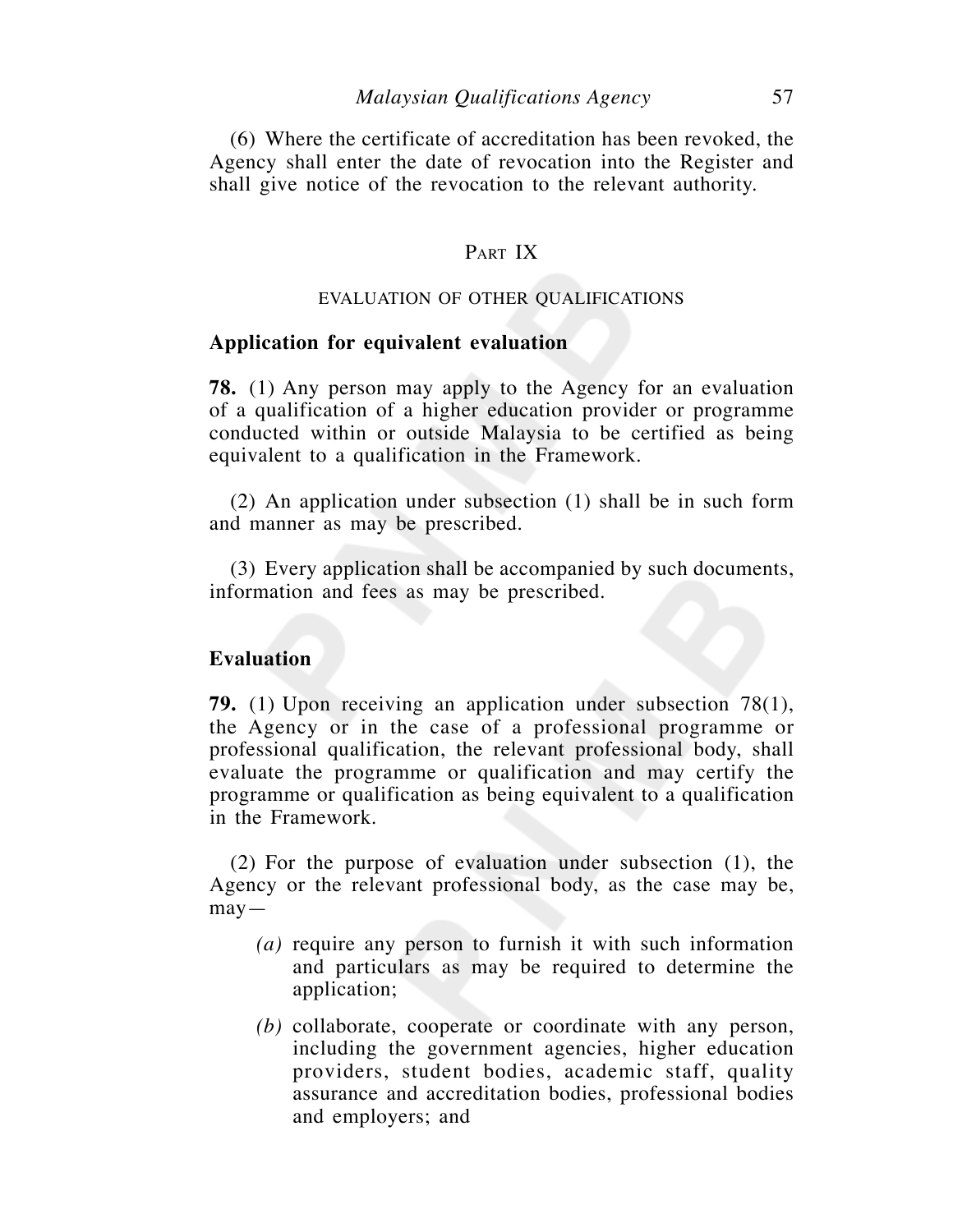*(c)* establish a committee for the purpose of considering, verifying and making recommendations on the application.

 (3) Where the Agency or the relevant professional body, as the case may be, certifies the programme or qualification as being equivalent to a qualification in the Framework, the Agency shall issue a certificate of equivalence, in the form as may be prescribed, to the applicant upon payment of the prescribed fees.

 (4) No action shall lie against the Agency, the relevant professional body, the Chief Executive Officer or against any officer of the Agency where the certificate issued under subsection (3) is not accepted for purposes of employment or for entry of further education.

## PART X

### INSTITUTIONAL AUDIT

### **Institutional audit**

**80.** (1) For the purposes of this Act, the Agency may establish institutional audit committees consisting of persons who possess special knowledge and experience in matters relating to institutional audit as may be prescribed, to perform such duties relating to institutional audit under this Act.

 (2) An institutional audit shall be carried out for the purposes of this Act in accordance with the procedure on institutional audit as may be prescribed.

 (3) The composition of the institutional audit committees and the procedure on institutional audit may differ according to the purpose of the institutional audit.

## PART XI

#### MALAYSIAN QUALIFICATIONS REGISTER

#### **Malaysian Qualifications Register**

**81.** (1) The Agency shall establish and maintain a national register known as the "Malaysian Qualifications Register" in such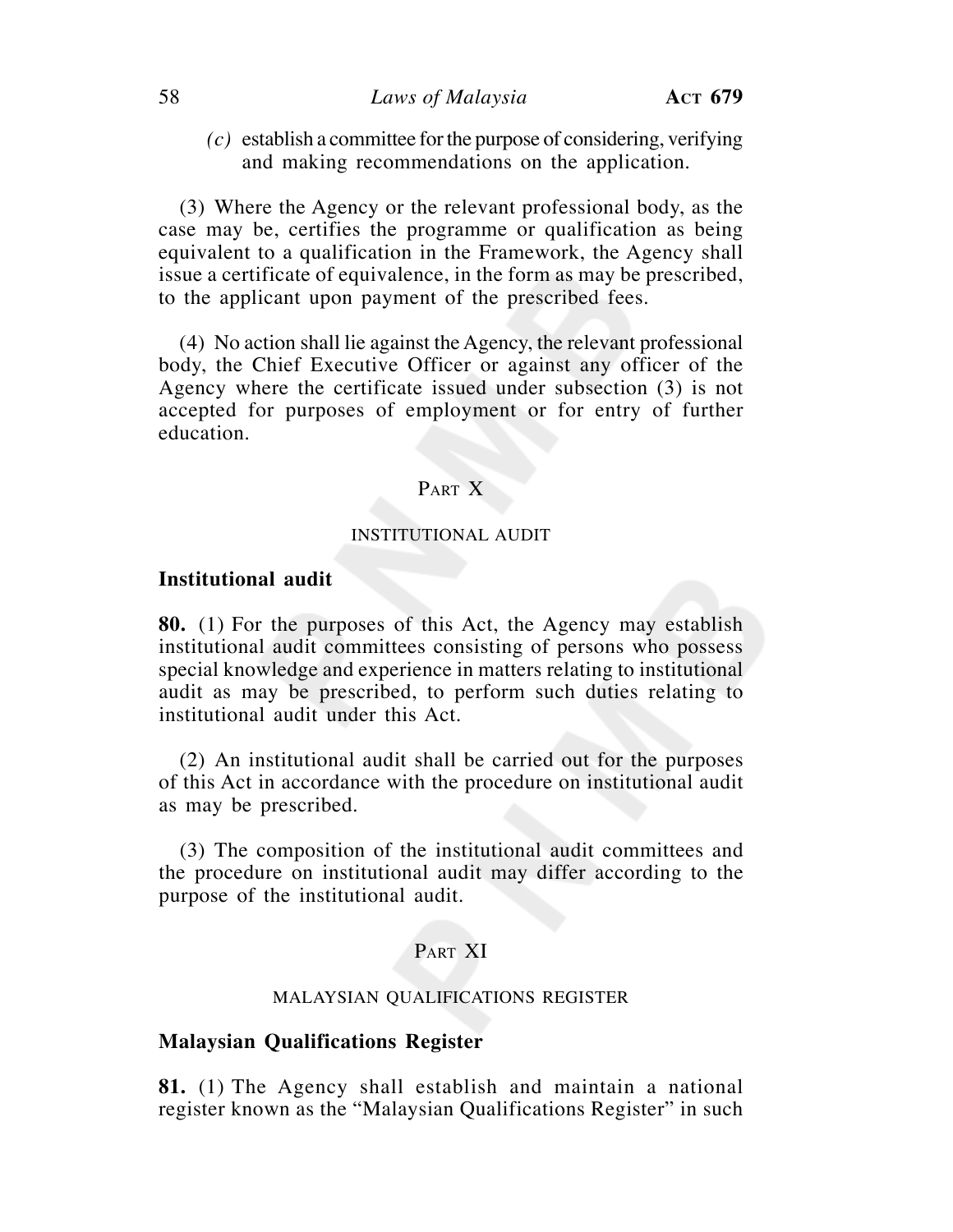form and manner as may be prescribed containing programmes, qualifications and higher education providers accredited under this Act.

 (2) The Register shall be the national reference for standards and articulation point for all accredited programmes, qualifications and institutions.

 (3) The Agency shall make the Register available for public inspection subject to such conditions as it thinks fit.

- (4) Any person may on payment of a prescribed fees—
	- *(a)* inspect the Register; and
	- *(b)* make a copy of, or take extracts from, the Register.

## PART XII

## APPEALS

## **Appeal**

**82.** (1) Subject to subsection (2), any higher education provider who is aggrieved by  $-$ 

- *(a)* the refusal of the Agency to grant a provisional accreditation or accreditation under Part VII or Part VIII, respectively; or
- *(b)* the revocation of certificate of provisional accreditation or accreditation under Part VII or Part VIII, respectively,

may appeal in writing to the Minister within thirty days from the date on which the refusal or revocation is served on the higher education provider.

- (2) Any higher education provider who is aggrieved by  $-$ 
	- *(a)* the refusal of the relevant professional body to grant an accreditation in respect of a professional programme or professional qualification under Chapter 2 of Part VIII; or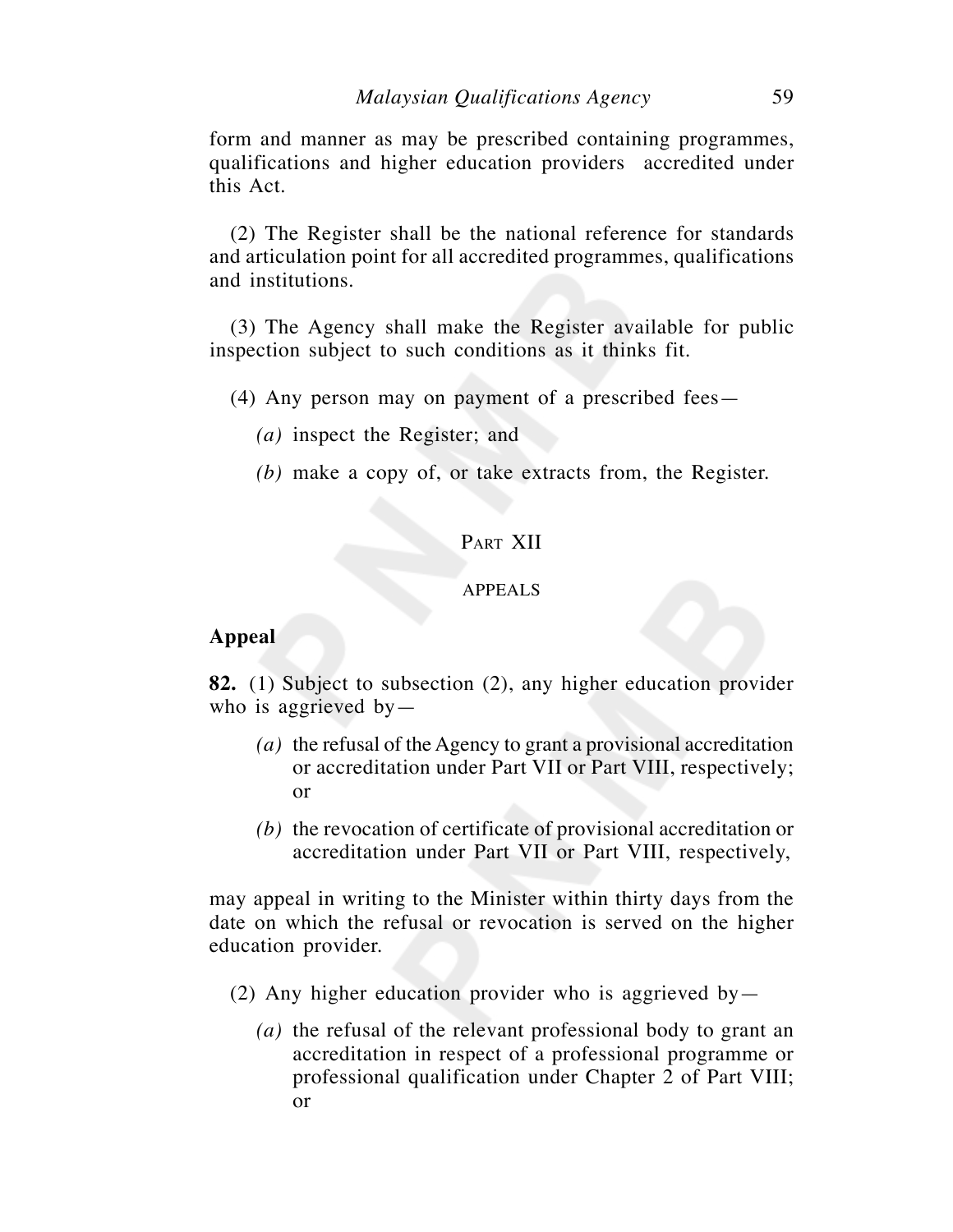## 60 *Laws of Malaysia* **ACT 679**

*(b)* the revocation of certificate of accreditation in respect of a professional programme or professional qualification under Chapter 2 of Part VIII,

may appeal in writing to an Appellate Committee within thirty days from the date the refusal or revocation is served on the higher education provider.

 (3) For the purposes of this Part, "Appellate Committee" means a body of persons consisting of such number of representatives appointed by the relevant professional body and an officer of the Agency.

## **Power of Minister or Appellate Committee on appeals**

**83.** (1) The Minister or the Appellate Committee, as the case may be, may, on an appeal being made under section 82, confirm, revoke or vary the decision appealed upon.

 (2) The results of an appeal shall be communicated in writing to the Agency and the person making the appeal in subsection  $(1)$ .

## **Decision of Minister or Appellate Committee on appeals**

**84.** The decision of the Minister or Appellate Committee, as the case may be, on an appeal shall be final.

## PART XIII

#### ENFORCEMENT AND INVESTIGATION

### **Authorized officer**

**85.** For the purposes of this Act or any regulations made under this Act, the Minister may appoint any officer as an authorized officer to perform such duties relating to enforcement and investigation under this Act as may be specified in the authorization.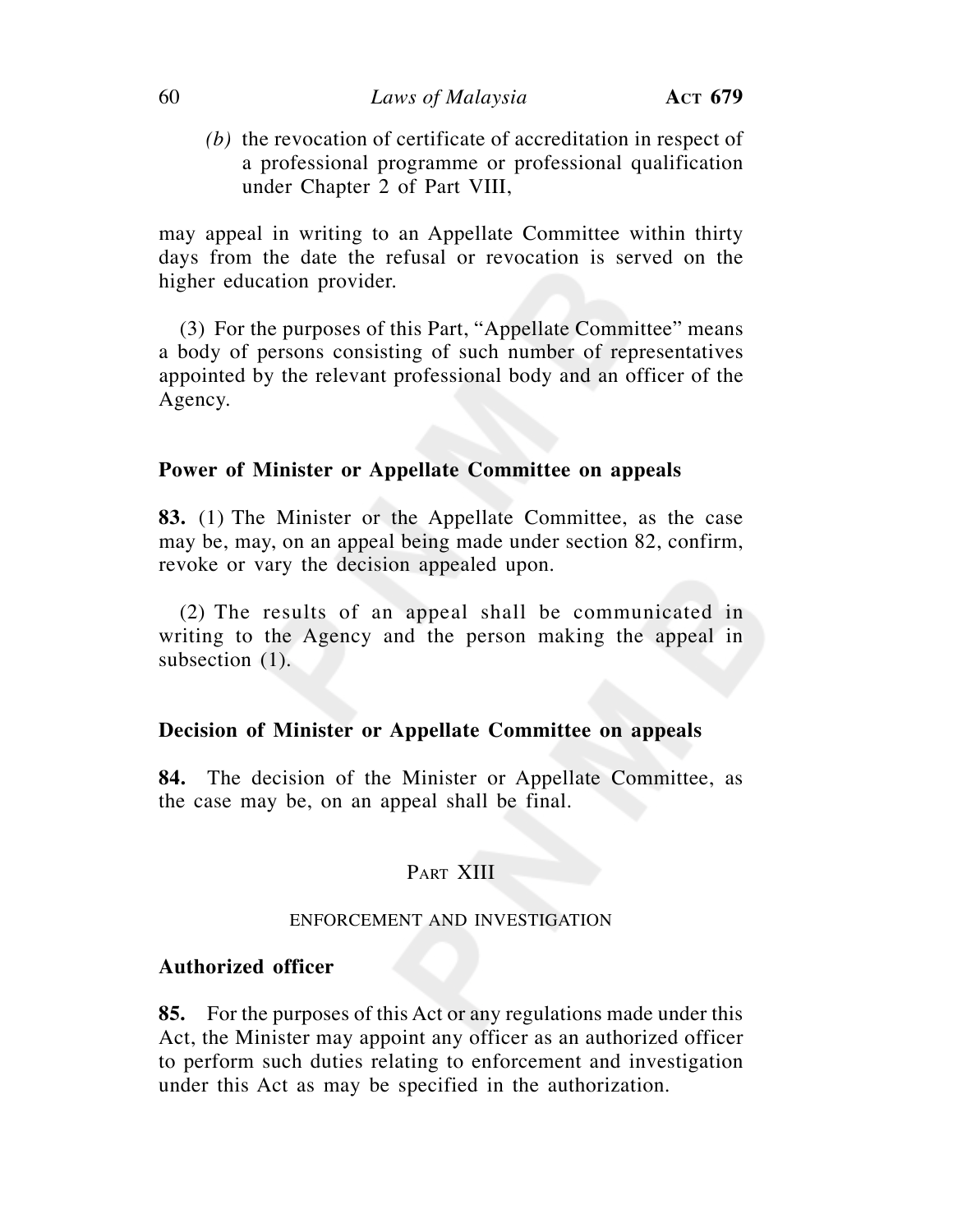## **Powers of authorized officer**

- **86.** An authorized officer shall have all the powers to—
	- *(a)* investigate any offence under this Act or any regulations made under this Act;
	- *(b)* conduct any inquiry under this Act or any regulations made under this Act; and
	- *(c)* enforce any provision of this Act or any regulations made under this Act.

## **Powers of examination**

**87.** (1) An authorized officer may, by notice in writing, require any person acquainted with the facts and circumstances of a case to appear before him and to be examined orally and shall reduce into writing any statement made by the person so examined.

 (2) Any statement made by any person under this section shall be admissible as evidence in any proceedings in court under this Act or any regulations made under this Act against the person or against any other person.

#### **Production of documents,** *etc***.**

**88.** (1) In the course of an investigation or examination under this Act or any regulations made under this Act the authorized officer may—

- *(a)* require any such person to produce to him such book, minute book, register, document, financial statement, material or other article in the physical form or in the electronic medium; and
- *(b)* inspect, make copies of, take extracts from, remove and detain any book, minute book, register, document, financial statement, material or other article in the physical form or in the electronic medium.

 (2) An authorized officer may grant permission to any person, as may be necessary, to inspect any book, minute book, register, document, financial statement, material or other article in the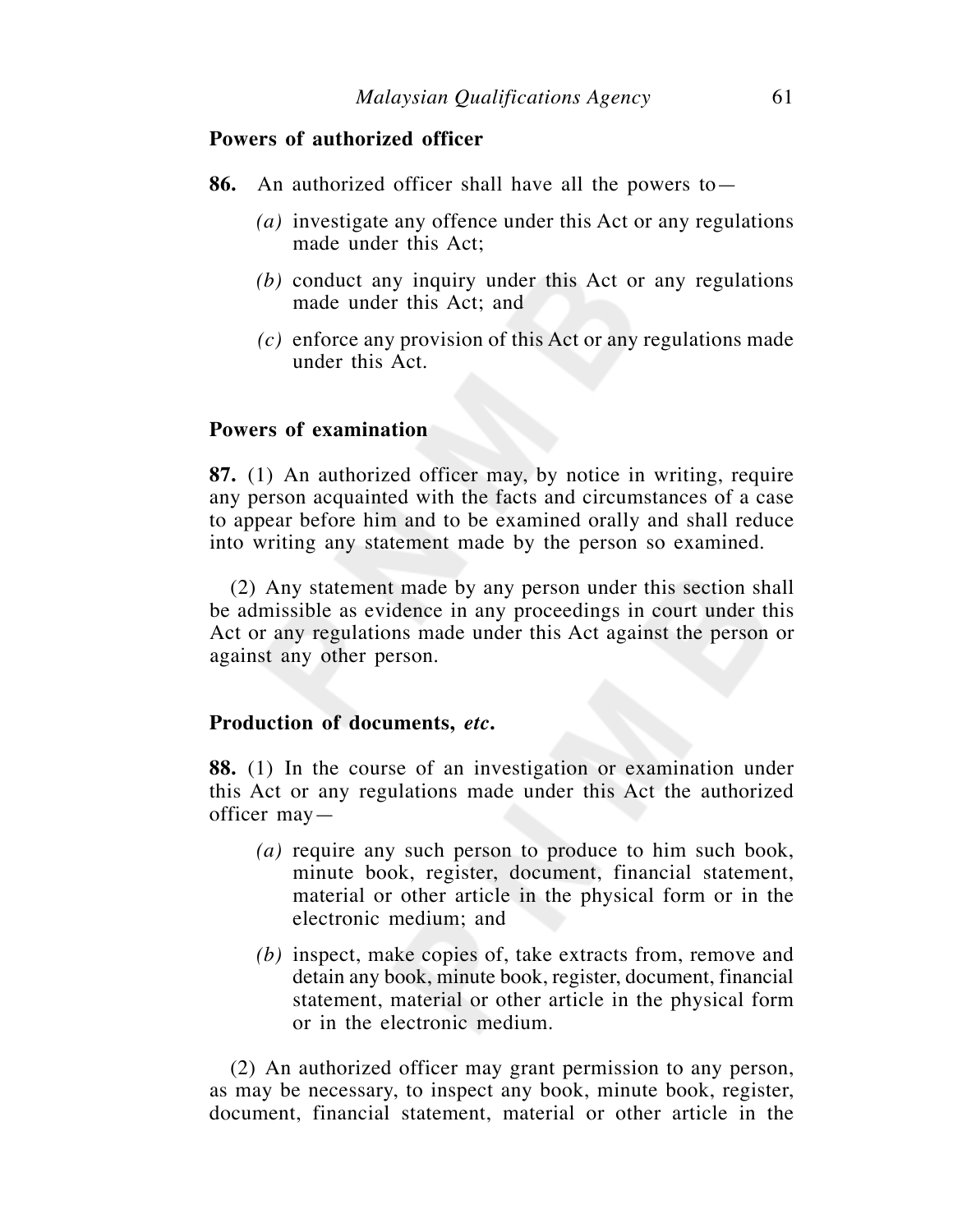physical form or in the electronic medium detained and taken possession of by the authorized officer.

## **Seizure of documents,** *etc***.**

**89.** Where an authorized officer carrying out an investigation under this Act or any regulations made under this Act has reason to believe that an offence has been committed against this Act or any regulations made under this Act, he may seize any book, minute book, register, document, financial statement, material or other article in the physical form or in the electronic medium, produced under section 88 and such book, minute book, register, document, financial statement, material or other article in the physical form or in the electronic medium shall be admissible in evidence in any proceedings in court under this Act or any regulations made under this Act against the person or against any other person.

## **Application for a search warrant**

**90.** If an authorized officer has reasonable cause to believe that any premises has been used, is used or are about to be used for, or there is in any premises evidence necessary to establish the commission of an offence under this Act or any regulations made under this Act, he may apply to a Magistrate by way of written information on oath for a search warrant.

## **Power of Magistrate to issue a search warrant**

**91.** If the Magistrate is satisfied that there is a commission of an offence under any provision of this Act or any regulations made under this Act, he may issue a search warrant authorizing the authorized officer, at any reasonable time by day or by night and with or without assistance—

- *(a)* to enter any premises, if need be by force, that has been used or are about to be used for the commission of an offence under this Act or any regulations made under this Act;
- *(b)* to search for and seize, and to remove any book, minute book, register, document, financial statement, material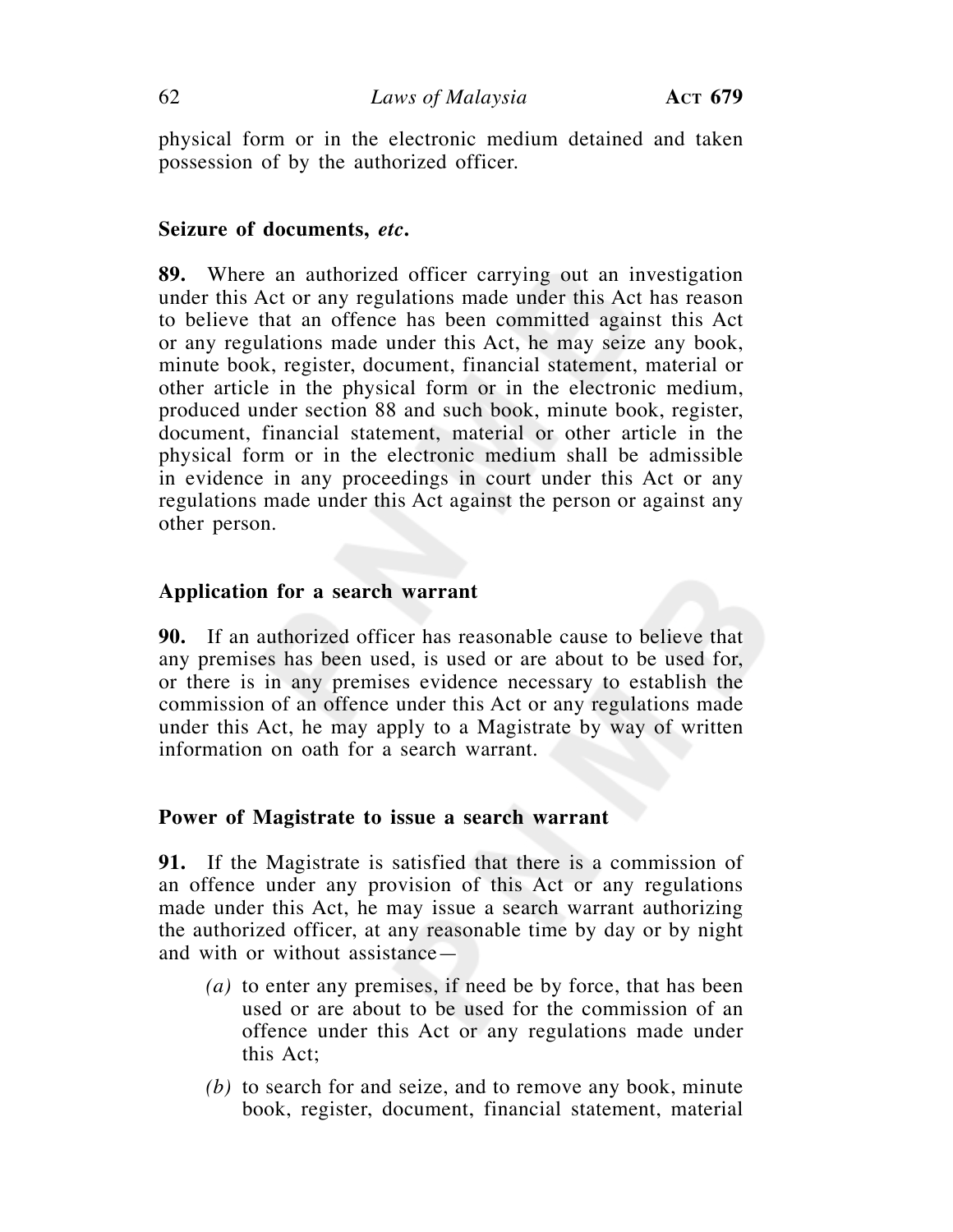or other article in the physical form or in the electronic medium—

- (i) in respect of which an offence has been committed;
- (ii) in respect of which an offence is suspected to have been committed; or
- (iii) that is reasonably believed to furnish evidence of the commission of the offence; or
- *(c)* to detain every person found in the premises until it has been searched.

## **Search and seizure without warrant**

**92.** If an authorized officer has reasonable cause to believe that, by reason of delay in obtaining a search warrant under section 91—

- *(a)* the investigation would be adversely affected;
- *(b)* the object of the entry is likely to be frustrated;
- *(c)* the book, minute book, register, document, financial statement, material or other article sought may be removed or interfered with; or
- *(d)* the evidence sought may be tampered with or destroyed,

he may exercise in, and in respect of, the premises of any higher education provider all the powers referred to in section 91 in as full and ample a manner as if he were authorized to do so by a warrant issued under that section.

#### **Production of authority card**

**93.** (1) An authorized officer when exercising any powers under this Act or any regulations made under this Act shall declare his office and shall produce to the person against whom he is acting or from whom he seeks any information, such authority card as the Minister may direct to be carried by such officer.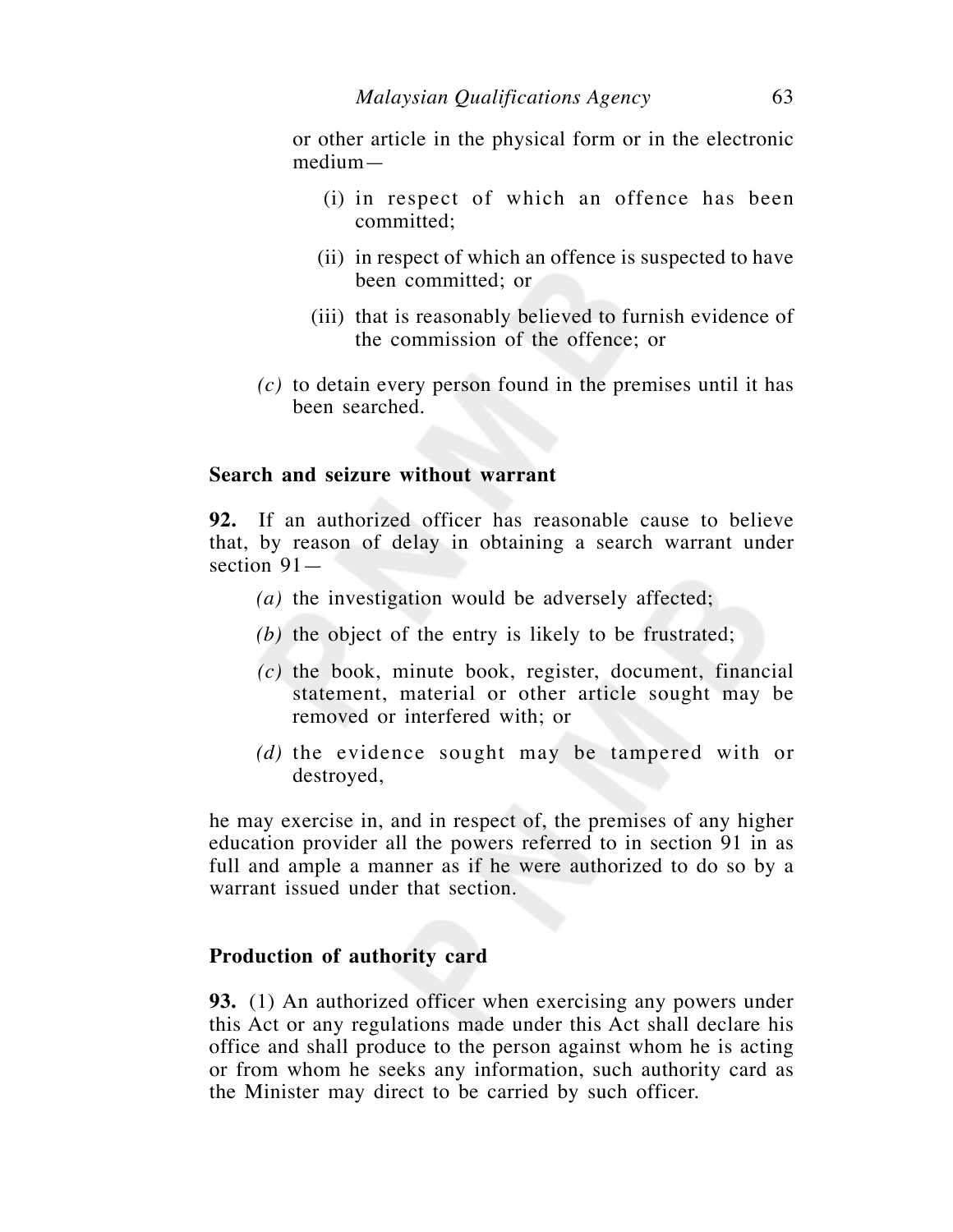(2) The authority card specified in subsection (1) shall be issued by the Minister.

### **No costs or damages arising from seizure to be recoverable**

**94.** No person shall, in any proceedings before any court in respect of anything seized or detained in the exercise or the purported exercise of any power conferred under this Act or any regulations made under this Act, be entitled to the costs of such proceedings or any damages or other relief, other than an order for the return of such thing seized or detained, or the payment of its value unless such seizure or detention was made without reasonable cause.

## PART XIV

#### OFFENCES AND PENALTIES

## **Interpretation**

**95.** For the purposes of this Part—

 "certificate" means the certificate of provisional accreditation, the certificate of accreditation, certificate of self-accreditation or the certificate of equivalence, as the case may be;

 "accredited programme" means programme which is provisionally accredited or accredited under this Act, as the case may be;

 "accreditation" means a provisional accreditation or accreditation granted under this Act.

## **Enrolment of students for a programme claimed to be accredited**

**96.** Any person who enrols students for a programme claimed to be an accredited programme without a certificate commits an offence and shall be liable, on conviction, to a fine not exceeding one hundred thousand ringgit or to imprisonment for a term not exceeding two years or to both.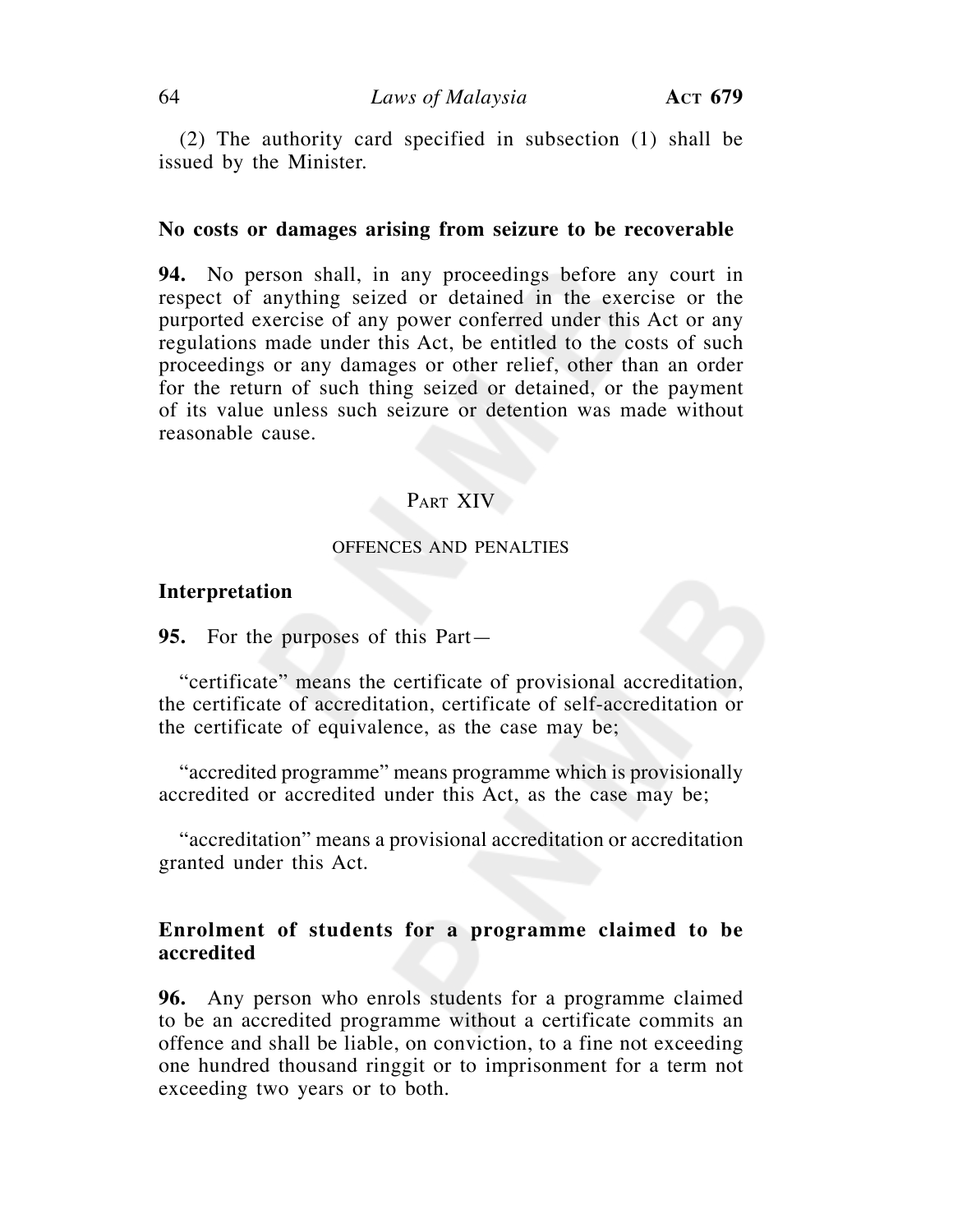### **Prohibition on advertisement,** *etc.*

**97.** (1) No person shall hold himself out to be or promote a higher education provider as a higher education provider providing accredited programmes or granting accredited qualifications, whether by advertisement, prospectus, brochure or otherwise, unless the higher education provider is accredited under this Act.

 (2) No person shall promote a programme as an accredited programme, whether by advertisement, prospectus, brochure or otherwise, unless the programme has been accredited under this Act.

 (3) Any person who contravenes subsections (1) and (2) commits an offence and shall be liable, on conviction, to a fine not exceeding two hundred thousand ringgit or to imprisonment for a term not exceeding three years or to both.

# **Offences and penalties relating to higher education qualification**

**98.** Any person which has not been granted accreditation under this Act issues or awards any higher education qualification claimed to be complying with the Framework commits an offence and shall be liable, on conviction, to a fine not exceeding two hundred thousand ringgit or to imprisonment for a term not exceeding five years or to both.

# **Offences and penalties relating to applications made under the Act**

**99.** Any higher education provider which, on making an application for provisional accreditation or accreditation or any person making a request for evaluation under this Act, makes any statement which it or he knows to be false, or does not believe to be true, or intentionally suppresses any material fact, or furnishes any information which is misleading in any material particular commits an offence and shall be liable, on conviction, to a fine not exceeding twenty thousand ringgit or to imprisonment for a term not exceeding one year or to both.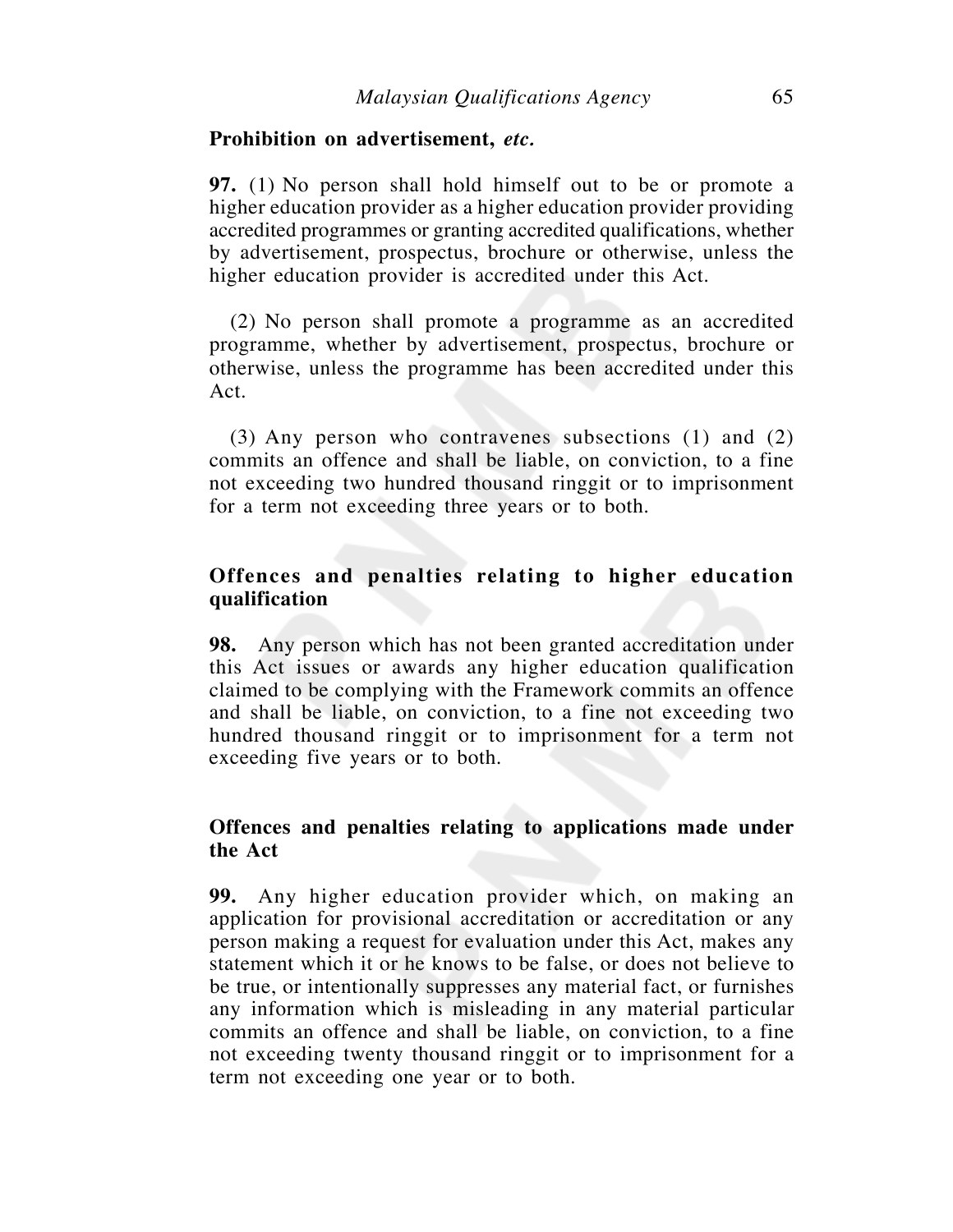# **Offences and penalties relating to certificate**

**100.** (1) Where—

- *(a)* any higher education provider fails to cause a copy of the certificate to be exhibited in accordance with this Act;
- *(b)* any higher education provider has ceased to provide programmes fails to surrender the certificate to the Agency in accordance with this Act; or
- *(c)* any higher education provider, upon the revocation of a certificate, fails to surrender the certificate to the Agency in accordance with this Act,

such higher education provider commits an offence and shall be liable, on conviction, to a fine not exceeding twenty thousand ringgit or to imprisonment for a term not exceeding one year or to both.

 (2) Any person who is in possession of any false certificate commits an offence and shall be liable, on conviction, to a fine not less than twenty thousand ringgit or to imprisonment for a term not less than one year but not exceeding three years or to both.

# **Offences relating to inspection, enforcement and investigation**

**101.** Any person—

- *(a)* who fails to produce such book, minute book, register, document, financial statement, material or other article in the physical form or in the electronic medium, required by the authorized officer under this Act; or
- *(b)* who obstructs or refuses to allow the authorized officer under this Act to—
	- (i) enter any area including the building or structure thereon which belongs to or is used, whether permanently or otherwise, or whether or not registered for use, by a higher education provider;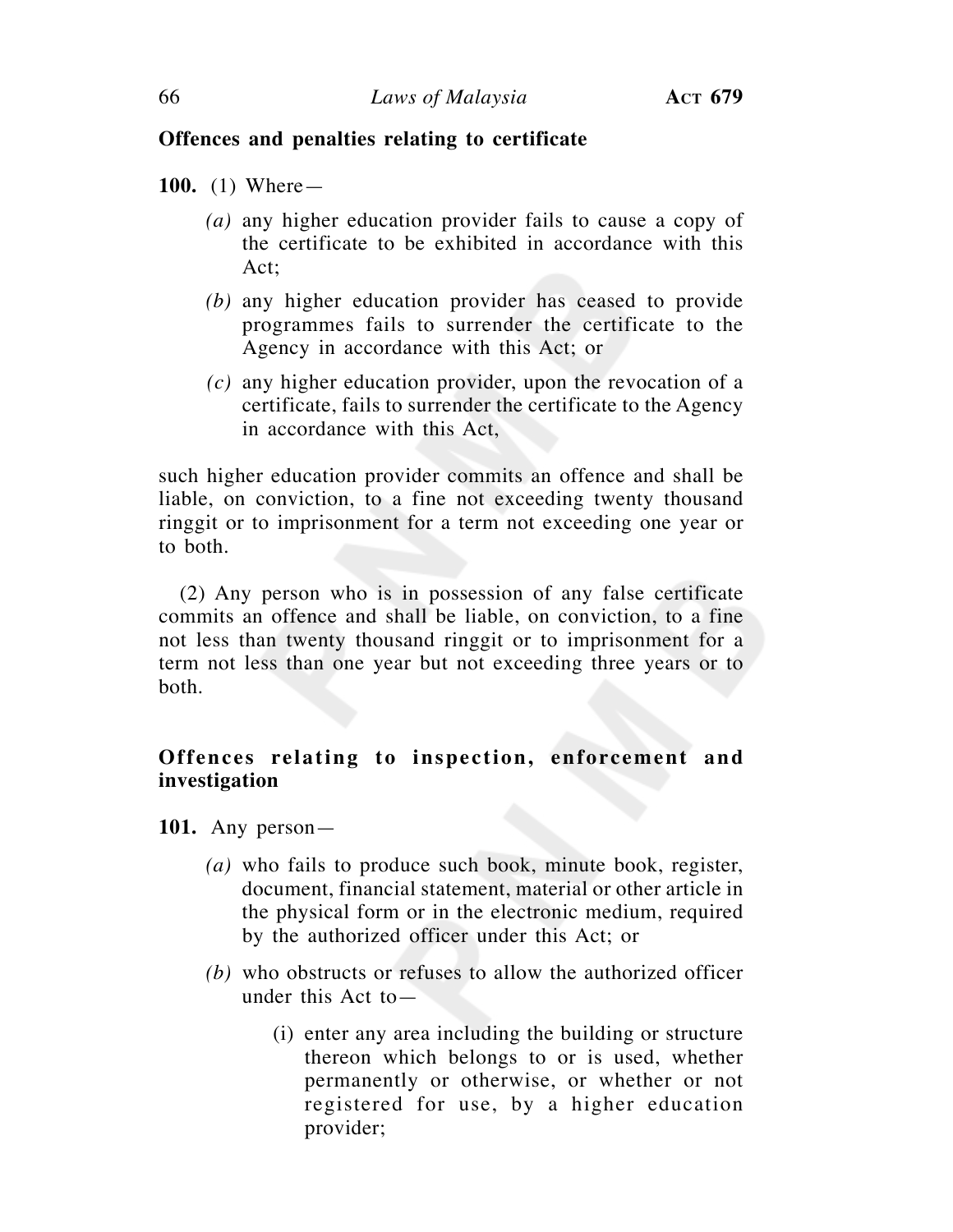- (ii) examine such book, minute book, register, document, financial statement, material or other article in the physical form or in the electronic medium, as he may consider necessary;
- (iii) remove and detain any book, minute book, register, document, financial statement, material or other article in the physical form or in the electronic medium which, in his opinion, may furnish evidence of the commission of an offence under this Act or any regulations made under this Act; or
- (iv) require any person, being a member of the council, a chief executive, an officer or an employee of such higher education provider, to produce for his inspection any book, minute book, register, document, financial statement, material or other article in the physical form or in the electronic medium, which is in possession or custody of the person or under his control or within his power to furnish relating to management of the higher education provider or relating to the programmes carried on by the higher education provider;
- *(c)* who is summoned under section 87 and without reasonable excuse fails to attend at the time and place mentioned in the summons, or who, having attended, refuses to answer any question that may lawfully be put to him;
- *(d)* who fails to produce such book, minute book, register, document, financial statement, material or other article in the physical form or in the electronic medium, required by the authorized officer under section 88; or
- *(e)* who obstructs or hinders an authorized officer while exercising any of his powers under section 86, 87, 88 or 89,

commits an offence and shall be liable, on conviction, to a fine not exceeding twenty thousand ringgit or to imprisonment for a term not exceeding one year or to both.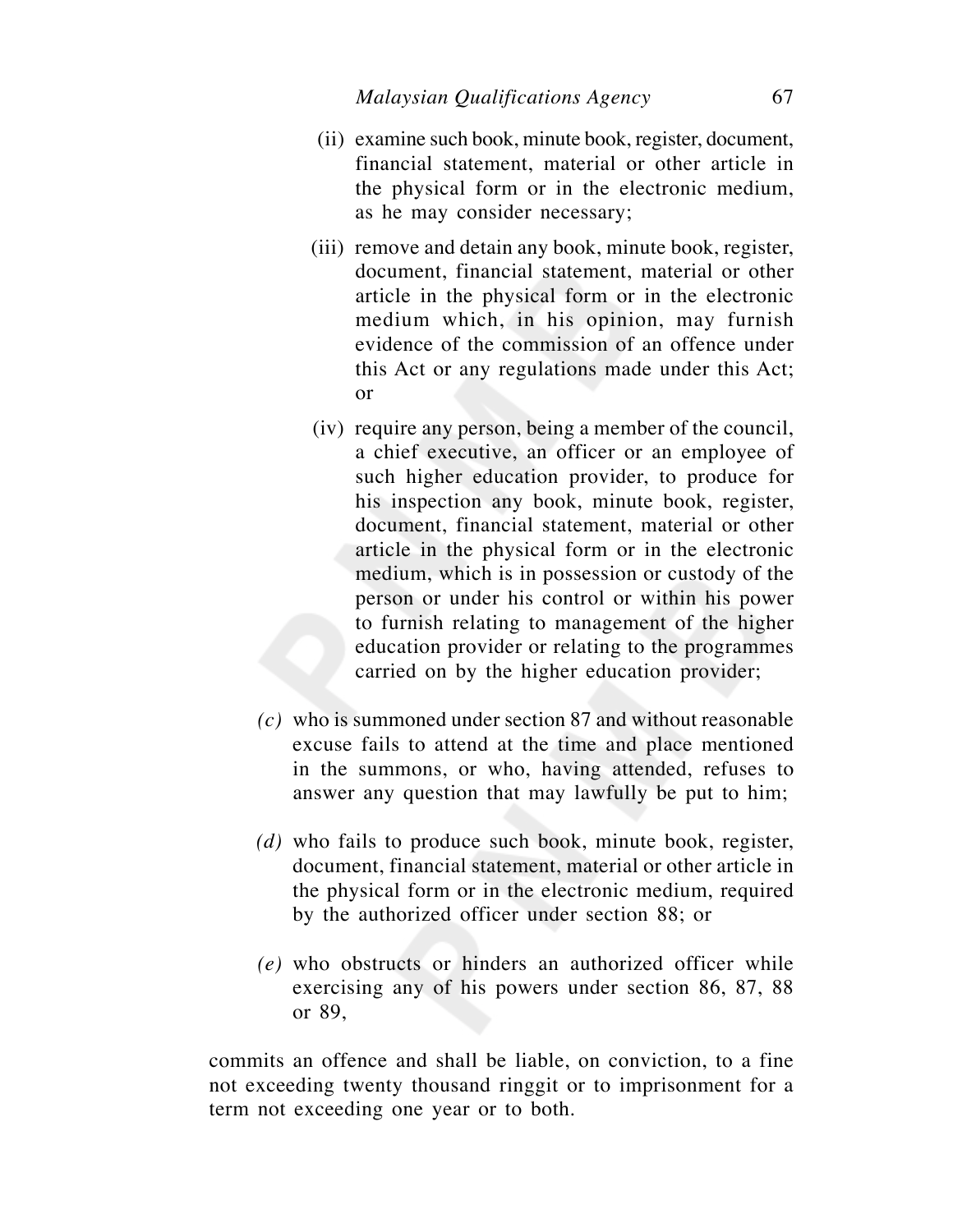68 *Laws of Malaysia* **ACT 679**

# PART XV

## **MISCELLANEOUS**

## **Institution of prosecution**

**102.** No prosecution for or in relation to any offence under this Act or any regulations made under this Act shall be instituted except by or with the written consent of the Public Prosecutor.

## **Jurisdiction of Court of First Class Magistrate**

**103.** Notwithstanding anything contained in any written law to the contrary, a Court of a First Class Magistrate shall have the jurisdiction to try any offence under this Act or any regulations made under this Act and to award the full punishment for any such offence.

## **Offences by body corporate,** *etc***.**

**104.** Where an offence under this Act or any regulations made under this Act has been committed by a body corporate, partnership or society—

- *(a)* in the case of a body corporate, any person who was a director, manager, secretary or other similar officer of the body corporate at the time of the commission of the offence;
- *(b)* in the case of a partnership, every partner in the partnership at the time of the commission of the offence; or
- *(c)* in the case of a society, every office bearer of the society at the time of the commission of the offence,

may be charged severally or jointly in the same proceedings with the body corporate, partnership or society and shall be deemed to be guilty of that offence unless he proves that the offence was committed without his knowledge or connivance or that he took all reasonable precautions and had exercised due diligence to prevent the commission of the offence.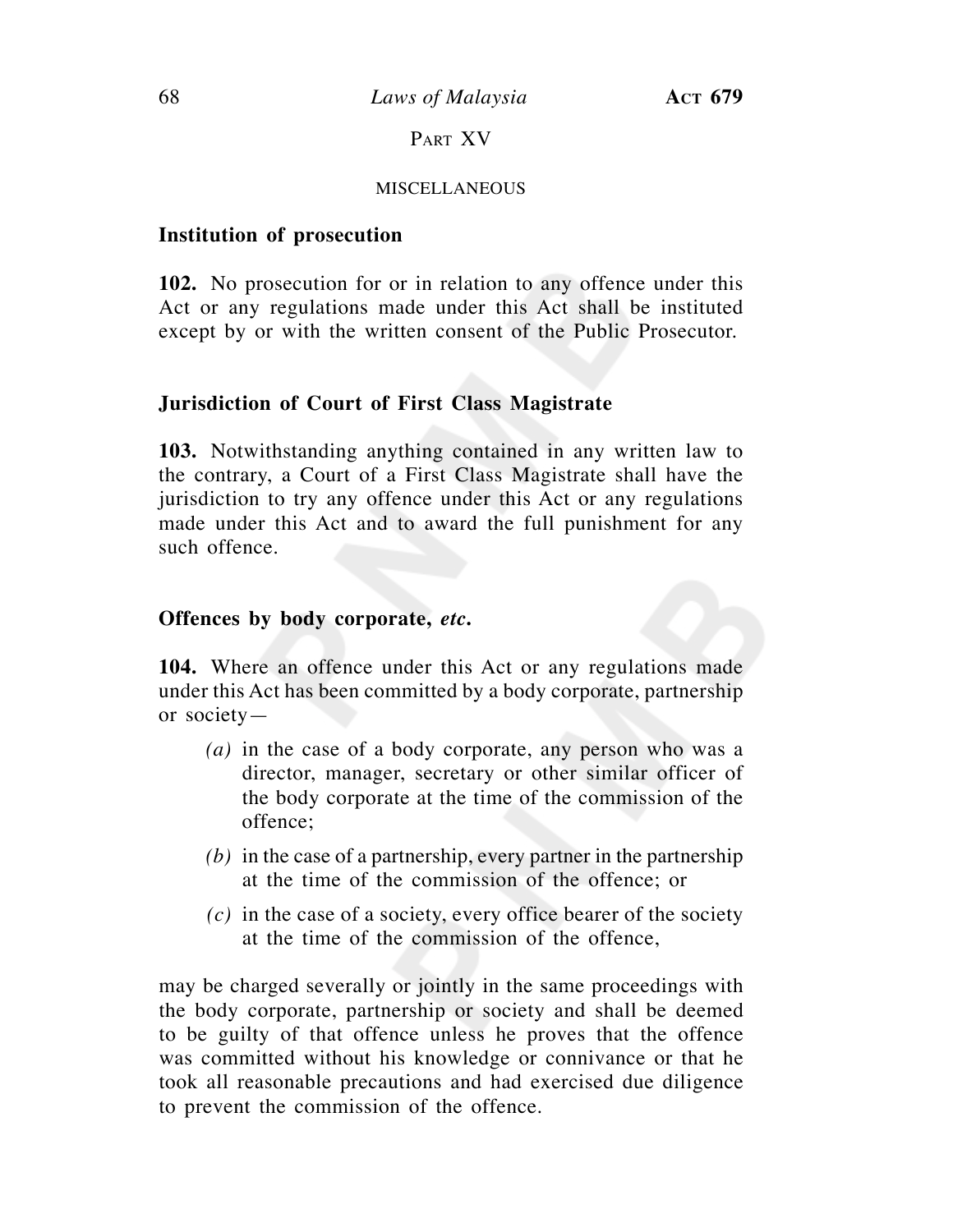## **Compounding of offences**

**105.** (1) The Agency may, with the consent of the Public Prosecutor, offer in writing to compound any offence committed by any person under this Act or any regulations made under this Act and prescribed to be a compoundable offence under this Act by making a written offer to such person to compound the offence upon payment to the Agency of such amount not exceeding fifty per cent of the amount of maximum fine for that offence, within the time specified in the offer.

 (2) An offer under subsection (1) may be made at any time after the offence has been committed, but before any prosecution for it has been instituted.

 (3) If the amount specified in the offer under subsection (1) is not paid within the time specified in the offer or within such extended period as the Agency may grant, prosecution for the offence may be instituted at any time after that against the person to whom the offer was made.

 (4) Where an offence has been compounded under subsection (1), no prosecution shall be instituted after that in respect of the offence against the person to whom the offer to compound was made and where possession has been taken of any books, records or other documents or any other thing, such books, records, documents or things may be released subject to such conditions as may be imposed in accordance with the conditions of the compound.

 (5) The amounts of money received under this section shall be paid into and form part of the Consolidated Fund.

#### **General penalty**

**106.** A person who commits an offence under this Act or any regulations made under this Act for which no penalty is expressly provided shall, on conviction, be liable to a fine not exceeding fifty thousand ringgit or to imprisonment for a term not exceeding two years or to both.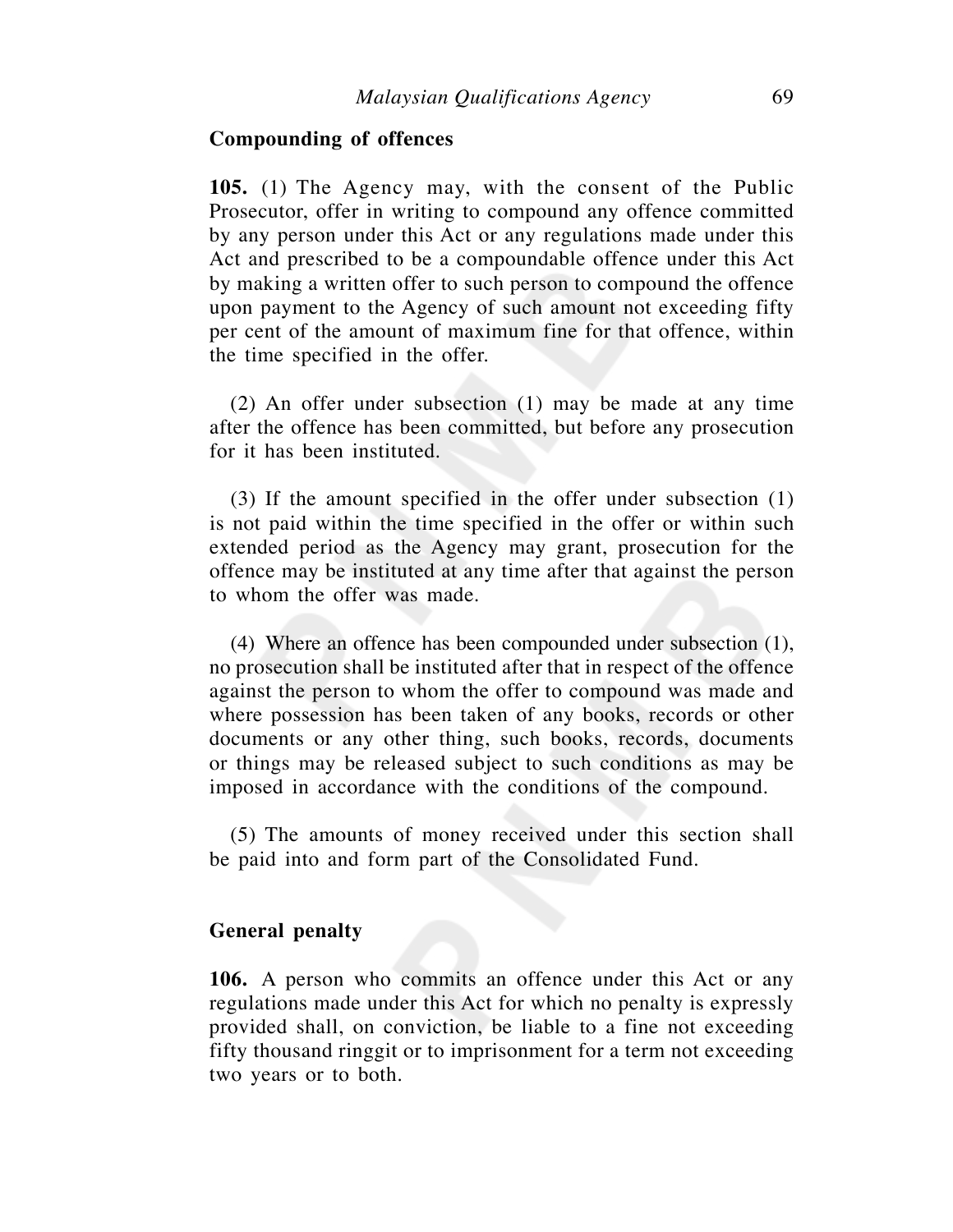# **Penalty in the case of a continuing offence**

**107.** Any person who commits an offence under this Act or any regulations made under this Act shall, in the case of a continuing offence, be liable, in addition to any other penalty to which he is liable under this Act or any regulations made under this Act in respect of such offence, to a daily fine not exceeding one thousand ringgit for each day the offence continues after conviction.

# **Presumption**

**108.** In any proceeding for an offence under this Act or any regulations made under this Act when it has been proven that any application, information, particular, return, account, record, document or statement, whether written or not, is—

- *(a)* false or incorrect in whole or in part; or
- *(b)* misleading in any material particular,

it shall be presumed until the contrary is proved that such application, information, particular, return, account, record, document or statement is false or incorrect in whole or in part or misleading in any material particular, as the case may be, to the knowledge of the person signing, delivering or supplying it.

# **Public servant**

**109.** Every member of the Council or any of its committees, any officer, employee or agent of the Agency and any member of its committees and any member of the Joint Technical Committee while discharging his duties or performing his functions or exercising his power under this Act or any regulations made under this Act shall be deemed to be public servants within the meaning of the Penal Code [*Act 574*].

# **Protection against suit and legal proceedings**

**110.** No action shall lie or prosecution shall be brought, instituted or maintained against—

*(a)* the Agency, any member of its committees or any officer, employee or agent of the Agency;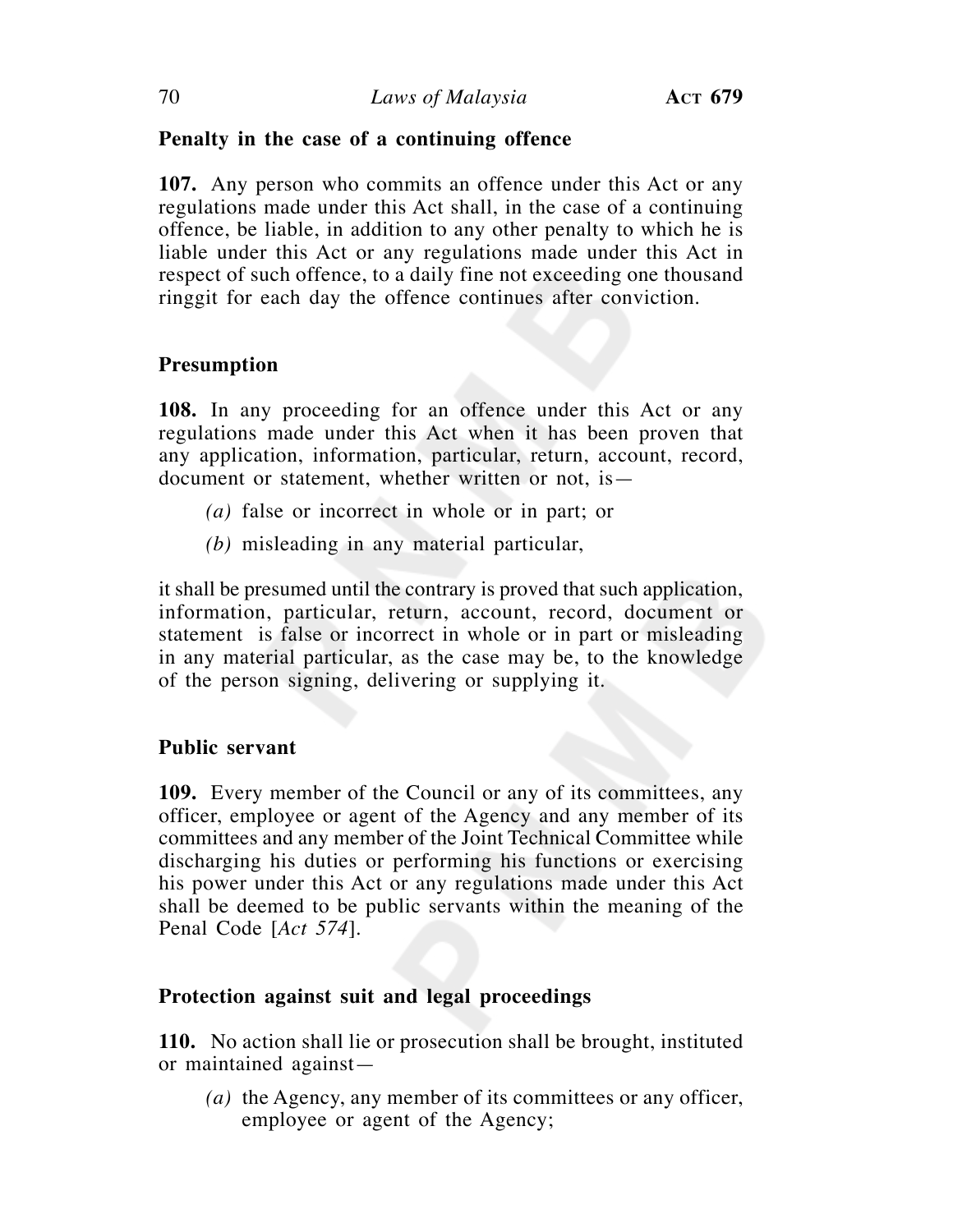- *(b)* the Council, any member of the Council, or any member of its committees;
- *(c)* the Joint Technical Committee or any of its member; or
- *(d)* any person lawfully acting on behalf of the Agency or the Council,

in respect of any act, neglect or default done or committed by him or it in good faith or any omission omitted by him or it in good faith in such capacity.

## **Public Authorities Protection Act 1948**

**111.** The Public Authorities Protection Act 1948 [*Act 198*] shall apply to any action, suit, prosecution or proceedings against the Agency, Council, any member of the Council and its committees, any officer, employee or agent of the Agency and its committees and any member of the Joint Technical Committee in respect of any act, neglect or default done or committed by him in such capacity.

### **Obligations of secrecy**

**112.** (1) Except for any of the purposes of this Act or for the purposes of any civil or criminal proceedings under any written law, no member of the Council, officer, employee or agent of the Agency shall disclose any information which has been obtained by him in the course of his duties and which is not published in pursuance of this Act.

 (2) Any person who contravenes subsection (1) commits an offence and shall, on conviction, be liable to a fine not exceeding ten thousand ringgit or to imprisonment for a term not exceeding one year or to both.

## **Power to exempt**

**113.** (1) The Minister may other than professional programmes or professional qualifications, by order published in the *Gazette*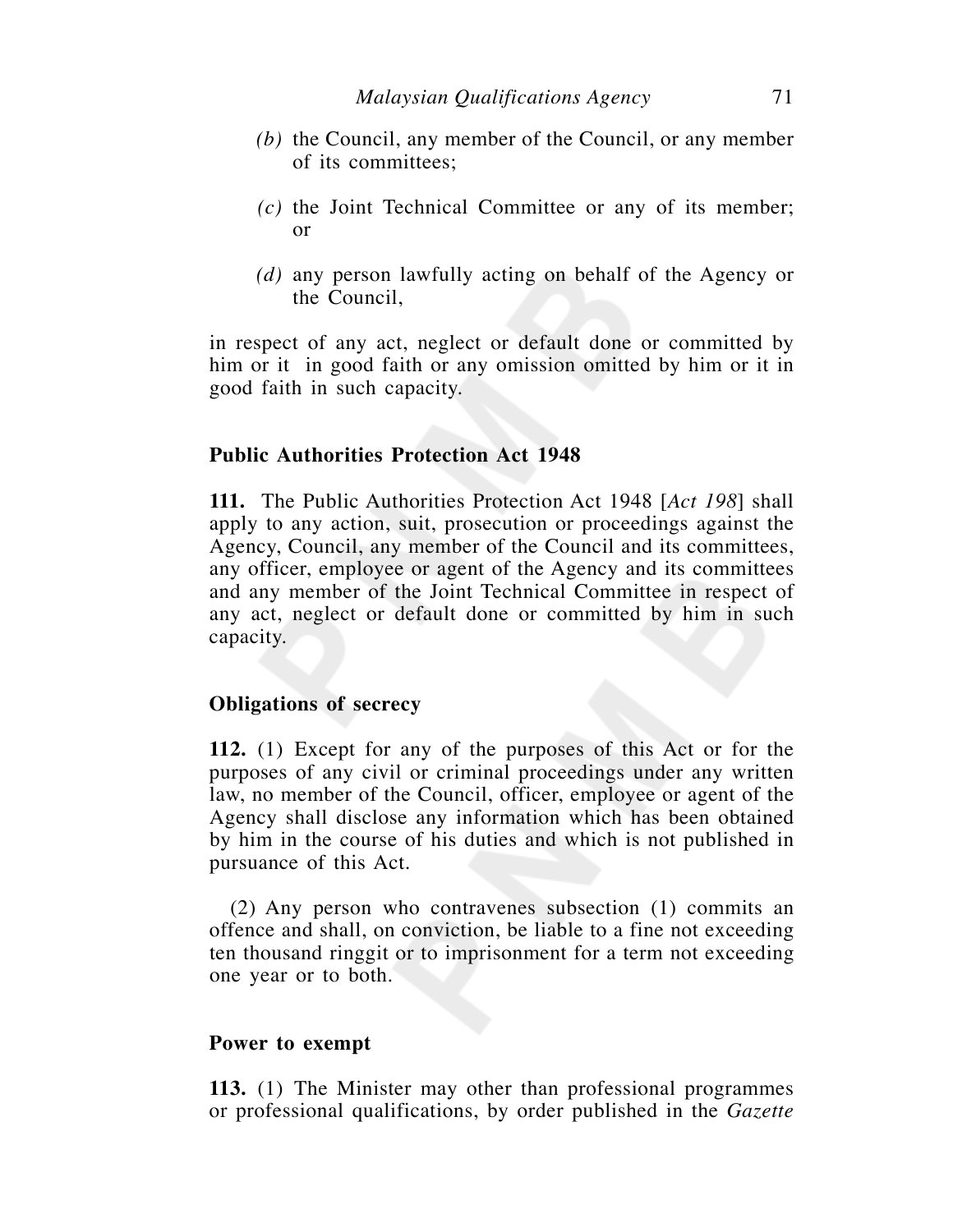exempt, subject to such conditions as he may deem fit to impose—

- *(a)* any higher education provider duly registered under any other law in force;
- *(b)* any person or class of persons; or
- *(c)* any higher education provider,

from all or any of the provisions of this Act or any regulations made under this Act.

 (2) The Minister may, at any time, by order published in the *Gazette*, revoke any order made under subsection (1) if he is satisfied that the exemption should no longer be granted.

### **Power to make regulations**

**114.** (1) The Minister may make regulations as are necessary or expedient to give full effect to or for carrying out the provisions of this Act.

 (2) Without prejudice to the generality of subsection (1), the Minister may make regulations for—

- *(a)* prescribing the manner of applying for provisional accreditation or accreditation under this Act, the particulars to be supplied by an applicant, the manner of accreditation and the conditions to be imposed;
- *(b)* prescribing the forms for the purposes of this Act;
- *(c)* prescribing the fees and charges payable under this Act and the manner for collecting and disbursing such fees and charges;
- *(d)* prescribing the records and documents to be kept and the returns to be submitted;
- *(e)* prescribing the procedure to be followed for the administration of the Fund;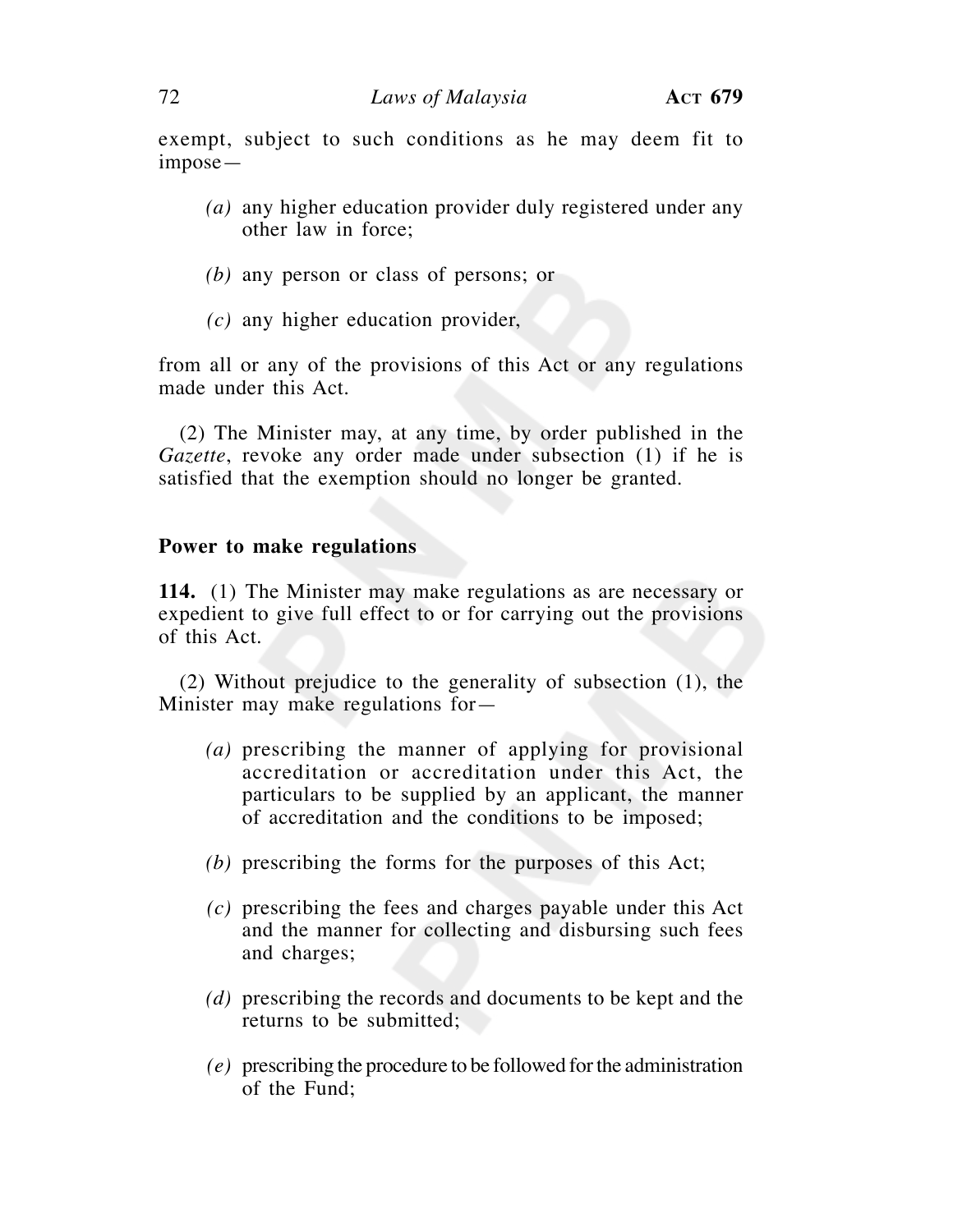- *(f)* prescribing the procedure and the offences which may be compounded;
- *(g)* providing for the regulation of all or any of the activities of the Agency and generally the performance of the functions, the exercise of the powers and the discharge of the duties of the Agency under this Act;
- *(h)* providing for such other matters as are contemplated by, or necessary for giving full effect to, the provisions of this Act and for their due administration.

# PART XVI

#### REPEAL, SAVINGS AND TRANSITIONAL

## **Repeal and dissolution**

**115.** The Lembaga Akreditasi Negara Act 1996 [*Act 556*] is repealed ("the repealed Act") and the Lembaga Akreditasi Negara ("the Lembaga") is dissolved.

## **Transfer of powers,** *etc.*

**116.** The powers, rights, privileges, liabilities, obligations and duties that before the appointed day were those of the Lembaga shall devolve as from that day on the Agency.

# **Transfer of property**

**117.** (1) All lands that before the appointed day were vested in, or reserved under any written law relating to land for the purposes of the Lembaga shall on that day vest in or be deemed to be reserved for the purposes of the Agency.

 (2) All property and assets other than land that before the appointed day were vested in the Lembaga or in any person on behalf of the Lembaga, as the case may be, shall on that day vest in the Agency.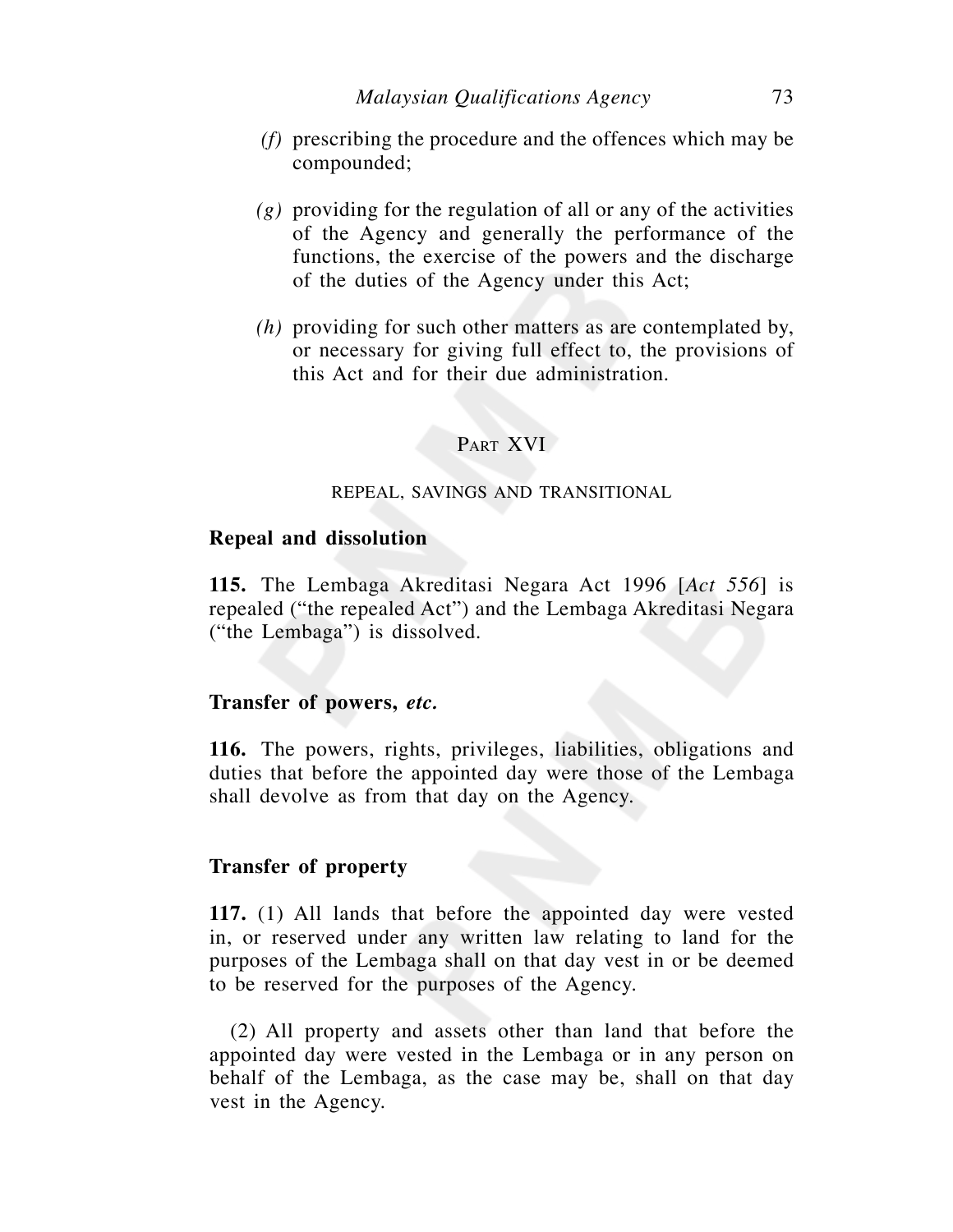# **Existing contracts**

**118.** All deeds, bonds, agreements, instruments and working arrangements subsisting before the appointed day and affecting any of the property transferred under section 117 shall have full force and effect against or in favour of the Agency and shall be enforceable as fully and effectually as if, instead of the Lembaga or any person acting on behalf of the Lembaga, the Agency had been named therein or been a party thereto.

# **Transfer of monies in funds**

**119.** All monies standing in or due to be paid to the funds of the Lembaga established under the repealed Act shall on the appointed day be transferred to and be deemed to be part of the Fund established under section 28 of this Act.

# **Membership of the Lembaga**

**120.** (1) Notwithstanding anything to the contrary, the members of the Lembaga and the members of any committee appointed under the repealed Act who held office before the appointed day shall cease to hold office on that day.

 (2) Nothing in subsection (1) shall affect the accountability of the outgoing members of the Lembaga and as soon as practicable after the appointed day, the Lembaga shall prepare and submit to the Minister a report including the financial statements required under the repealed Act, but the report shall be limited to the period from 1 January of the relevant year to the day before the appointed day.

# **Continuance of officers and servants**

**121.** The persons who on the appointed day are employed as officers and servants of the Lembaga under the repealed Act shall continue to be officers and servants of the Agency under this Act as if those persons had been appointed under section 22 of this Act on the same terms and conditions for a term expiring on the day on which their appointments under the repealed Act would expire.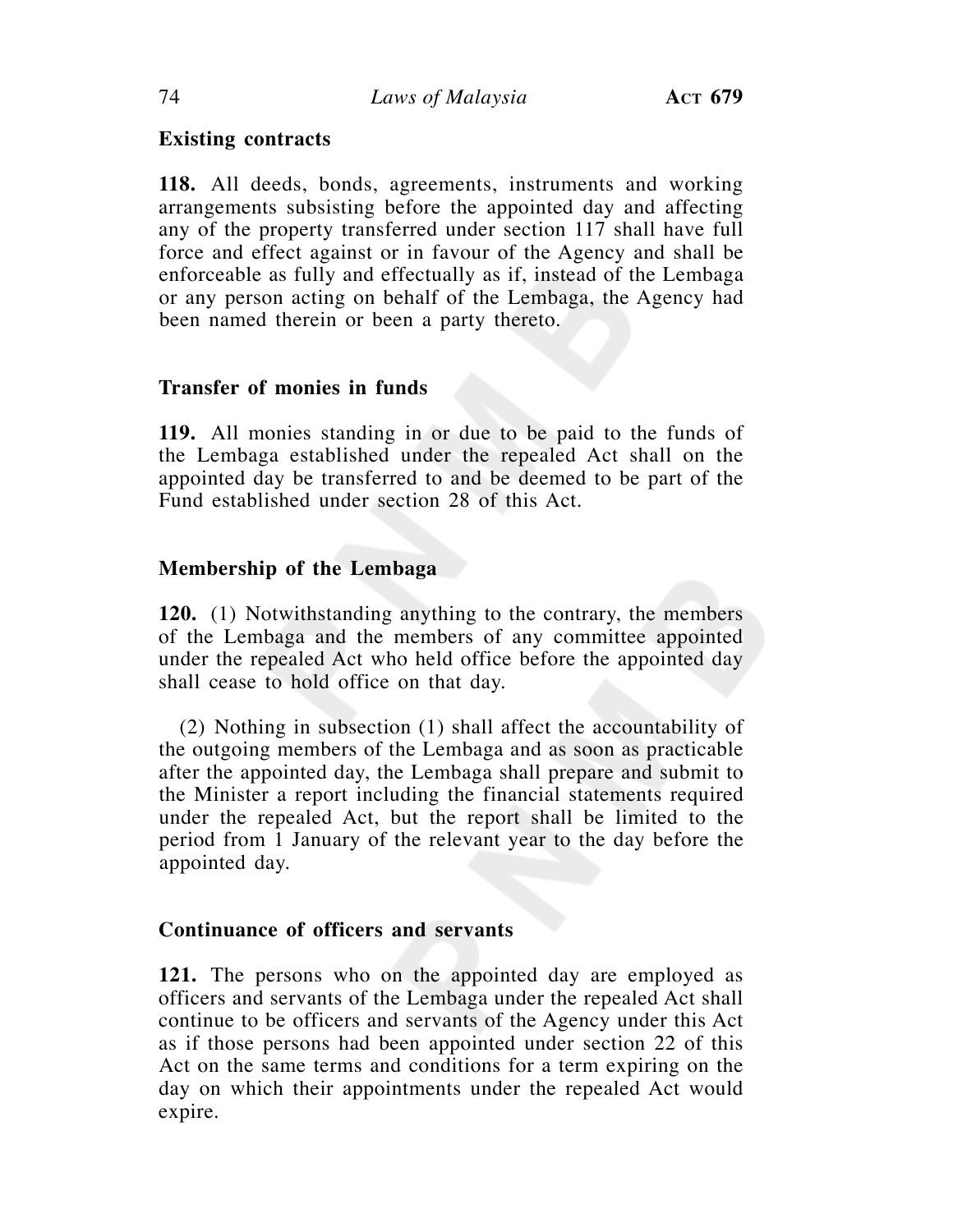# **Savings for certificates and registers**

**122.** (1) Notwithstanding the repeal and dissolution under section 115 or any provision of this Act to the contrary, every person who, before the appointed day, held a valid certificate issued to him under the repealed Act shall be deemed to be accredited under this Act until the expiry date of the certificate and subject to the terms and conditions attached thereto.

 (2) Every certificate by virtue of which a person is deemed under subsection (1) to be accredited under this Act shall be deemed to have been issued under this Act; and the Agency may alter the terms and conditions attached to the certificate for the purpose of bringing them into conformity with the policy of the Agency regarding the imposition of conditions on accreditation under this Act.

 (3) If a higher education provider deemed to be accredited under subsection (1) desires to be accredited under this Act after the expiration of the period for which he is deemed to be accredited under this Act, he may apply to the Agency for a certificate of accreditation in accordance with the regulations made under this Act, notwithstanding anything to the contrary, and his application shall be made and treated as a fresh application and not as an application for renewal of certificate of accreditation.

 (4) All registers kept and maintained under the repealed Act shall be deemed to be registers kept and maintained under this Act and shall be deemed to form part thereof.

# **Continuance of pending applications,** *etc***.**

**123.** (1) All applications, approvals or decisions, on appeal or otherwise, pending before the Lembaga under the repealed Act shall on the appointed day be dealt with by the Agency under this Act.

 (2) All applications, approvals or decisions, on appeal or otherwise, pending before the Minister under the repealed Act shall on the appointed day be dealt with by the Minister under this Act.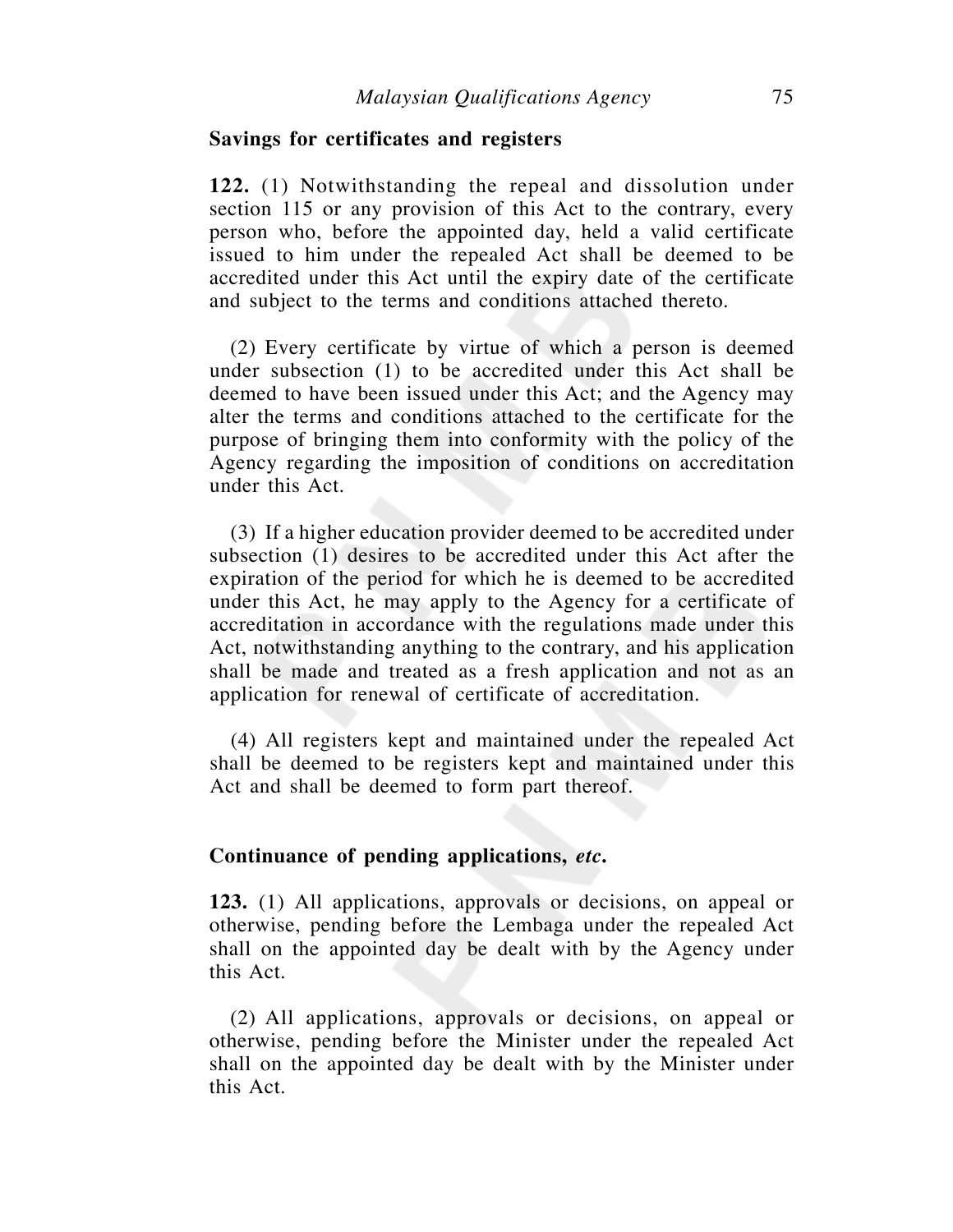(3) All instruments, certificates or documents lodged with the Lembaga under the repealed Act before the appointed day shall on the appointed day be lodged with the Agency.

### **Continuance of civil and criminal proceedings**

**124.** (1) Neither the repeal under section 115 or anything contained in this Act shall affect any person's liability to be prosecuted or punished for offences committed under the repealed Act before the appointed day, or any proceedings brought before that day in respect of such offences.

 (2) Any proceedings, whether civil or criminal, or cause of action pending or existing before the appointed day by or against the Lembaga or any person acting on behalf of the Lembaga may be continued or instituted by or against the Agency as it might have been by or against the Lembaga or such person if this Act had not been enacted.

 (3) Any appeal brought or any leave to appeal applied for on or after the appointed day against a decision given before that day in any legal proceedings to which the Lembaga was a party may be brought by or against the Agency.

### **Reference in law or document to the Lembaga**

**125.** A reference in any law or document in force before the appointed day to the Lembaga shall be construed as a reference to the Agency.

## **Continuance of use of name**

**126.** (1) Notwithstanding sections 115 and 125, the Agency may continue to use the name "Lembaga Akreditasi Negara" for the purpose of maintaining goodwill or for any purpose the Agency deems fit.

 (2) No other person may use the name "Lembaga Akreditasi Negara" except with the prior written approval of the Agency.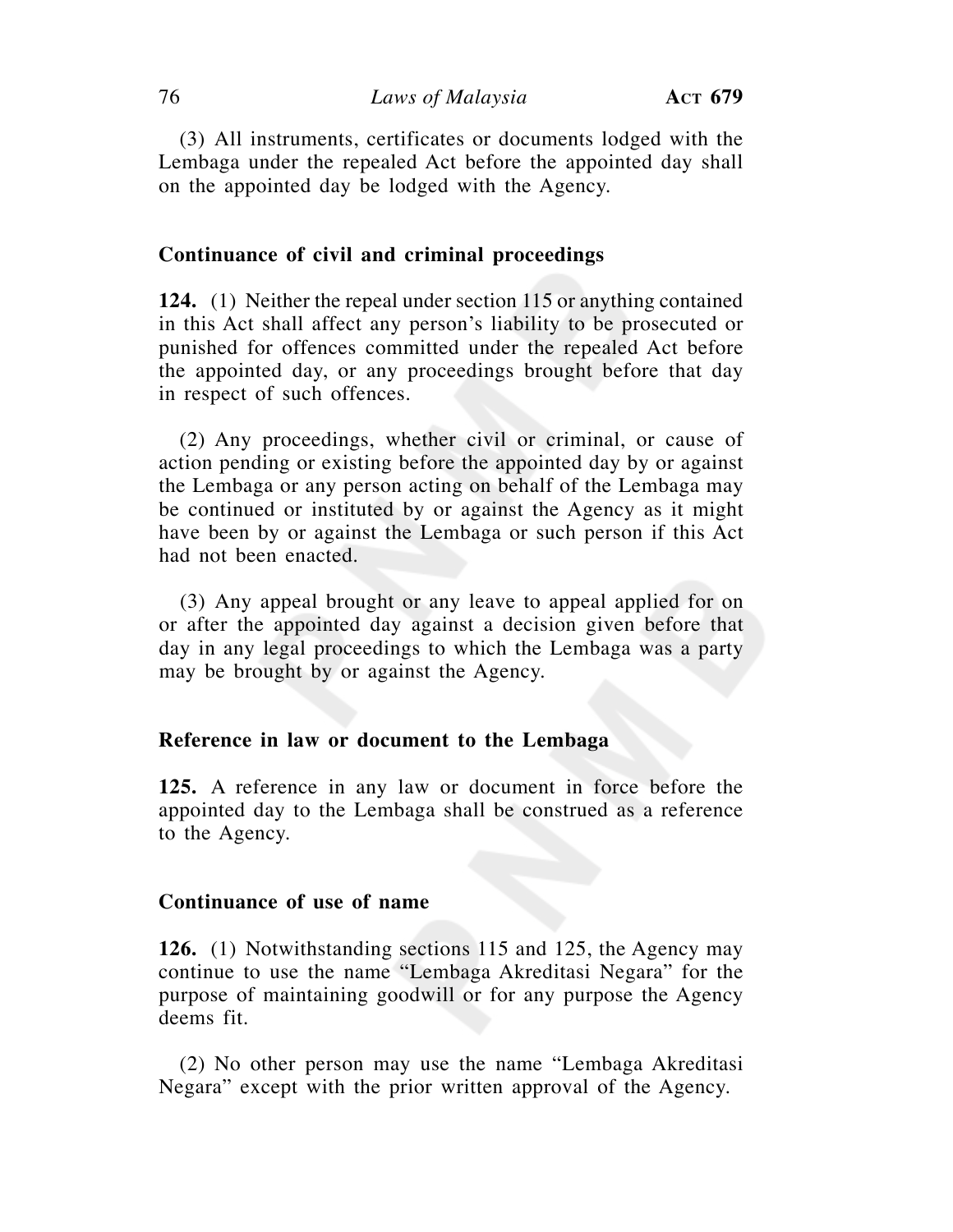(3) A person who contravenes subsection (2) commits an offence and shall, on conviction, be liable to a fine not exceeding fifty thousand ringgit.

## **Prevention of anomalies**

**127.** (1) The Minister may, after consultation with the Agency, whenever it appears to him necessary or expedient to do so, whether for the purpose of removing difficulties or preventing anomalies in consequence of the enactment of this Act, by order published in the *Gazette* make such modifications to any provisions in any existing laws as he thinks fit.

 (2) The Minister shall not exercise the powers conferred by subsection (1) after the expiration of two years from the appointed day.

#### **SCHEDULE**

#### [Subsection 11(3)]

#### **Meetings**

**1.** (1) The Council meets at least once in every three months at such time and place as may be appointed by the Chairman.

 (2) At least fourteen days notice in writing shall be given to the members of the Council.

(3) The Chairman shall preside at a meeting of the Council.

(4) The quorum of the Council shall be eight.

(5) Every member present shall be entitled to one vote.

 (6) If on a question to be determined by the Council there is an equality of votes, the Chairman shall have a casting vote.

#### **The Council may invite others to meetings**

**2.** (1) The Council may invite any person to attend a meeting or deliberation of the Council for the purpose of advising it on any matter under discussion but that person shall not be entitled to vote at the meeting or deliberation.

 (2) A person invited under subparagraph (1) may be paid such fees as the Council may determine.